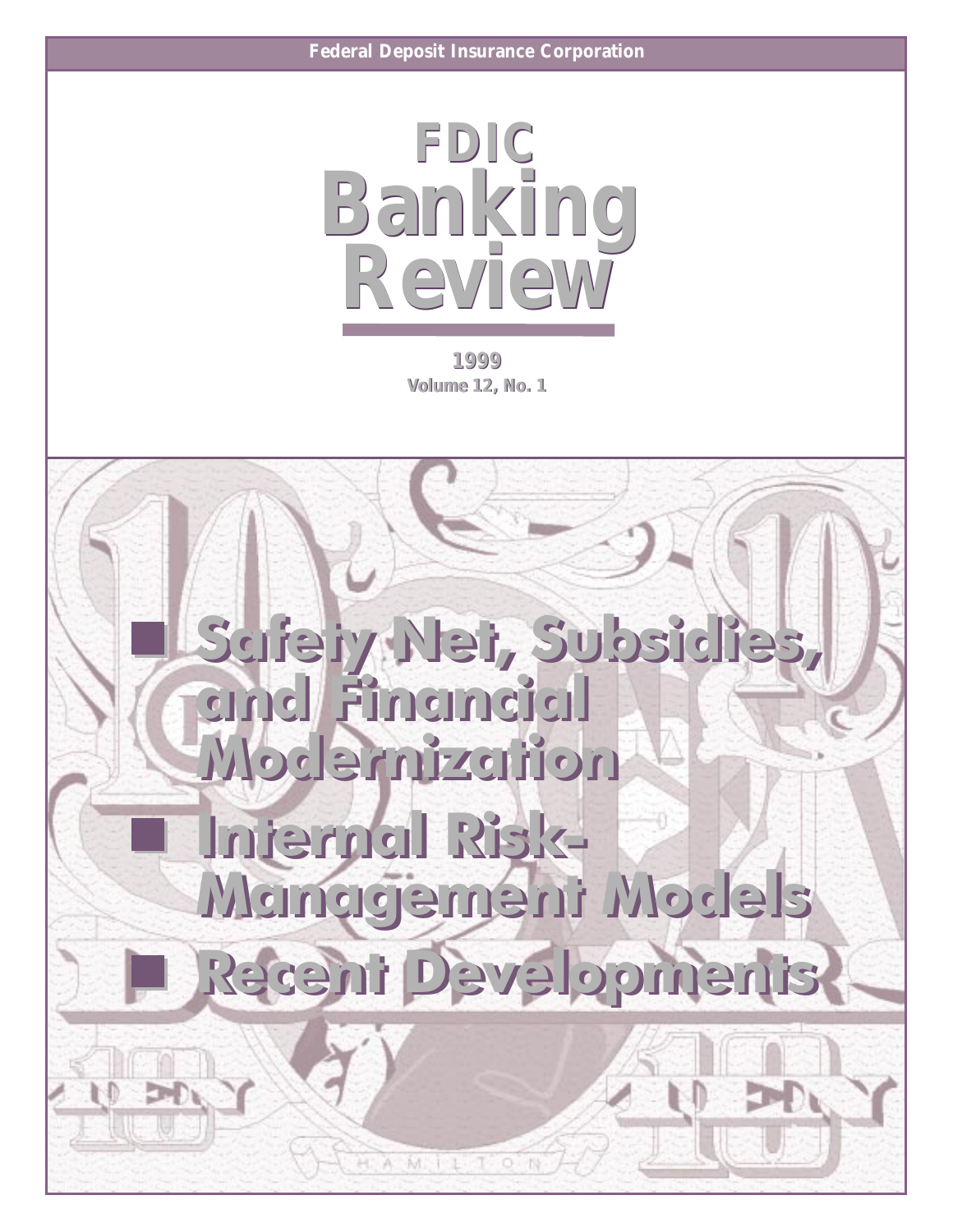# **FDIC Banking Review**

**1999 Volume 12, No. 1** 

Chairman Donna Tanoue Division of Research and Statistics, **Director** Wm. Roger Watson Deputy Directors Barry Kolatch Steven A. Seelig Editor Steven A. Seelig Editorial Committee Jack T. Reidhill Detta Voesar Managing Editor Detta Voesar Editorial Secretary

Cathy Wright Design and Production Geri Bonebrake

The views expressed are those of the authors and do not necessarily reflect official positions of the Federal Deposit Insurance Corporation. Articles may be reprinted or abstracted if the *FDIC Banking Review* and author(s) are credited. Please provide the FDIC's Division of Research and Statistics with a copy of any publications containing reprinted material.

Single-copy subscriptions are available to the public free of charge. Requests for subscriptions, back issues or address changes should be mailed to: *FDIC Banking Review*, Office of Corporate Communications, Federal Deposit Insurance Corporation, 550 17th Street, N.W., Washington, DC 20429.

## *The Federal Safety Net, Banking Subsidies, and Implications for Financial Modernization*

*by Kenneth Jones and Barry Kolatch Page 1*

This article examines whether there is a subsidy to banks from the federal safety net. The authors also discuss the public-policy implications of their findings with respect to the debate on financial modernization.

## *Internal Risk-Management Models as a Basis for Capital Requirements*

*by Daniel A. Nuxoll Page 18*

The author describes the Value at Risk models in use and discusses their limitations, especially in setting capital requirements.

## *Recent Developments Affecting Depository Institutions by Lynne Montgomery Page JO*

This regular feature of the *FDIC Banking Review* contains information on regulatory agency actions, state legislation and regulation, and articles and studies pertinent to banking and deposit insurance issues.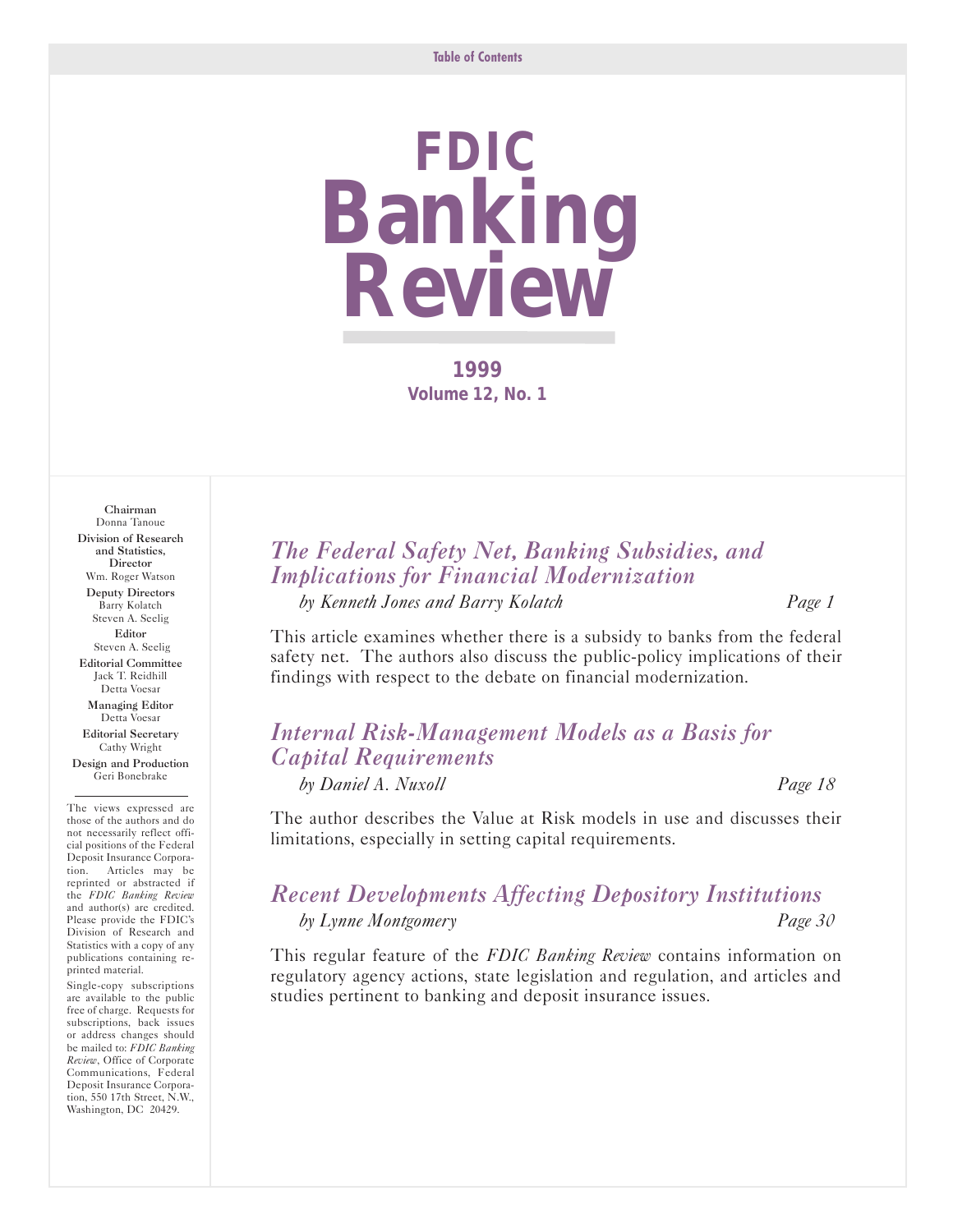## <span id="page-2-0"></span>**The Federal Safety Net, Banking Subsidies, and Implications for Financial Modernization**

by Kenneth Jones and Barry Kolatch\*

any policymakers and economists have long maintained that the federal safety net-**L** broadly defined as federal deposit insurance and access to the Federal Reserve's discount window and payments system-endows insured depository institutions with a financial subsidy and with certain other, nonfinancial, competitive advantages. Some have also asserted that banks could conceivably pass cost advantages on to their bank subsidiaries and affiliates-in essence, extending the safety net (and taxpayer liability) to activities for which it was not intended. Indeed, this latter argument has long been used to justify constraints on permissible banking activities, and it has recently been echoed in Congressional hearings on financial modernization.<sup>1</sup> During hearings on proposed financial modernization legislation, the presumed existence of a government subsidy and a bank's ability to pass it to its subsidiaries led some witnesses to recommend that the proposed legislation mandate the bank holding company structure in preference to the bank subsidiary structure: they argued that transferring a subsidy from a bank to an affiliate within the holding company structure is harder than transferring a subsidy within the bank subsidiary structure. Other witnesses countered that the evidence did not support the notion that banks receive a significant safety net-related subsidy at the present time and that, in any case, organizational structure was unlikely to have a marked effect on a bank's ability to transfer a subsidy. Members of Congress believed that resolving the subsidy question was particularly important because, aside

from its competitive implications, the answer would largely determine the future legal and operational structure of diversified financial-service providers in the United States as well as the regulatory regime responsible for their oversight.

Because of the importance of the subsidy question, this article reexamines the issue, but does so in light of recent regulatory reforms prompted by the thrift and banking crises of the 1980s. A number of these reforms were designed specifically to do two things: reduce the safety net-related advantages that had been accruing to insured depository institutions, and correct perverse incentives created by the safety net's existence. After reassessing the traditional arguments supporting the existence of safety net-related subsidies and their competitive implications, the article argues that for public-policy purposes the relevant question is not whether a gross subsidy exists, but whether a net marginal subsidy remains after full account is taken of all offsetting costs of government regulation, costs both explicit and implicit. Finally, the article discusses the effectiveness of firewalls and other regulatory efforts to prevent the transfer of any subsidy and to limit taxpayer exposure.

<sup>\*</sup> Kenneth Jones is a financial economist and Barry Kolatch is a Deputy Director in the FDIC's Division of Research and Statistics.

<sup>1</sup> U.S. House (1997) and U.S. Senate (1998).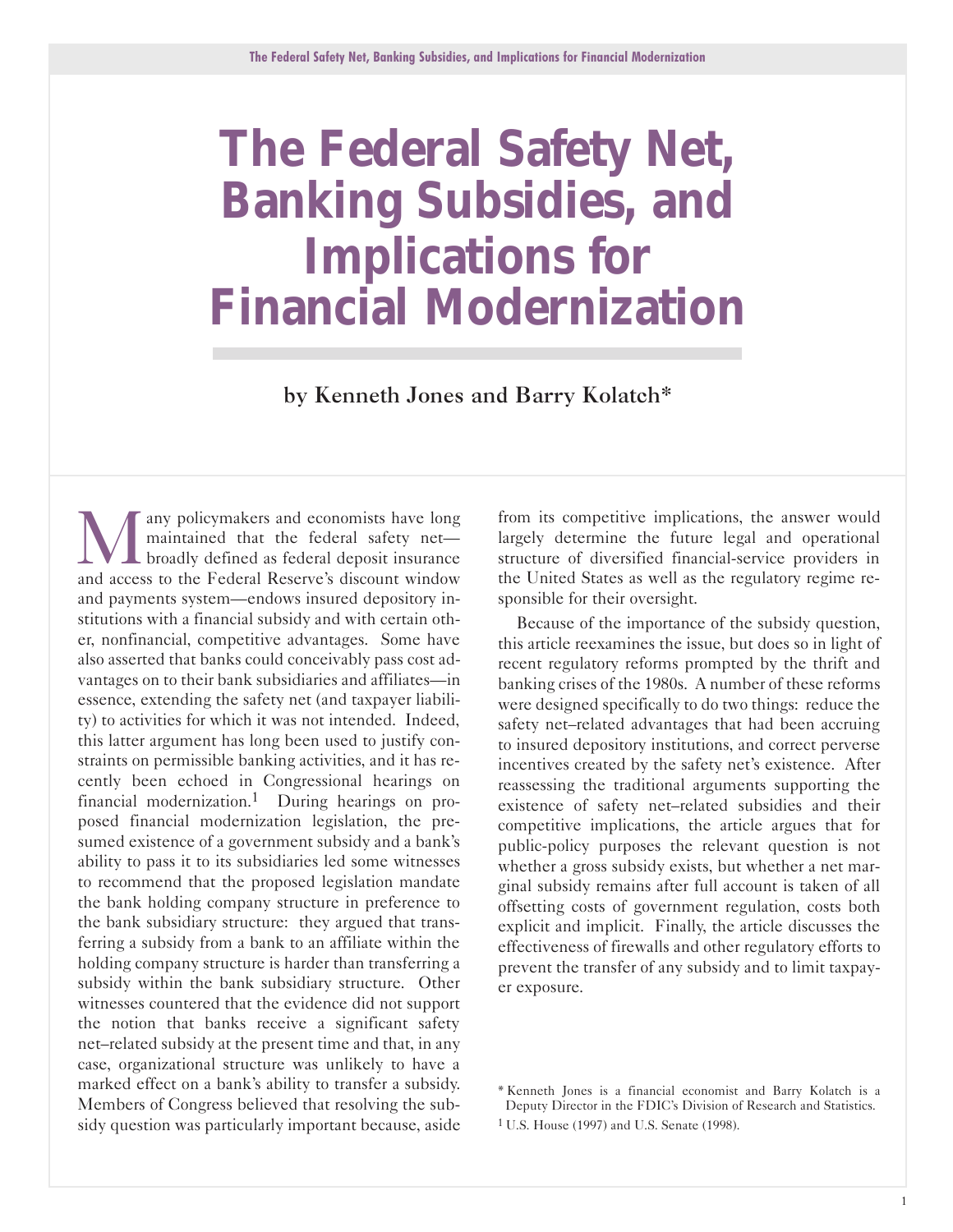Our analysis will indicate that the federal safety net and its related gross subsidy have been significantly constricted in recent years and that any funding advantage derived from the safety net appears to be largely offset by the direct and indirect costs associated with government regulation. Although not all these costs are incurred on the margin, the evidence indicates that if a net marginal subsidy exists at all, it is very small. Moreover, regulatory firewalls (such as those embodied in the Comptroller of the Currency's operating subsidiary rules and in Sections 23A and 23B of the Federal Reserve Act) serve to inhibit a bank from passing a net marginal subsidy either to a direct subsidiary or to an affiliate of the holding company. In both cases, any leakage of a net marginal subsidy would be *de minimis*. Consequently, unless there are other compelling public-policy reasons for mandating a particular organizational form, we conclude that financial institutions should be given the flexibility to choose the corporate structure that best suits their needs, provided adequate safeguards remain in place to protect the insurance funds and to guard against undue expansion of the safety net.

This article first discusses the sources of the safety net-related gross government subsidy and the recent legislative, regulatory, and market developments designed to reduce the size of the safety net and its related gross subsidy. The second section reviews efforts to measure the subsidy; introduces the importance of differentiating among gross, net, and net marginal subsidies; and discusses how offsetting costs associated with deposit insurance, reserve requirements, regulatory burden, and other operating expenses serve to minimize any gross subsidy that banks may receive. The third section discusses how regulatory firewalls inhibit the transfer of any safety net-related subsidy under both the bank subsidiary structure and the bank holding company structure. The article concludes with the policy implications of our analysis.

## **The Safety Net and Government Subsidization of Banking: Sources and Recent Restrictions**

It is widely recognized that banks receive a *gross subsidy* from the federal safety net. In terms of funding costs, this means that, for any given level of capital, banks can borrow funds at a lower interest rate than they could in the absence of the safety net. During the past decade, however, a number of statutory and regulatory changes have lessened the subsidy considerably.

#### *Sources of the Gross Subsidy*

The three primary sources of the gross subsidy enjoyed by commercial bank and thrift institutions are deposit insurance, the discount window, and access to Fedwire, the Federal Reserve's large-dollar electronic payments system.

Deposit Insurance. The purchase of deposit insurance allows a bank to lower its risk profile and therefore operate with less capital and a lower cost of funds (lower, because some of the risk premium previously paid on borrowed funds is recaptured). However, the lower cost of funds would not in and of itself constitute a subsidy as long as the bank paid an actuarially fair "market premium" for the insurance. For example, municipalities often purchase municipal bond insurance to enhance municipal bonds. The savings, in terms of lower yields on the bonds, exceed the cost of purchasing the insurance (otherwise municipalities would not buy it). Nonetheless, the municipalities are not receiving a subsidy. By purchasing insurance from a AAArated company, they are merely capturing some of the risk premium they would have had to pay to get investors to purchase their riskier securities. Only if the insurance is mispriced (underpriced) does a financial subsidy begin to appear. In the case of depository institutions, the existence of underpriced deposit insurance would allow an insured institution to gather funds (deposits) more cheaply than a noninsured financial institution with a similar capital structure. Moreover, to the extent the public believes that uninsured deposits and other bank liabilities will also be protected by deposit insurance or other implicit government guarantees, the cost of other bank liabilities could be lower than they would be without the safety net.<sup>2</sup> Since banks are not charged for this credit enhancement, a gross subsidy can be said to exist.

In addition to the funding advantage, other dimensions of deposit insurance allow a gross subsidy to accrue to insured depository institutions. This is because deposit insurance differs from market-provided insurance in two important ways. First, the premium is not set by the market. As we discuss below, it is very difficult to measure what a market rate for deposit insurance should be. Second, there are two parts to deposit insurance: the insurance funds administered by the

<sup>2</sup> One example of an implicit government guarantee is the socalled too-big-to-fail policy, under which it is believed that the government would protect extremely large money-center banks from failure in order to maintain the stability of the U.S. financial system.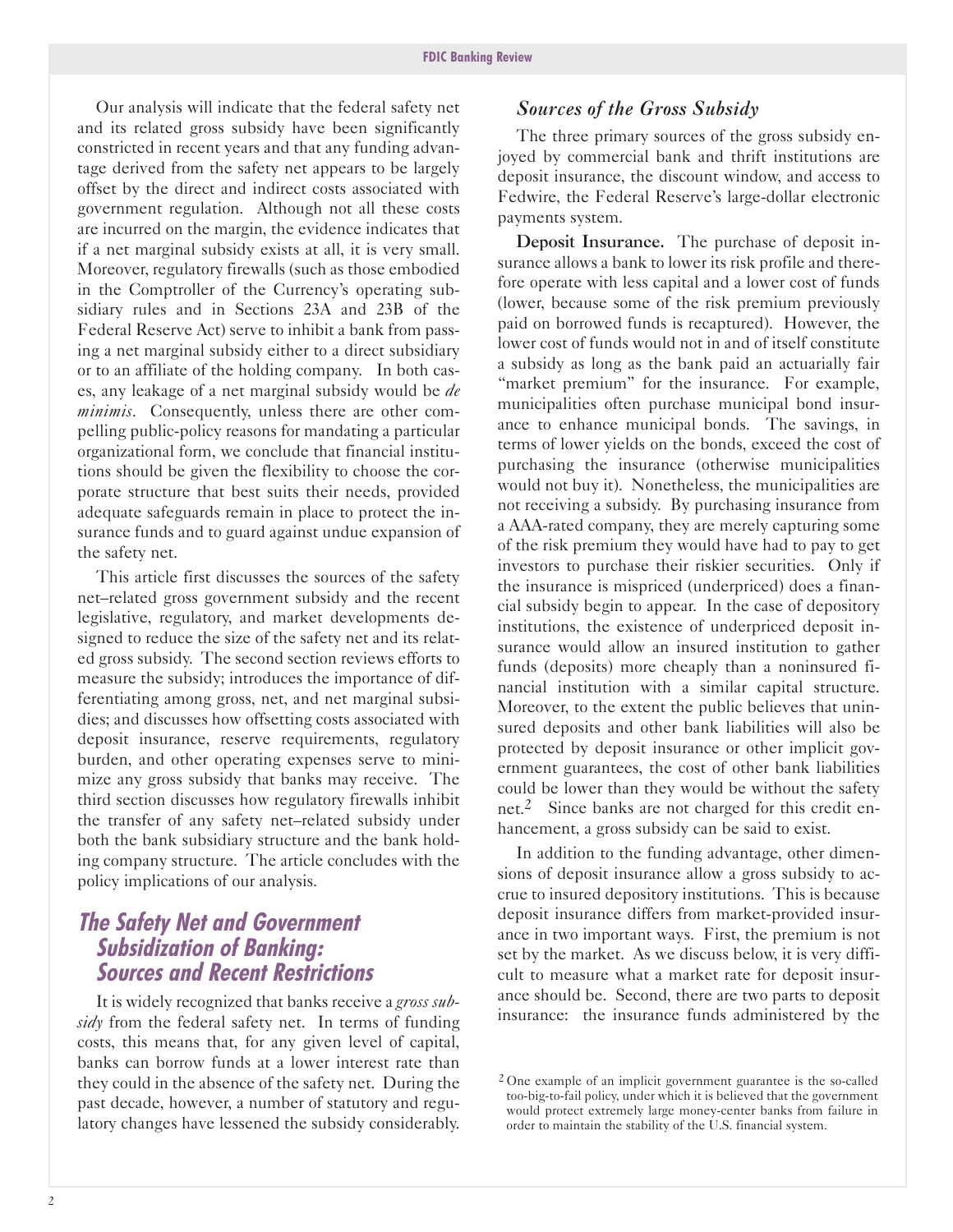Federal Deposit Insurance Corporation (FDIC),<sup>3</sup> and a call on the "full faith and credit" of the U.S. government. This call is similar to a standby letter of credit provided by the government. There has never been an explicit charge for this call. But measuring the value of this call is also quite difficult, since the call is "in the money" only if one of the insurance funds becomes insolvent. Hence its value varies over time with the health of the banking industry and the strength of the insurance funds. In the more than 60-year history of deposit insurance, reliance on the "full faith and credit" of the U.S. Treasury has been necessary only once  $-$ to clean up the savings-and-loan (S&L) debacle of the 1980s.<sup>4</sup> Nevertheless, the fact that credit from the U.S. government is available for deposit insurance purposes enables insured institutions to borrow in the marketplace at lower interest rates than uninsured financial institutions.

The Discount Window. The Federal Reserve's discount window provides credit to solvent but illiquid banks. Although discount window loans must be fully collateralized, the window's existence in periods when other sources of credit may not be available under any terms means this backup source of credit provides a subsidy to depository institutions. Moreover, a depository institution does not have to borrow from the window to derive some benefit from its existence. Because of the discount window, banks may be able to fund riskier and less-liquid asset portfolios at a lower cost and on a much larger scale than would otherwise be possible. As with deposit insurance, the subsidy provided by access to the discount window is extremely hard to quantify because the value varies with the health of individual institutions and of the banking industry.

Access to Payments System. The Federal Reserve District Banks operate Fedwire, through which banks and thrifts with reserve or clearing accounts at a Federal Reserve Bank may transfer balances to other institutions that have similar accounts. For many institutions, payments made on a given day may exceed that day's opening balance; when a bank's account goes into a negative position, a daylight overdraft occurs. Because Fedwire transfers are "guaranteed" by the Federal Reserve at the time they are initiated, the Federal Reserve assumes the intra-day credit risk that a participating bank will not have enough funds at the end of the day to discharge its obligations. When banks that incur intra-day overdrafts do not pay a market rate for the Fed's overdraft protection, the difference between the market rate and the Fedwire rate represents a government-provided financial subsidy. Again, determining what the market rate for such overdraft protection would be is difficult, but many contend that the current rate charged banks for use of Fedwire is less than the rate a private provider would impose.

#### *Legislative, Regulatory, and Market Developments Affecting the Size of the Gross Subsidy*

Although the federal safety net continues to provide banks with a gross subsidy, the subsidy has been lessened considerably in the past decade by a number of statutory and regulatory changes designed specifically to reduce the safety net-related advantages that had been accruing to insured depository institutions.

Capital Regulation. Bank capital serves as a cushion to absorb unanticipated losses and shrinkages in asset values that could otherwise cause a bank to fail. Capital levels can be likened to a deductible for federal deposit insurance. As such, the higher the level of capital, the lower the "market" rate for deposit insurance. In addition, all other things being equal, the higher a bank's capital level, the greater its creditworthiness. Thus, higher capital levels imply a lower *gross subsidy* from the discount window and Fedwire.

In 1988, the major industrialized nations, concerned about declining levels of bank capital, adopted uniform standards for capital adequacy. The Basle Accord established an international capital measure (total capital to riskweighted assets) and set 8 percent as the minimum acceptable level of risk-based capital. Adoption of minimum capital standards and of capital requirements tied to the risk profiles of banks has resulted in banks holding more capital and has moved industry

<sup>3</sup> These include the Bank Insurance Fund (BIF) and the Savings Association Insurance Fund (SAIF), both of which are maintained by premiums assessed on insured banks and savings associations. Both funds are currently fully capitalized and exceed the statutorily mandated level of \$1.25 per \$100 of insured deposits.

<sup>4</sup> Total taxpayer cost for resolution of the S&L crisis has been estimated at approximately \$126 billion, excluding interest on the national debt. In contrast, the commercial banking industry has never had to exercise its call on the U.S. Treasury. Although the FDIC borrowed working capital from the Federal Financing Bank in 1991, it used deposit insurance funds to resolve bank failures and repaid the Treasury borrowings in 1993 with interest. Thus, there was no net cost to the U.S. taxpayer for deposit insurance for commercial banks insured by the FDIC.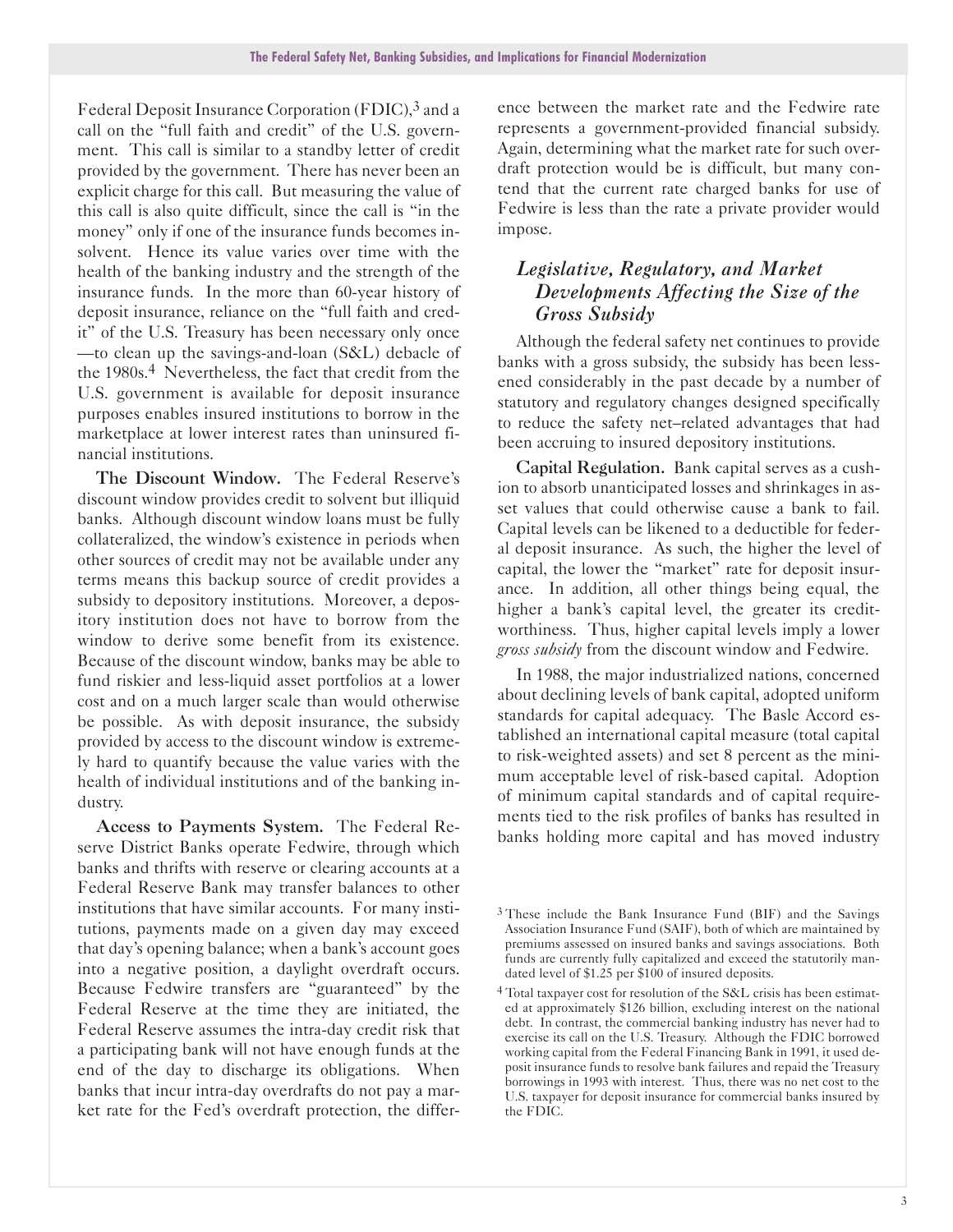capital levels closer to the levels the market might impose in the absence of the federal safety net. Capital regulation, therefore, has significantly reduced the subsidy from the safety net.

Prompt Corrective Action. In 1991, Congress passed the Federal Deposit Insurance Corporation Improvement Act (FDICIA) that, among other things, included provisions designed to limit regulatory forbearance by requiring more-timely and less-discretionary intervention, with the objective of reducing failure costs. Under these Prompt Corrective Action (PCA) provisions, as an institution's capital position declines, the appropriate bank regulator is required to increase the severity of its actions. These actions range from restricting asset growth (for undercapitalized institutions) to closing banks (those that are critically undercapitalized for a prescribed period).<sup>5</sup> Since PCA requires regulatory action while an institution still has some tangible capital remaining, in theory the deposit insurance funds are less likely to suffer large losses should an institution eventually fail. Moreover, the value of the "call" on the full faith and credit of the U.S. Treasury is reduced.

The Least-Cost Test. FDICIA also instituted the "least-cost test." With rare exceptions, the FDIC may meet its insurance obligations by means other than a payoff only if the other method is deemed "least costly" to the deposit insurance funds. Before this requirement, the FDIC could choose any method that was cheaper than the estimated cost of liquidation; most institutions with over \$100 million in assets were resolved through a purchase-and-assumption transaction in which all liabilities except subordinated debt were assumed by an acquirer. The least-cost test caused the FDIC to change the way it structured resolutions, so that uninsured depositors or other general creditors often suffer losses in a resolution.

In the five years leading to the enactment of FDI-CIA (1987-1991), uninsured depositors and other general creditors suffered losses in only 17 percent of the 927 bank failures. From the enactment of FDICIA through 1998, the comparable figure has been 63 percent (of 191 bank failures). With the least-cost test requiring uninsured depositors and other general creditors to bear greater risk, the resultant market discipline serves to reduce the subsidy from the safety net.

Risk-Based Deposit Insurance. FDICIA also required the FDIC to develop and implement a system of risk-based deposit insurance premiums. Since the market rate for insurance is related directly to the amount of risk an institution takes, flat-rate insurance provided the greatest subsidy to the riskiest institutions. The aim of risk-based premiums is to make the price of insurance a function of an institution's portfolio risk, thus not only reducing the subsidy to risk taking but also spreading the cost of insurance more fairly across depository institutions. Though the magnitude of the subsidy's reduction is not easily quantifiable, risk-based insurance premiums should have reduced the size of the *gross subsidy* accruing to depository institutions because of fixed and often underpriced deposit insurance.

National Depositor Preference. In 1993, as part of the Omnibus Budget Reconciliation Act, Congress passed a national depositor preference statute that changed the priority of claims on failed depository institutions.<sup>6</sup> Under depositor preference, a failed bank's depositors, and by implication the FDIC, have priority over the claims of general creditors. In theory, depositor preference would reduce losses to the insurance fund from bank failures by increasing the value of the FDIC's claims and reducing the average cost of resolutions. Moreover, since the claims of general creditors are now subordinated to those of insured depositors and the FDIC, it is anticipated that these groups will demand higher interest rates on their funds, more collateral, or both, to compensate for their increased risk of loss-effectively raising a bank's overall cost of funds and lowering the *gross subsidy* associated with underpriced deposit insurance and the federal guarantee.

Changes to Discount Window Policy. To enhance market and regulatory discipline in the banking sector and to protect the deposit insurance funds, FDICIA also restricted the ability of the Federal Reserve to lend to undercapitalized institutions through the discount window. In particular, FDICIA restrained the Federal Reserve from lending to institu-

<sup>5</sup> Critically undercapitalized institutions are those with tangible capital ratios of 2 percent or less. Under FDICIA, a receiver must be appointed for any institution that is critically undercapitalized for 90 days, although an extension is possible to 270 days if the regulator and the FDIC concur and document why the extension would better serve the purposes of the provision.

<sup>6</sup> Public Law 10366, Title III, instituted national depositor preference for all insured depository institutions by amending Section 11 (d)(11) of the Federal Deposit Insurance Act.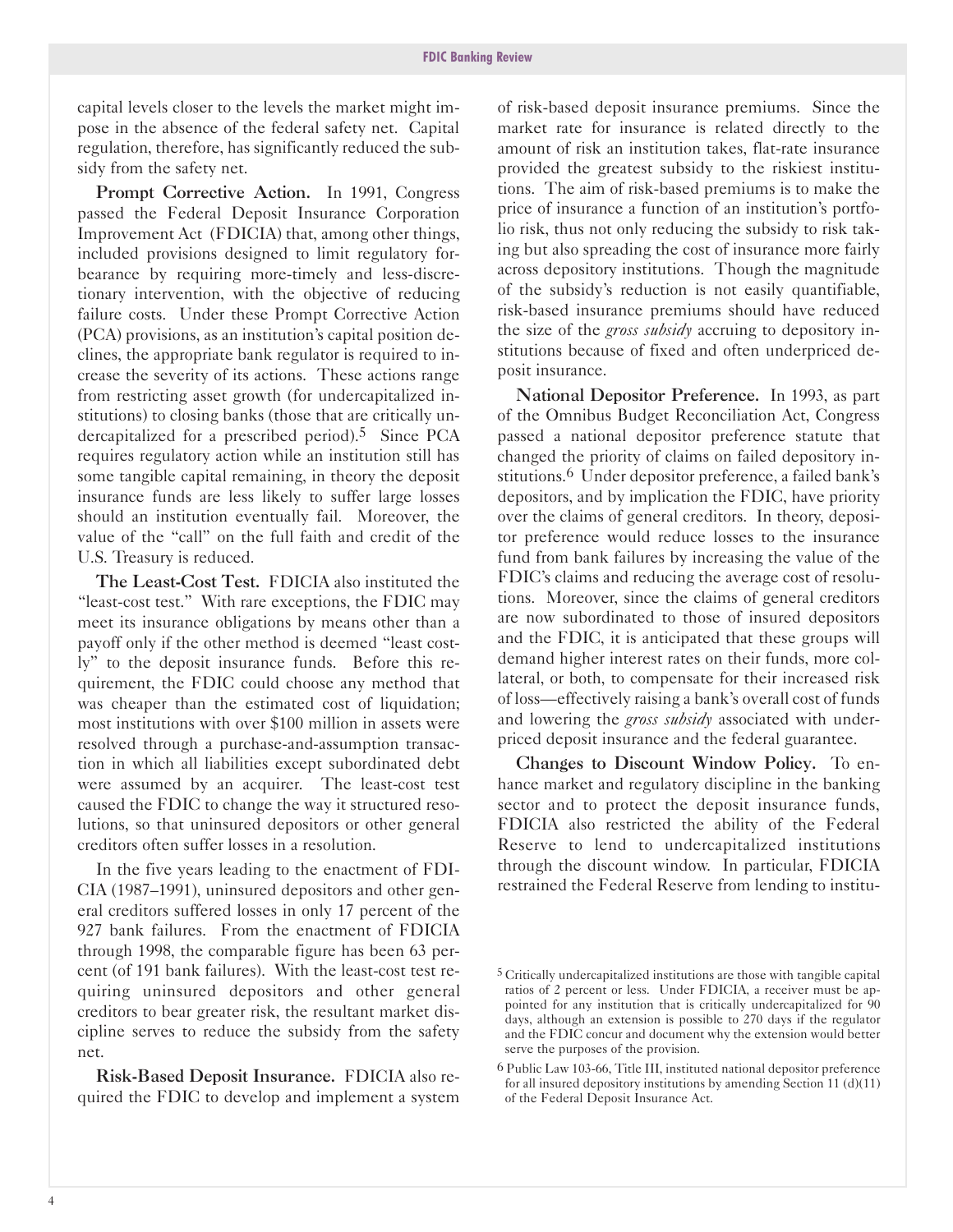tions that fall below minimum capital standards, setting time periods beyond which the Federal Reserve may not lend to undercapitalized institutions without incurring a potential limited liability to the FDIC. The liability is incurred if an undercapitalized institution borrows for more than 60 days in any 120-day period. Because undercapitalized institutions have the most difficulty obtaining credit at attractive rates elsewhere and thus benefit most from access to the discount window, restricting their access to the discount window reduces the *gross subsidy* that flows from such access.

Changes to Payments System Policies. Two changes to payments system policies have reduced the subsidy arising from the Federal Reserve's guarantee of transactions on Fedwire. First, in 1988, the Federal Reserve instituted a system of net debit caps (credit limits) on an institution's daily Fedwire overdrafts. Then in April 1994 the Federal Reserve started charging fees for daylight overdrafts incurred in accounts at Federal Reserve Banks. Since April 1995 the fee has been set at an annual rate of 15 basis points of chargeable daily overdrafts. (A chargeable overdraft is an institution's average per-minute daylight overdraft for a given day, less a deductible amount equal to 10 percent of its risk-based capital.) From April 1995 through December 1995, overdraft charges averaged \$27 million at an annual rate. During that period, approximately 120 institutions incurred fees regularly, with the largest banks (those with assets of more than \$10 billion) accounting for, on average, 92 percent of total charges.7 The debt limits and daylight overdraft fees together led to a dramatic decline in total daylight overdrafts-averaging 40 percent in the six months following the initial imposition of fees in April 1994. This reduction in daylight overdrafts has reduced the Federal Reserve's intra-day credit risk and its liability as guarantor of all Fedwire transactions and has thus reduced the subsidy accruing from the government-operated payments system. In addition, technological changes that are rapidly transforming the payments system-changes such as real-time settlement and alternative means for settling payments—are likely to erode the subsidy still more.

In summary, although banks still receive a *gross subsidy* from the safety net, statutory and regulatory changes have reduced it significantly during the past decade.

## **Gross Subsidy, Net Subsidy, and Net Marginal Subsidy**

The federal safety net for banking, besides extending certain benefits (including a *gross subsidy* in the form of a funding advantage), also imposes direct and indirect costs. The current system of regulation and supervision of the banking industry, for example, has arisen in part because of the externalities created by the intrusion of government into the financial marketplace. In addition, the banking industry has been restrained from engaging in certain potentially profitable activities because they were deemed too risky, while simultaneously it has been forced to pursue other endeavors in the interest of societal goals. Therefore, in examining the question of whether a subsidy exists and, if so, whether it can be transferred beyond the core bank, one must recognize that the relevant question is not whether a *gross subsidy* exists, but whether a *net subsidy* remains after all the offsetting costs, both explicit and implicit, are taken into account.

In some instances, moreover, it is critical to determine whether a net subsidy exists at the margin. That is, do the benefits of adding an additional dollar of deposits exceed the costs? In the case of deposit insurance, for example, if the benefit (subsidy) from each additional dollar of insured deposits exceeds the costs, then an institution will have an incentive to increase its use of deposits in order to maximize the deposit insurance subsidy. However, if the benefit from each additional dollar of deposits is offset-say, by regulatory costs that are linked directly to the level of insured deposits—then the marginal subsidy is reduced or eliminated. As the *net marginal subsidy* approaches zero, a bank's choice of funding will increasingly depend on the relative costs of funds as determined in the market, as is the case for uninsured financial firms. In practice, some regulatory costs are indeed tied directly to the level of deposits and thus serve to reduce the gross subsidy at the margin. Among these offsetting marginal costs are deposit insurance premiums, payments to the Financing Corporation (FICO), and reserve requirements.

<sup>7</sup> *See* Richards (1995).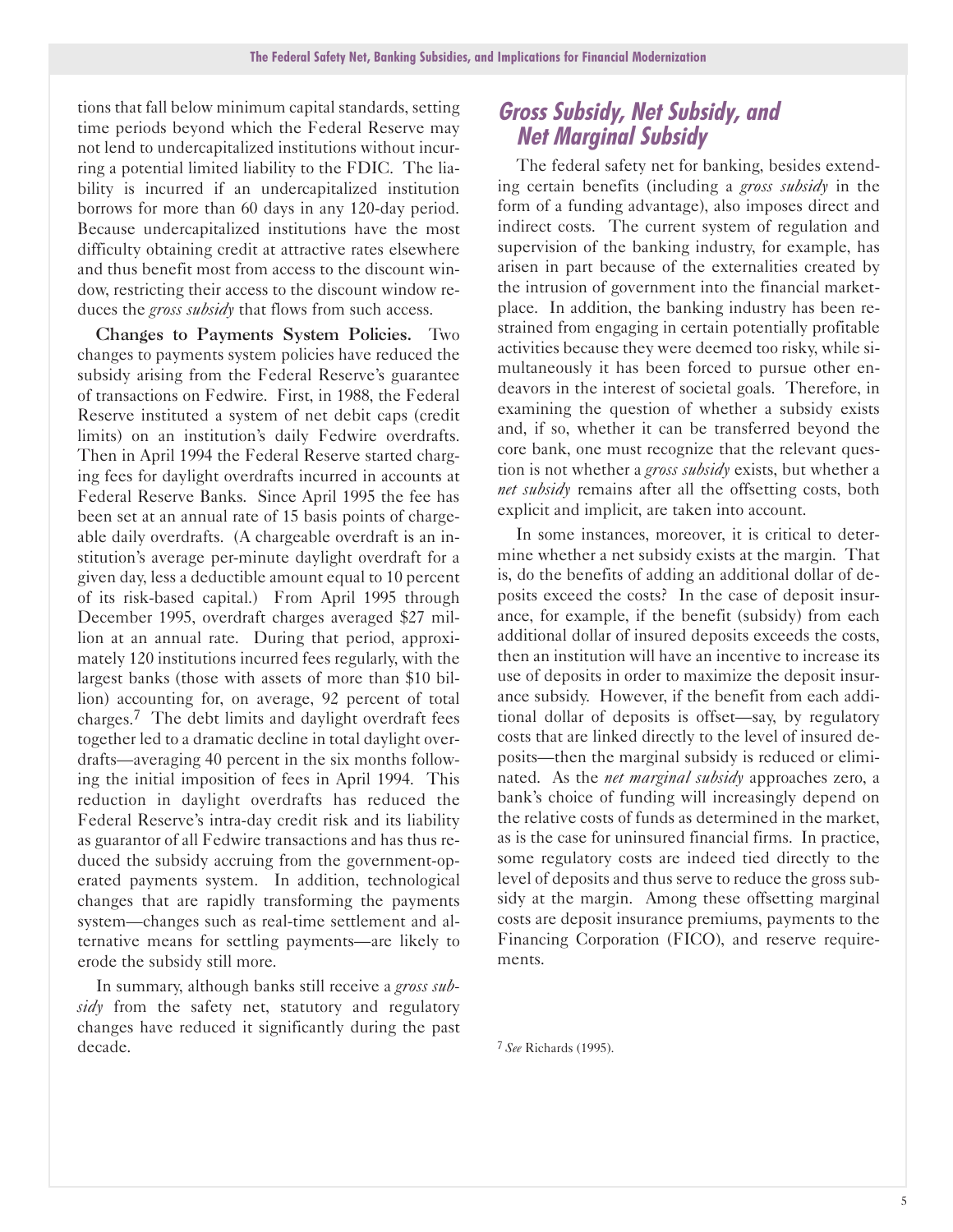#### *Measuring the Gross Subsidy*

The first step in answering the question of whether a net subsidy exists is to measure the magnitude of the gross subsidy. But doing so is quite difficult, and few estimates exist. Those few, however, suggest that it is not large.

One method of measuring the gross subsidy from the safety net-or at least from the deposit insurance portion of it-is to estimate the market rate for deposit insurance. Unfortunately, calculating what that rate should be is very hard to do. The bulk of the studies that estimate a market rate for deposit insurance have applied an option-pricing model to deposit insurance data from the  $1980s$ .<sup>8</sup> The rationale for applying this model to deposit insurance is that if a bank is found to be insolvent, depositors can, in effect, "sell" their share of the bank's liabilities to the FDIC in exchange for cash. Thus, the value of this option to sell would be the appropriate price for insurance. If insurance premiums are set lower than the option price, the bank can be said to receive a subsidy.

Unfortunately, using option-pricing theory as a basis for valuing deposit insurance involves numerous methodological problems. Most notably, option theory deals with finite time contracts, contracts that expire in a year or at the end of some other finite period of time, whereas the deposit insurance guarantee is theoretically openended. In addition, the value of insurance as calculated by these models also depends critically on (1) the timing of bank examinations (greater frequency of examinations lowers the risks to the insurance funds and therefore lowers the value of insurance), (2) the actual recovery on the assets of the failed bank, and (3) the actual or assumed degree of regulatory forbearance. Hence, as computed by these models, the estimated fair value of deposit insurance varies widely depending on the model's assumptions.

Given these caveats, most option-based models estimated that for the majority of banks, the fair value of deposit insurance in the 1980s was less than the explicit insurance premium applicable at that time—implying a negative deposit insurance subsidy. Only for the weakest banks were estimated deposit insurance values found to be above the premium rate charged by the FDIC (8.3 cents per \$100 for most of the 1980s).<sup>9</sup>

The widespread finding that most banks received only a minimal gross subsidy from deposit insurance in the 1980s has recently been corroborated by Whalen (1997), who estimated fair deposit insurance premiums

for the 50 largest domestically owned bank holding companies for 1996. Like the authors of many of the earlier studies that used option-pricing models, Whalen found the estimates of the value of deposit insurance to be highly sensitive to the assumed values of key explanatory variables. For example, the mean value of the estimated fair premia is only 1 basis point when depository institutions are assumed to be closed at the time the market value of their assets is 95 percent of the value of their liabilities, and 30 basis points when the closure threshold is allowed to slip to 90 percent (that is, when the market value of their assets is 90 percent of the market value of their liabilities). But, consistent with the findings of earlier studies, Whalen also found the estimated premia values to be highly skewed, with the median value significantly less than the mean. For example, assuming a closure threshold of 90 percent, the median deposit insurance value for the sample was roughly 4 basis points, while the mean was 30 basis points. In this scenario, almost 80 percent of the sample banks had estimated fair premia below the mean value, suggesting that the median rather than the mean value is a better indicator of the fair premium for a "typical" bank. Median (as well as mean) values for closure thresholds above 90 percent are extremely small, suggesting that the typical bank in the sample received only a small gross subsidy from deposit insurance.

Another measure of the gross subsidy from the safety net was noted by Federal Reserve Board Chairman Alan Greenspan in testimony before the House Banking Committee in February 1997. In his remarks, Greenspan observed that the debt of a bank holding company generally has a lower credit rating than comparable debt of the holding company's lead bank, and suggested that the resultant difference in bond yields may offer one measure of the subsidy from the safety net.<sup>10</sup> According to data collected by the Federal Reserve, in 1990 this difference was 10 to 15 basis

<sup>8</sup> The connection between option pricing and deposit insurance was first noted by Merton (1977). For empirical estimates of the fair value of deposit insurance, see, for example, Flood (1990), Marcus and Shaked (1984), McCulloch (1985), Ronn and Verma (1986), Pennacchi (1987), Kuester and O'Brien (1990), Epps, Pulley, and Humphrey (1996), and Whalen (1997).

<sup>&</sup>lt;sup>9</sup> However, it should be noted that, on average, the premium rates estimated in most of the studies employing option-pricing models would have been grossly insufficient to cover FDIC losses during the 1980s and early 1990s.

<sup>10</sup> *See* Greenspan (1997), 3.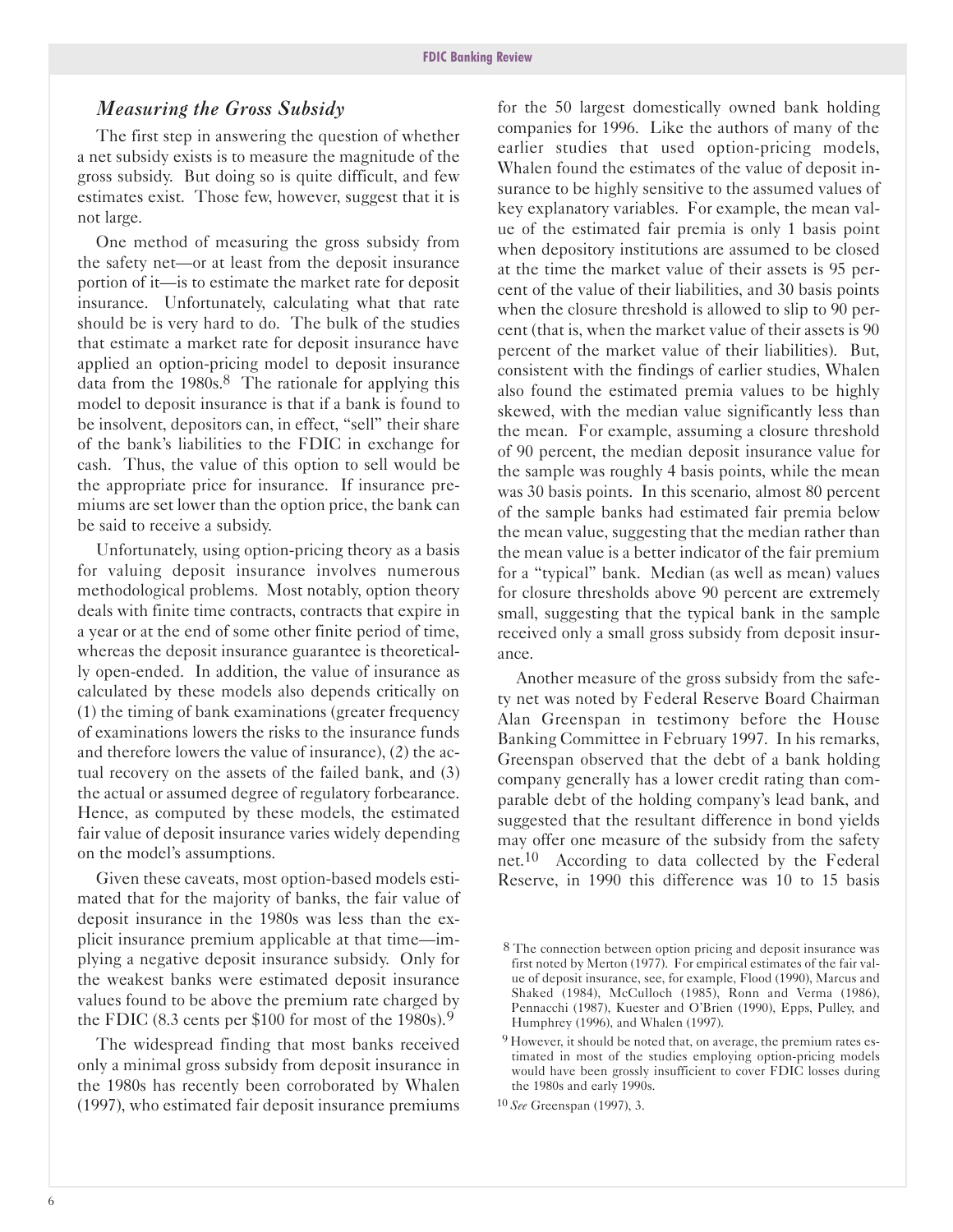points, but since 1994 it has been in the 4 to 7 basis point range. Moreover, Greenspan asserted, this ratings differential could also be considered evidence that the safety net provides the bank with a funding subsidy that is not transferred to the bank's parent holding company. Because it allegedly shows that the holding company structure is more effective than a bank subsidiary structure in limiting the advantages of the safety net, this assertion is considered particularly important evidence by those who favor mandating the bank holding company structure in proposed financial modernization legislation.

In interpreting the data Greenspan alluded to, one must remember two things. First, the ratings differential captures only the difference between the bank and its holding company. If the holding company's debt rating is enhanced by the safety net, then the ratings differential would underestimate the magnitude of the gross subsidy. Second, besides the safety net, other very good reasons exist for the ratings differential between the bank and its holding company. Indeed, it is not clear that the safety net plays a significant role in the 4 to 7 basis point discrepancy between the cost of bank debt and the cost of bank holding company debt. In fact, both Moody's and Standard and Poor's credit rating manuals cite the priority structure in debt servicing and in bankruptcy as the primary reason that bank debt typically carries a higher credit rating than BHC debt. In most bank holding companies, for example, the subsidiary bank is the primary operating unit that generates debt service payments. But in times of stress, banking regulators can restrict a bank's ability to pay dividends to its holding company—thereby endangering the holding company's source of funds to service its debt. Furthermore, during periods of financial distress or adversity federal regulators may even be able to require a bank holding company to use its available resources to provide adequate capital funds to its subsidiary bank(s).

In any event, under no circumstances can the entire ratings discrepancy be attributed to the safety net. This is an important point. It means that when the nondeposit funding costs of banks and bank holding companies are compared, any subsidy-related difference is less than 4 to 7 basis points even before offsetting costs are taken into account.

#### *Offsets to the Gross Subsidy*

As just discussed, estimating the size of the gross subsidy is hard to do, and no good estimates exist. After careful evaluation, however, one can reasonably assume that for well-capitalized banks under all but the most severe economic conditions, the gross subsidy derived from the three components of the safety net is not particularly large—perhaps only a few basis points. But whatever its magnitude, the gross subsidy is at least partly offset by both direct and indirect costs. These include deposit insurance premiums, interest payments on bonds issued by the FICO, reserve requirements, regulatory-burden expenses, and operational costs associated with collecting deposits.

Risk-Based Deposit Insurance Premiums. The fair value of deposit insurance, as estimated by optionpricing models, is not a measure of the subsidy from deposit insurance, because banks pay premiums for the insurance. Historically, all banks paid a flat rate. Between 1935 and 1988 this rate was never more than 8.3 basis points per dollar of insured deposits (or 8.3 cents per \$100). Beginning in 1989, the FDIC began to raise rates.11 From 1990 through 1996, banks and thrifts paid higher premiums to recapitalize the insurance funds, with the premium assessment ranging as high as 31 basis points for some institutions. In 1990, the assessment rate was increased from 8.33 basis points to 12 basis points; in 1991, to 19.5 basis points for the first six months and to 23 basis points for the second six months. Until the two funds reached full capitalization at 1.25 percent of total estimated insured deposits (May 1995 for the BIF, late 1996 for the SAIF), assessment rates for insured institutions were kept within the range of 23 to 31 basis points. Effective January 1, 1996, insurance premiums for BIF-insured

<sup>11</sup> The Financial Institutions Reform, Recovery, and Enforcement Act of 1989 (FIRREA) granted the FDIC limited authority to increase assessment rates as needed to protect the insurance funds, and specified certain flat annual assessment rates that were to be in effect for each of the two deposit insurance funds through 1991. In 1990, the FDIC Assessment Rate Act introduced greater flexibility in the timing and amount of assessment rates. FDICIA (1991) fundamentally changed the assessment process by (among other things) establishing a system of risk-based deposit insurance premiums and requiring that rates be set semiannually to maintain a fund reserve ratio of at least 1.25 percent. The current system of risk-based premiums became effective on January 1, 1994.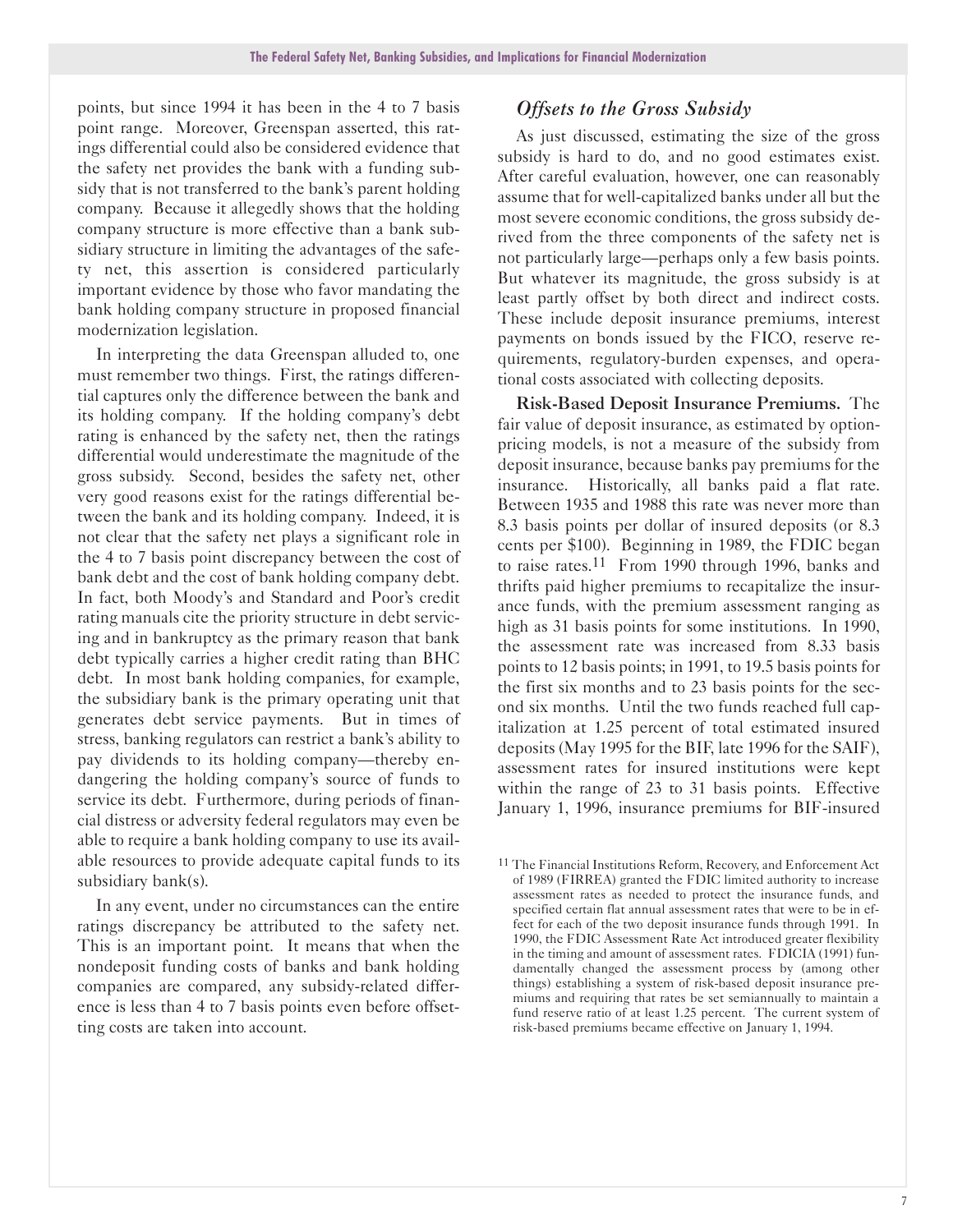institutions were lowered to a range of 0 to 27 basis points. For most SAIF-insured institutions, the assessment rate for calendar year 1996 averaged approximately 20.4 basis points. In the third quarter of 1996, SAIF members paid an additional one-time special assessment of almost 65 basis points to capitalize the SAIF. Following full capitalization of the SAIF, premiums paid by SAIF-insured members were reduced to a range similar to the range for premiums paid by BIFinsured members.12

Because of the recapitalization of the insurance funds and the current health of the banking industry, approximately 95 percent of BIF-insured depository institutions and 90 percent of SAIF-insured institutions now pay no explicit premium for deposit insurance. However, in general any insured depository institution that does not achieve the highest supervisory and capital ratings still pays an explicit premium for deposit insurance.13 Even though most banks and thrifts now pay no explicit premium for deposit insurance, it is important to remember that these institutions have the highest supervisory and capital ratings and thus are least likely to receive a material subsidy from deposit insurance and from the discount window. Furthermore, the FDIC Board of Directors can raise the reserve ratio whenever it determines there is significant risk of substantial future losses to the insurance funds. In other words, the Board can reach a higher ratio well in advance of a severe crisis, thereby decreasing the likelihood that the call on the U.S. government will have to be exercised in the future and reducing both the gross and the net subsidy attributable to federal deposit insurance.

FICO Assessments. In 1987, Congress created the Financing Corporation (FICO) to sell bonds to raise funds to help resolve the thrift crisis. The interest payment on FICO bonds is \$793 million annually, and the last of the FICO bonds matures in 2019. Beginning in 1997, the annual interest has been paid by all FDIC-insured institutions, not just by SAIFmember savings associations. Because commercial banks share in the benefits of deposit insurance, they were asked also to share the burden of these payments. Thus, banks' payment of this fee is a direct result of their access to the safety net. For the fourth quarter of 1998, the FICO assessments were 5.8 basis points (annualized) for SAIF members and 1.2 basis points for BIF members. Beginning in 2000, all institutions will pay a *pro rata* share for FICO, presently estimated to be 2.2 basis points per dollar of deposits.

Reserve Requirements. Under current regulations, all depository institutions-commercial banks, savings banks, thrift institutions, credit unions, agencies and branches of foreign banks, and Edge Act corporations-are required to hold reserves against transaction accounts (see table 1). These noninterestbearing reserves must be held either as vault cash or as a deposit at a Federal Reserve District Bank. Although most institutions are able to satisfy their entire reserve requirement with vault cash (which they would probably hold in any case to meet the liquidity needs of their customers), approximately 3,000 larger depository institutions also maintain deposits, called *required reserve deposits*, at a Federal Reserve District Bank.14

#### **Table 1 Reserve Requirements of Depository Institutions, 1998**

| Amount of Net<br><b>Transaction Accounts</b>           | Requirement<br>(percent) |
|--------------------------------------------------------|--------------------------|
| \$0 million-\$47.8 million<br>More than \$47.8 million | 10                       |
| Nonpersonal time deposits                              |                          |

Since reserves are required only on transaction accounts, that is, only on specific types of deposits, it is possible to calculate the marginal cost associated with each additional dollar deposited in a reservable account. One can compute the marginal cost of the reserve requirement by multiplying the required reserve ratio (3 percent or 10 percent) by the opportunity cost of idle balances (assumed to be 5 percent—the federal funds rate through most of 1998). This calculation produces a pre-tax marginal cost of 15 basis points for these deposit balances up to \$47.8 million, and 50 basis points for each dollar of deposits above \$47.8 million. If one assumed a reinvestment rate higher than the federal funds rate, the opportunity cost of reservable funds would be even higher.

13 For current rate schedules and a risk distribution of insured institutions, see Federal Deposit Insurance Corporation (1998).

14 *See* Feinman (1993).

<sup>12</sup> As of December 31, 1998, the BIF balance was \$29.6 billion and the SAIF balance was \$9.8 billion. These amounts represented 1.38 percent and 1.36 percent, respectively, of all insured deposits.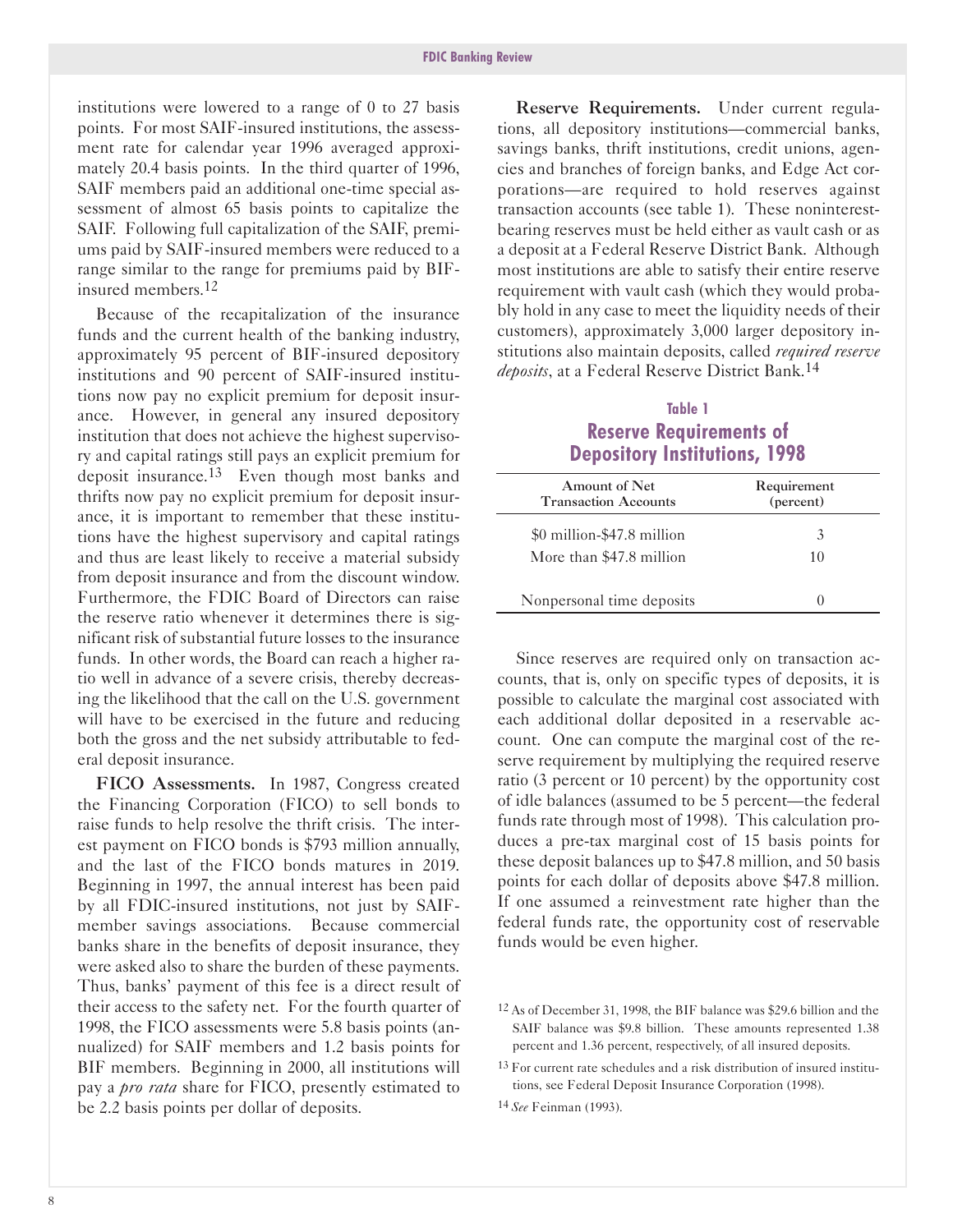In recent years, the burden of this "reserve tax" has led many depositories to expend resources developing new financial products whose sole purpose is to deliver transaction services without creating reservable liabilities. Depositories have been quite successful at this, and the required reserve balances at Federal Reserve District Banks have dropped considerably. Nevertheless, managing account balances to avoid the reserve tax incurs its own costs and leads to a less than optimal allocation of a bank's resources.

Regulatory Burden. Perhaps the greatest offset to the gross subsidy banks receive from the safety net is regulatory costs. Unfortunately, good estimates of the full cost of the regulatory burden do not exist. A 1992 Federal Financial Institutions Examination Council (FFIEC) study reviewed the literature on regulatory burden and found that "despite differences in methodology and coverage, findings are reasonably consistent: regulatory cost may be 6-14 percent of noninterest expenses, not including any measurement of the opportunity cost of required reserves."15 These estimates are for the period before the 1991 passage of FDICIA and therefore do not take into account the regulatory burden imposed by many of the market-oriented reforms of the 1990s, including risk-based capital requirements and risk-based deposit insurance premiums. Nor do the estimates include the additional costs associated with performance-based revisions to the Community Reinvestment Act or stricter application of the fair lending laws. Nevertheless, even the low end of the FFIEC range—6 percent—still yields substantial regulatory costs. For example, 6 percent of the approximately \$186 billion of noninterest expenses incurred by FDIC-insured institutions during 1996 yields an estimated \$11 billion in regulatory costs. Expressed in terms of average total deposits at FDICinsured institutions during 1996 of more than \$3.8 trillion, this amounts to roughly 29 basis points (or 29 cents per \$100 of deposits).

To be sure, not all of these costs are marginal costs, but neither are all of them fixed costs. Many regulatory costs might best be characterized as "lumpy"-that is, although they do not increase with each dollar of new liabilities, they do increase with bank size. Thus a bank could not use bank borrowings to finance a significant new activity in either an operating subsidiary or a holding company affiliate without incurring additional regulatory costs.

Costs of Raising Retail Deposits. It is also important to remember that collecting retail deposits is

not costless. In contrast to nonbank financial companies that obtain funds through the capital markets, commercial banks and thrifts generally must support an extensive network of branch banks and offer numerous services to customers in order to obtain and retain insured deposits. Consequently, the "subsidized" marginal cost of deposits is not as low, relative to a nonbank financial firm's market cost of funds, as some might think. Passmore (1992), for example, found that the "all-in" costs of collecting retail deposits were roughly 47 basis points above the three-month Treasury bill rate.16 Hence, assuming the accuracy of his data, even at the margin one finds significant offsetting costs to the safety net-related gross funding advantages.

#### *Measuring the Net Subsidy and the Net Marginal Subsidy*

Measuring whether banks receive a *net subsidy* requires reliable estimates of the gross subsidy and the offsetting costs, and both of these are hard to determine. Moreover, most economists agree that the value of the subsidy—net, gross, or marginal—varies over time and from bank to bank. Riskier banks clearly receive a larger subsidy than safer banks, while across the industry the value of the subsidy rises and falls countercyclically with the financial business cycle. Nonetheless, with most estimates putting the gross subsidy attributable to deposit insurance at only a few basis points for all but the weakest of banks, the average regulatory costs alone would appear to outweigh this portion of the subsidy significantly. Even if the contributions of the other two components of the federal safety net were quantifiable and could be added to the gross subsidy from deposit insurance, for most banks it is not at all certain that the monetary benefits would exceed the costs.<sup>17</sup>

<sup>15</sup> Federal Financial Institutions Examination Council (1992).

<sup>&</sup>lt;sup>16</sup> Included in Passmore's estimated "all-in" cost of retail deposit funding were interest and noninterest expenses, deposit insurance premiums, and the opportunity cost of reserve requirements. His estimate of the cost of retail funds is slightly below the estimates of other, earlier researchers, who put the cost in the range of 50 to 159 basis points above Treasury rates. *See* Passmore (1992) for a survey of these other studies.

<sup>&</sup>lt;sup>17</sup> Our conclusion that the net subsidy is small for most banks is supported by the recent work of Whalen (1997). Using a standard option-pricing approach, a conservative set of assumptions, and current data (including a value of zero for the explicit deposit insurance premium), he found that for the 50 largest domestically owned bank holding companies in the United States in 1996, the net subsidy associated with the deposit insurance portion of the federal safety net was minimal or negative.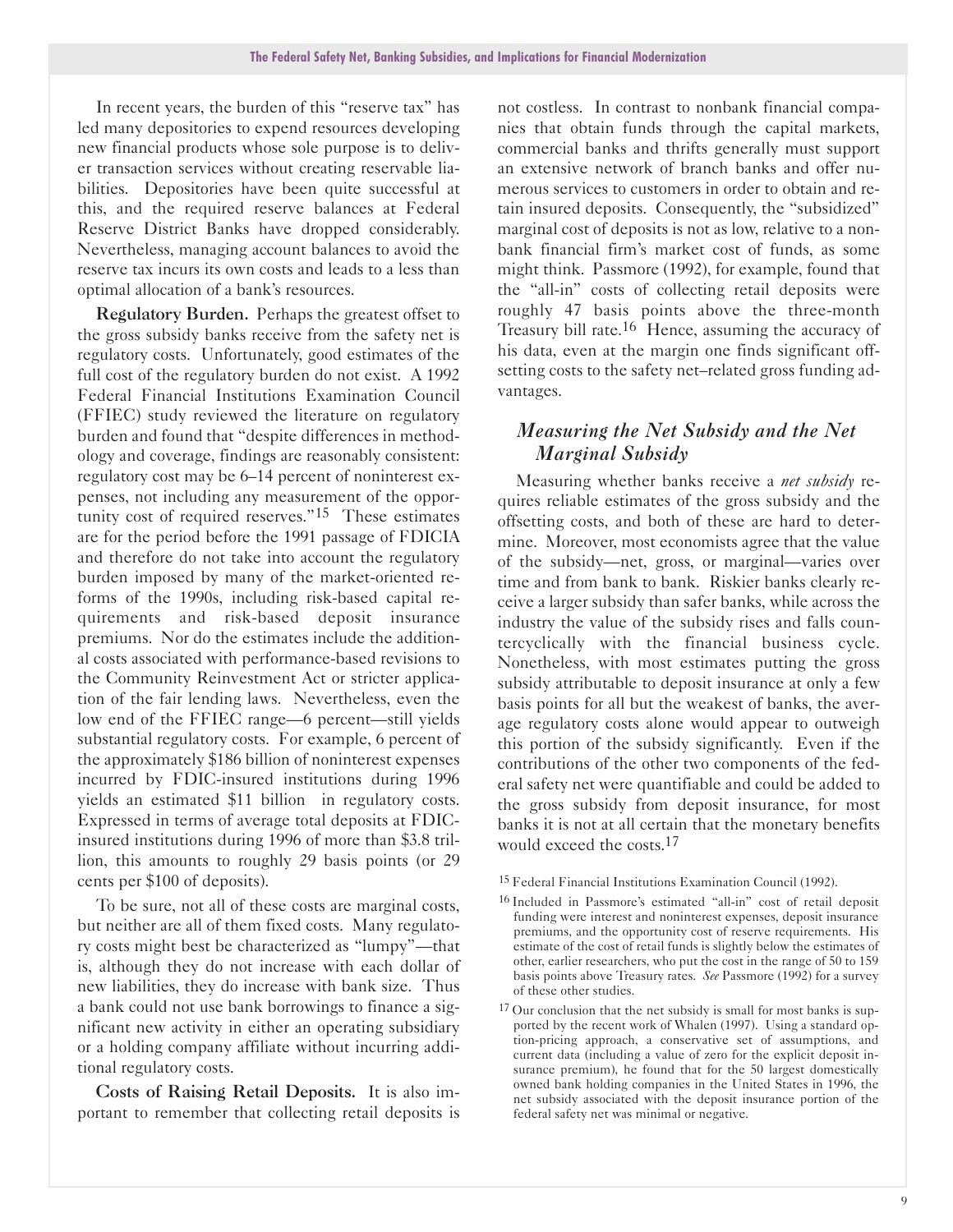In determining whether banks receive a net subsidy, some economists have correctly emphasized the importance of *marginal costs*. This is because it is marginal benefits and costs that are relevant for a bank's profit-maximizing calculations and for an understanding of how a bank might be able to exploit any safetynet subsidy.18 Even at the margin, however, the gross subsidy derived from the safety net appears to be significantly reduced by costs that are directly related to an institution's level of deposits. Deposit insurance premiums (still assessed on "risky" banks), FICO payments, and reserve requirements, for example, are all assessed directly on deposits. Although most banks and thrifts currently pay no explicit deposit insurance premiums, FICO payments are estimated to cost banks and thrifts 1.2 and 5.8 basis points per dollar of deposits, respectively; and on some reservable balances, the marginal cost of reserve requirements can be as high as 50 basis points. Additionally, some regulatory costs can be deemed to vary on the margin. Examination costs, for example, are often considered a fixed cost, but in fact they may be "lumpy" and vary depending on such things as bank size.

#### *Evidence of a Net Marginal Subsidy*

Given the difficulty of obtaining reliable estimates of a net subsidy, it is helpful to look at other indicators that might aid us in determining whether banks receive a safety net-related net marginal funding subsidy that affects the business judgments they make. Theoretically one could argue, for example, that the gross subsidy must be offset at the margin, for otherwise the competitive advantage it provided would allow banks to gain an ever-increasing share of financial assets, but that is not happening. In a 1994 study, Boyd and Gertler found, after correcting for a number of measurement issues, that commercial banks' share of total financial intermediation in the United States has been roughly stable over the last four decades, even though financial sector activity has been growing steadily relative to GDP. This finding, plus similar findings by Kaufman and Mote (1994), is not consistent with the argument that banks have enjoyed a meaningful competitive advantage because of safetynet subsidies.

It is also informative to consider how a banking organization would best fund and organize itself to exploit a net marginal subsidy if one existed. If, for example, a deposit insurance subsidy were important, one would expect banks to exploit it by using insured deposits as their primary source of funds. However,

bank financial data indicate that depository institutions are relying less on insured deposits and more on uninsured deposits and nondeposit funding. In fact, for all FDIC-insured institutions, insured deposits now represent less than half of all liabilities, compared with 60 percent in the early 1990s. In 1997, only 45 percent of commercial bank assets were supported by insured deposits, and currently a significant number of banks hardly use them at all. This is especially true of the largest banks, those most likely to engage in nonbanking activities and where one would suspect that the greatest potential for exploitation of any net marginal subsidy would exist. Commercial banks with assets greater than \$1 billion, for example, fund on average only approximately 38 percent of their liabilities with insured deposits.

Furthermore, as Acting Comptroller of the Currency Julie Williams observed, if banks enjoyed a lower cost of funds in the capital markets because of safety net-related benefits, one would expect banking organizations to issue debt exclusively at the bank level.<sup>19</sup> Instead, it is quite common for banking organizations to issue debt at all levels of the organization, including the lead bank and the bank holding company parent. This is not what one would expect if an exploitable funding advantage existed at the bank level.

Nor do banks seem to organize themselves as if a safety net-related net marginal subsidy were important. As Federal Reserve Board Chairman Greenspan explained in recent testimony before the House Subcommittee on Financial Institutions, "One would expect that a rational banking organization would, as much as possible, shift its nonbank activity from the bank holding company structure to the bank subsidiary structure. Such a shift from affiliates to bank subsidiaries would increase the subsidy and the competitive advantage of the entire banking organization relative to its nonbank competitors."20 Yet, in the real world, banks can be observed using holding company affiliates to engage in a wide range of activities, even though these units are subject to firewalls and other regulatory restrictions that could have been avoided if the activity were conducted through the bank or in a bank subsidiary. As of September 30, 1996, the 50 largest bank holding companies had 155 mortgage

<sup>18</sup> See, for example, Kwast and Passmore (1997).

<sup>19</sup> *See* Williams (1998), 10, A22.

<sup>20</sup> *See* Greenspan (1997), 3-4.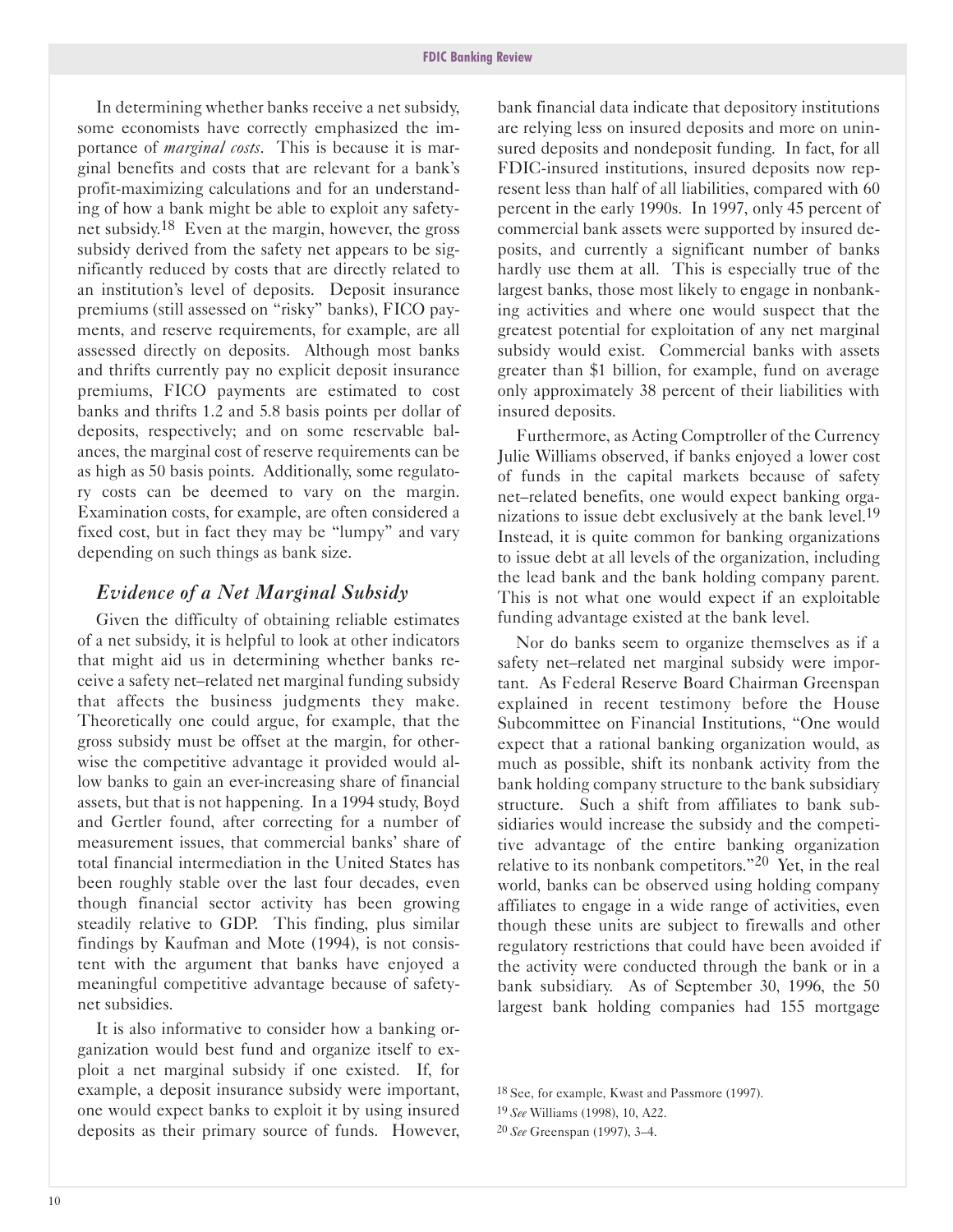banking affiliates, 98 commercial finance affiliates, and 263 consumer finance affiliates. At the same time, the bank subsidiaries of these holding companies had 104 mortgage banking subsidiaries, 24 commercial finance subsidiaries, and 89 consumer finance subsidiaries. In addition, the banks conducted mortgage, commercial, and consumer finance activities directly through the bank-and, moreover, were empowered to do so nationwide.21

Following the logic that a rational banking organization would choose its funding and organizational structure so as to maximize its competitive advantage from the subsidy, one sees only three possibilities: (1) the subsidy is the same whether an activity is conducted in a holding company affiliate or in the bank proper, (2) there is no net subsidy, marginal or otherwise, or (3) the net marginal subsidy is so small that other considerations outweigh it. Because Sections 23A and 23B of the Federal Reserve Act make the first possibility highly unlikely, the fact that banking organizations choose all three forms of organization-holding company affiliate, bank subsidiary, and bank proper-suggests that there is not a net marginal funding subsidy, or that if one exists, it is so small as to be outweighed by other considerations.22

Although we believe our observations make a strong case for concluding that no significant net marginal subsidy exists, we recognize that Federal Reserve officials and staff have consistently offered alternative evidence which they argue supports their position that a net marginal subsidy does exist and is large enough to influence behavior. As evidence of the subsidy advantage, for example, Kwast and Passmore (1997) point out that (1) banks have historically had lower leverage ratios (equity-to-asset ratios) than their nonbank competitors, and (2) according to their analysis, there has been a trend among bank holding companies toward shifting assets and activities that could be conducted in banks from BHC subsidiaries back into the bank proper.

The first argument, that banks hold proportionally less capital than competing nonbank financial institutions, is not persuasive evidence of a safety-net subsidy for several reasons. As others have pointed out, it is problematic to make comparisons of capital ratios in different industries in isolation from the industries' relative risk profiles. Markets permit firms with lower risk to hold less capital. So lower capital ratios at banks could simply reflect an overall lower degree of risk in banking than in securities underwriting, for example. In addition, as Kaufman (1994) has suggested, the low-

er capital ratios maintained by banks could partly result from the relatively more efficient resolution process in banking and the consequently smaller losses suffered by bank creditors compared with creditors of nonbank firms. Finally, the fact that banks operated with substantially lower capital ratios than nonbank firms even before deposit insurance was introduced (in 1933) suggests that the existence of the federal safety net is not what underlies the banking industry's ability to operate with lower equity-to-asset ratios than other industries.

The second argument put forward by Kwast and Passmore (1997) as evidence of a net marginal subsidy is a reported decline over the period 1986-1996 in the share of total BHC assets in nonbank subsidiaries that are engaged in selected activities that can be conducted in both a bank and a BHC subsidiary.<sup>23</sup> According to their data, the percentage of assets in the included activities in BHC subsidiaries fell from approximately 3.8 percent in 1986-1988 to approximately 1.8 percent in 1993-1994. This trend, the authors contend, is evidence that BHCs have been shifting these assets into the bank proper in order to take advantage of a safetynet subsidy. However, there are at least two major problems with their analysis.

First, because of inconsistencies in the data over the period studied, it is not clear that such a shift has actually occurred. As Acting Comptroller of the Currency Williams testified before the U.S. Senate Banking Committee, "Between 1994 and 1995 the Federal Reserve changed the instructions governing the filing of the asset data used in the calculation of the reported shift to reduce, if not eliminate, apparently widespread, year-by-year, reporting errors."<sup>24</sup> Such data errors and the changes made in the reporting instructions certainly call into question the validity of any trend analysis for the period discussed.

Second, even if the share of BHC assets held in nonbank financial subsidiaries did decline over the period discussed, there is nothing to indicate that the assets were necessarily shifted into the bank proper or to direct bank subsidiaries. Indeed, a number of other explanations besides a safety net-related subsidy are

<sup>21</sup> *See* Helfer (1997).

<sup>22</sup> The observed choices of organizational structure, for example, could partly reflect the effect of the geographic restrictions that existed until passage of interstate banking in 1994.

<sup>23</sup> Kwast and Passmore (1997) examined nonbank subsidiaries engaged in commercial finance, mortgage banking, consumer finance, leasing, data processing, and insurance agency.

<sup>24</sup> *See* Williams (1998), 11.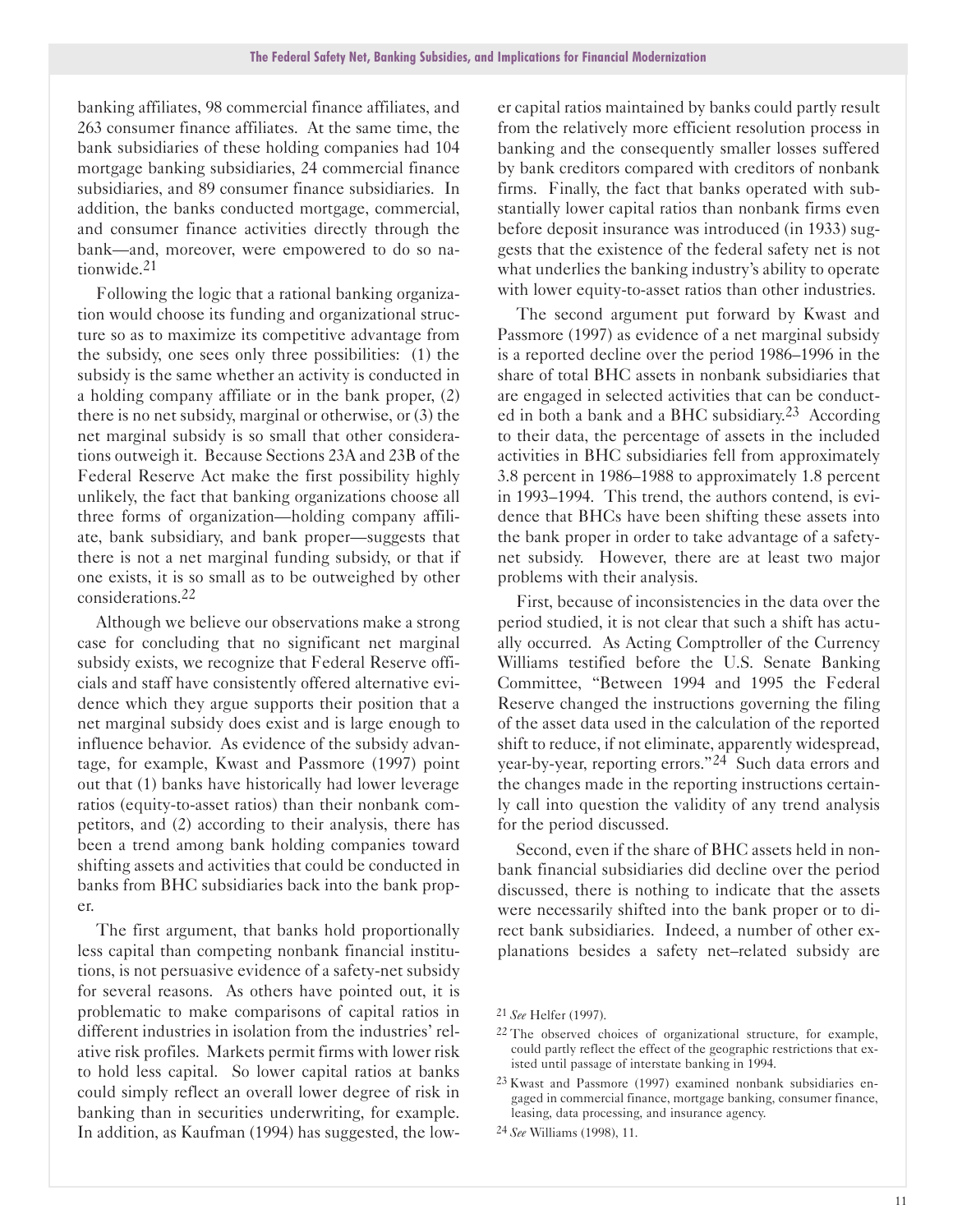possible for the observed differences over time in the percentage of BHC assets devoted to the selected activities. For example, the 1980s saw an unprecedented wave of innovations in the nation's financial markets. In particular, the development of both securitization techniques and a functioning secondary market for many types of loans fundamentally changed how many mortgage, consumer, and business finance subsidiaries operate. By selling mortgages and other loans into the secondary market, finance companies could increase their lending volumes and earnings while holding fewer assets in portfolio. Hence a decline in the ratio of BHC assets in nonbank subsidiaries engaged in the selected activities to total BHC assets may reflect nothing more than developments in the financial markets and related changes in the operations of nonbank financial subsidiaries.

Data from the FR-Y11AS reports<sup>25</sup> also suggest that BHCs may have simply reallocated assets from subsidiaries engaged in the more traditional nonbank activities examined by Kwast and Passmore to subsidiaries engaged in relatively more profitable nonbank activities, such as securities brokerage and securities and insurance underwriting. Assets of subsidiaries engaged in securities brokerage and underwriting, for example, grew from \$19 billion in 1986 to \$127 billion in 1994—an increase of 541 percent. BHC assets invested in insurance underwriting subsidiaries and small business investment companies also increased dramatically during the period, rising 220 percent and 1,450 percent, respectively. Indeed, the reallocation of assets during this period is startling. In 1986, nonbank subsidiaries' assets in these three activities accounted for only approximately 13 percent of all assets of nonbank subsidiaries of bank holding companies. By 1994 the comparable figure was nearly four times as much, or 47 percent.

BHCs may have been encouraged to shift assets into securities subsidiaries not only by expectations of higher profits but also by regulatory rules that limit revenues derived from underwriting and dealing in bank "ineligible" securities (such as corporate debt and equity) to a fixed fraction of the gross revenues of the securities subsidiary.26 Given this restriction, BHCs have an incentive to move additional activities into the securities subsidiary, thereby enlarging the revenue base and allowing more revenue to be generated through the underwriting of "ineligible" securities.

Finally, even if assets were moved from holding company affiliates to the banks and direct bank sub-

sidiaries, that is entirely consistent with the gains in efficiency expected after the removal of geographical and other barriers to interstate banking and with a bank's increasing opportunities to offer "one-stop" customer service. In other words, if the shifting of assets as perceived by Kwast and Passmore did take place, it may simply reflect a BHC's desire to reallocate resources to relatively more profitable activities and achieve greater operational efficiencies. In short, it may have nothing to do with capitalizing on a safety-net subsidy.

In summary, the alleged decline in the ratio of assets in selected BHC activities to total BHC assets is based on questionable data, but even if it did take place, there is no reason to believe it was the consequence of BHCs shifting assets into the bank or a direct bank subsidiary in order to take advantage of a net marginal subsidy accruing to the bank.

## **Firewalls and the Transferability of a Net Subsidy**

Despite what we consider to be evidence to the contrary, some policymakers maintain that the safety net-related net marginal subsidy is significant, and have expressed concern that banks could pass a funding advantage on to their bank subsidiaries and affiliates—thereby giving the banking industry an unfair competitive advantage *vis-à-vis* its financial-services competitors and creating an unwarranted extension of the federal safety net. Setting aside the issue of whether a net marginal subsidy exists and, if so, how large it is, we find it instructive to consider the channels through which banks might be able to transfer a subsidy beyond the parent bank. In theory, there are primarily two such channels: a bank could transfer the subsidy through capital infusions to its subsidiary or to an affiliate, or it could transfer the subsidy to a subsidiary or affiliate by extending loans or engaging in the purchase or sale of assets at terms favoring the subsidiary or affiliate. In practice, however, reasonable firewalls-designed to protect insured banks and the

 $25$  Before being replaced in 1995 by forms FR Y-11Q and FR Y-11I, the FRY11AS reports were required to be filed annually by any domestic or foreign-owned bank holding company that operated a subsidiary engaged in a permissible nonbank activity.

<sup>26</sup> From 1987 to 1989, BHC securities subsidiaries were allowed to derive 5 percent of their gross revenues from underwriting and dealing in bank "ineligible" securities. This ratio was raised to 10 percent in 1989 and to 25 percent in 1997.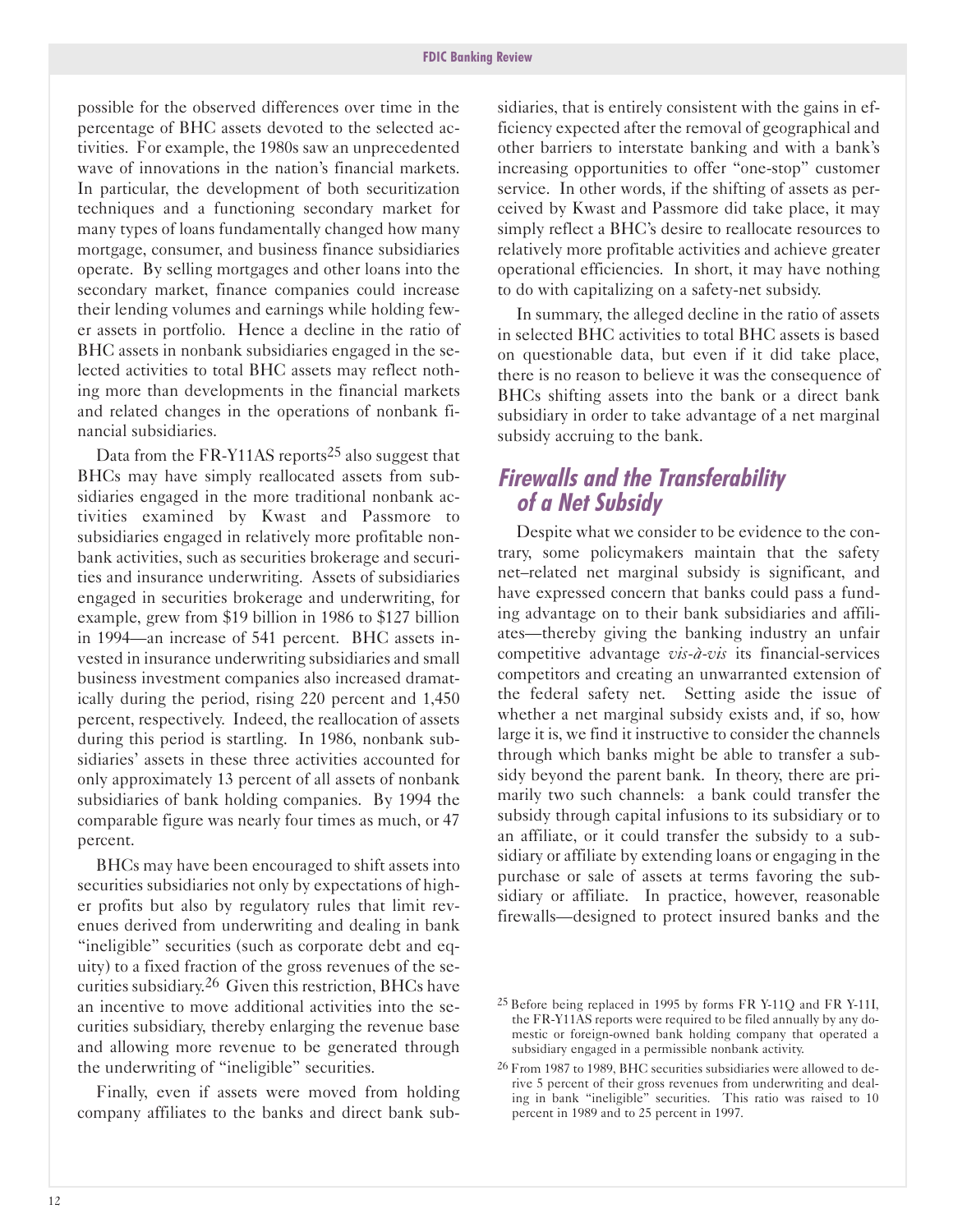deposit insurance funds-make the transfer of any subsidy difficult, though not necessarily impossible under all circumstances.27

#### *Transferring a Subsidy from a Bank to an Operating Subsidiary*

To conceptualize the difficulty of passing a subsidy on to an operating subsidiary, consider that the Comptroller of the Currency's operating subsidiary rule<sup>28</sup> requires that for a bank subsidiary to engage as principal in an activity not permissible to the insured bank,  $(1)$  the bank must be "well-capitalized";  $(2)$  the bank's equity investment in the subsidiary must be deducted from regulatory capital (and assets); (3) the subsidiary must not be consolidated with the bank for regulatory capital purposes; and (4) "covered transactions" between the bank and its subsidiary must be subject to restrictions similar to those of Sections 23A and 23B of the Federal Reserve Act. These four requirements make it quite difficult to pass on a net subsidy. For example, requirements (1) and (2) permit only excess capital to be invested as equity in a subsidiary. That is, a bank would need capital beyond the amount the regulators required it to have for its own level of risk assumed. This restriction ensures that even if the total investment in the operating subsidiary were lost, the regulatory capital of the parent bank would not be impaired.<sup>29</sup>

These firewalls are not impenetrable, however. If a bank had excess regulatory capital—capital above the well-capitalized level—it could theoretically pass a portion of any net marginal subsidy to a bank subsidiary by borrowing additional "subsidized" funds at the bank and investing these funds as "equity" in its subsidiary. The bank's consolidated costs of funds would fall because subsidized funds borrowed at the bank would replace unsubsidized liabilities at the subsidiary. The bank could make such an investment even if it had decided for business reasons to hold more capital in the bank than required by regulatory standards, since its consolidated (GAAP) capital level would remain unchanged. However, unless all of the liabilities of a bank subsidiary were replaced with equity investments funded by subsidized bank borrowings, only a portion of a subsidy could be passed to the subsidiary. Since we are talking about a net marginal subsidy that may not exist at all or that, at most, is very small, a portion of it would be a *de minimis* amount.

The second possible channel, in theory, is for a bank to extend a net subsidy to a subsidiary through loans or

other extensions of credit on terms favorable to the subsidiary. However, under the OCC's operating subsidiary rule, a subsidiary that is conducting activities as principal is subject to Sections 23A and 23B of the Federal Reserve Act, which (1) limit extensions of credit to any subsidiary to no more than 10 percent of a bank's capital, (2) require that such extensions be overcollateralized, and (3) require that such extensions be made on an "arm's-length" basis.<sup>30</sup>

#### *Transmitting a Subsidy to a BHC Affiliate*

Sections 23A and 23B would also prohibit the *direct* transmission of a net marginal subsidy from a bank to a nonbank affiliate within the same holding company. However, if a bank had excess capital, it could *indirectly* provide "subsidized" funding to a nonbank affiliate within the holding company by borrowing additional subsidized funds and declaring additional dividends payable to the parent holding company. The BHC could then downstream the dividends to another member of the holding company, which could then use those funds to pay off market-rate liabilities. Consequently, the nonbank affiliate's cost of funds and the overall cost of funds of the holding company would decline. However, in this case the bank's consolidated capital ratio would fall. Thus it might hesitate to pay these dividends if it had business reasons to hold additional capital at the bank level. In addition, there are statutory and regulatory impediments to this "upstream" transmission of funds from a bank to its hold-

<sup>&</sup>lt;sup>27</sup> Firewalls are statutory and regulatory limitations on financial transactions between banks and their affiliates. Firewalls are intended primarily to prevent a banking company from shifting financial losses from its nonbank subsidiary to its insured bank subsidiary and, potentially, to the federal deposit insurance funds. However, firewalls also serve to limit opportunities for the bank to subsidize its nonbank affiliates by making loans at below-market rates or by providing funds or services at terms favorable to such affiliates. For a thorough discussion of firewalls, see Walter (1996).

<sup>28</sup> 12 C.F.R. Part 5.

<sup>29</sup> According to Longstreth and Mattei (1997), this restriction amounts to *preemptive* corrective action whereby the capital necessary to absorb a 100 percent loss of the investment must be in place *before* the subsidiary is established. The corrective mechanism is self-executing and operates without regulatory intervention in the wake of a loss.

<sup>30</sup> See 12 C.F.R. § 5.34(f)(3)(ii).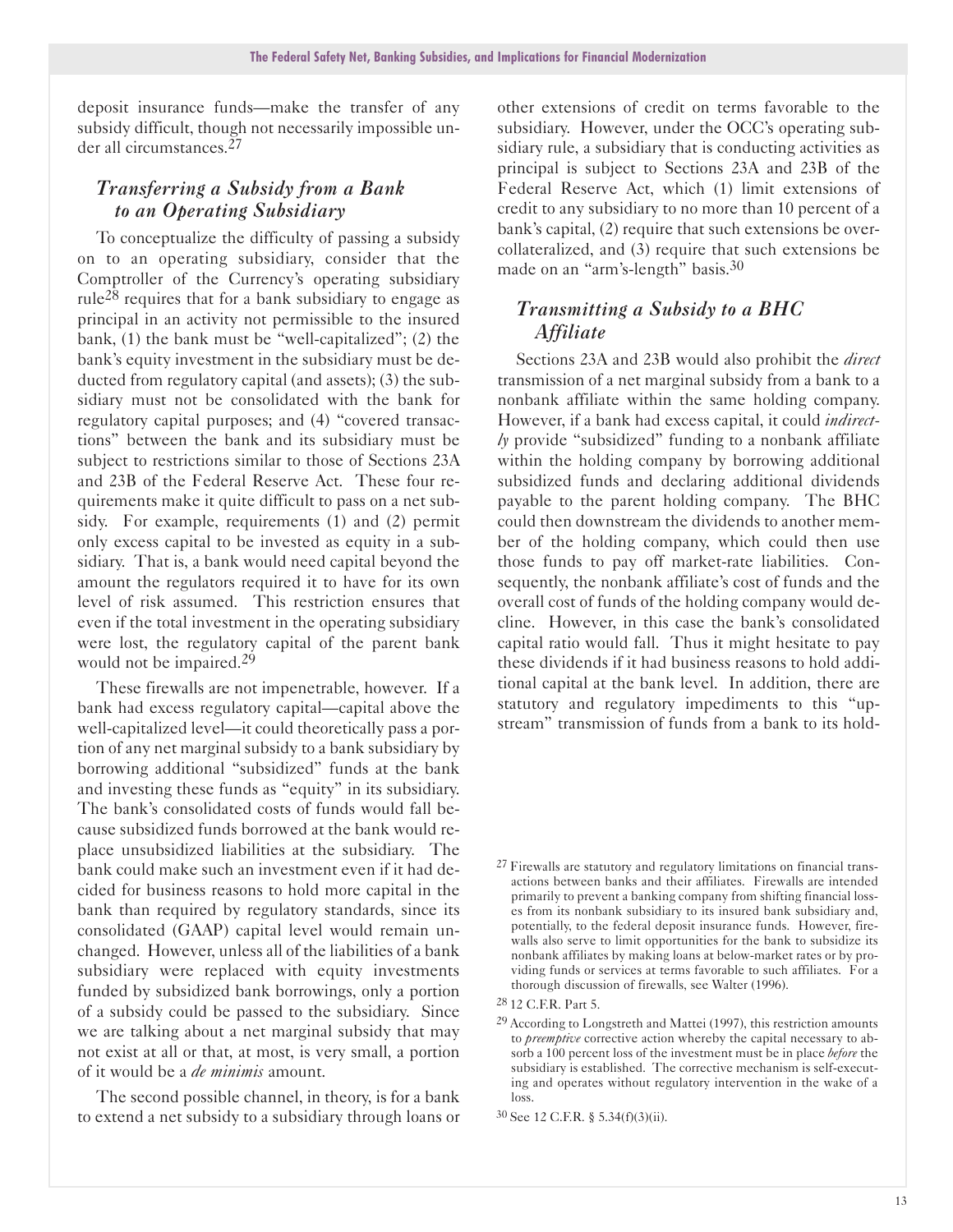ing company parent.31 For example, FDICIA's Prompt Corrective Action provision prohibits the payment of dividends when a bank is deemed undercapitalized or when the payment of the dividend would make the bank undercapitalized. A bank's dividendpaying capacity would be further limited by law and regulation if the dividend payments exceeded a bank's retained earnings for the period or if the total of all dividends declared during the calendar year exceeded the sum of net income plus the retained net income of the prior two calendar years. In contrast to the bank-subsidiary model, however, such a transfer could take place even if the bank were not well-capitalized, since there is no requirement that a bank be well-capitalized to pay dividends to its parent holding company. Do BHCs employ this technique to transfer a subsidy to their nonbank affiliates? Unfortunately, despite Greenspan's assertion that they do not,  $32$  the fungibility of money and the mixing of funds at the holdingcompany level prevent us from determining whether bank dividends actually do make their way to nonbank affiliates within the holding company.

In summary, although we find it theoretically possible for banks to pass at least a portion of a net marginal subsidy (if one exists) from the bank to either a direct subsidiary or to a holding company affiliate, we also conclude that the firewalls currently in place under *both* organizational models inhibit such transfers. The evidence appears to bear out this conclusion. The FDIC, for example, has allowed securities subsidiaries of state nonmember banks for just over a decade; these bona fide subsidiaries are subject to restrictions to protect the insured bank, much like the firewalls outlined above; and if there were a substantial net marginal subsidy that could be transferred, one would expect at least some large bank holding companies to conduct their securities activities through bona fide subsidiaries rather than through Section 20 subsidiaries of the holding company. One would expect this especially since 1991, when the U.S. Court of Appeals for the Second Circuit ruled that the Federal Reserve Board does not have jurisdiction under the Bank Holding Company Act over bank subsidiaries of a bank in a bank holding company.33 Yet all large bank holding companies continue to conduct their underwriting activities through bank holding company Section 20 subsidiaries. This fact seems to indicate that if there is a net marginal subsidy, the bona fide subsidiary structure is just as effective as the bank holding company structure in preventing the subsidy's transfer out of the bank.

In times of stress, of course, firewalls tend to weaken, and transgressions have occurred both within and beyond the reach of the regulators. But the FDIC's experience with the financial crises of the 1980s and early 1990s indicates that at such times, pressure can be exerted on a bank by its holding company as well as by subsidiaries. This potential problem is likely to be unaffected by organizational structure.

#### *Effect of Organizational Structure on a Subsidy*

To the extent that a net marginal subsidy exists, it is not independent of organizational structure. In particular, the operating subsidy structure may help to contract any net marginal subsidy. If appropriate safeguards are in place, having the earnings from new activities be in bank subsidiaries (where profits accrue to the parent bank) provides the insurance funds with greater protection than they would have under the holding company structure. Moreover, since the fair market price for deposit insurance is tied to expected insurance losses, allowing banks to put new activities in a bank subsidiary and thereby reduce the expected losses of the insurance funds would also lower the fair market price for deposit insurance. It would, as well, lower the value of the banking industry's access to the full faith and credit of the U.S. government. Accordingly, if banks do receive a net marginal subsidy, allowing them to put new activities in bank subsidiaries would lower such a subsidy.

## **Conclusion and Implications for Financial Modernization**

It has long been widely accepted that banks receive a gross subsidy from the federal safety net. As we have shown, however, recent legislative and regulatory changes have significantly constricted the federal safety net and its related gross subsidy. In addition, banks incur costs, both direct and indirect, that appear to largely outweigh any funding advantage derived from

<sup>31</sup> Three major federal statutory limitations govern the payment of dividends by banks (see 12 U.S.C. Sections 1831o, 56, and 60). State law, too, may govern bank dividend payments. See also Federal Reserve Board Policy Statement on Cash Dividend Payments, November 14, 1985.

<sup>32</sup> *See* Greenspan (1997), 3.

<sup>33</sup> *Citicorp* v. *Board of Governors of Federal Reserve System*, 936 F.2d 66 (1991).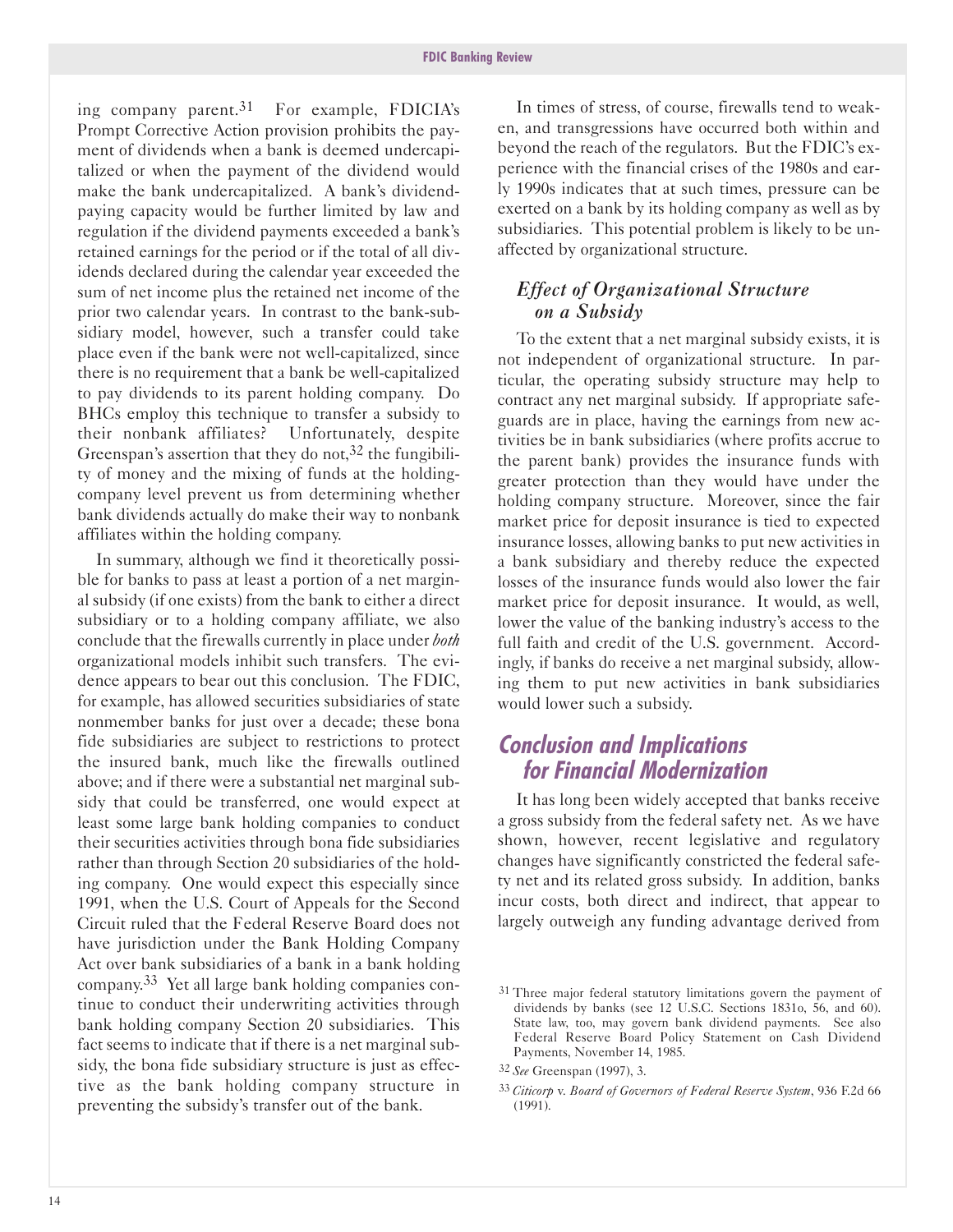the safety net. On the basis of the evidence available, we conclude that if banks receive a *net subsidy* at all, it is small. And even at the margin, any subsidy is at least partially offset by regulatory and other costs. Moreover, under the OCC's operating subsidiary rule, the only banks that can use a direct subsidiary to engage in activities not permissible to banks themselves are well-managed and well-capitalized banks-those for which, by definition, any safety net-related subsidy is smallest. Indeed, most evidence suggests that the *net marginal subsidy* received by these banks is insignificant or even negative. Even if a net marginal subsidy did exist, regulatory firewalls (such as those embodied in the OCC's operating subsidiary rule and in Sections 23A and 23B of the Federal Reserve Act) serve to inhibit a bank from passing it either to a direct subsidiary or to an affiliate of the holding company. In both cases, any leakage of a net marginal subsidy out of the insured bank would be *de minimis*.

The true question, then, is whether the theoretical possibility of passing on a net marginal subsidy makes any real-world difference. Is there a reason, for example, to favor one bank organizational structure over the other for the sole purpose of containing a subsidy within the bank? Given the existing firewalls and incentives outlined above, we find no compelling reason to favor the bank holding company model over the bank subsidiary structure or *vice versa*. Notwithstanding Kwast and Passmore (1997), the literature is in almost universal agreement with us on this point. Longstreth and Mattei (1997), Santos (1997), Schull and White (1998), Walter (1998), and Whalen (1997), among others, all conclude that firewalls such as those currently in place inhibit the transfer of any subsidy under both structures. Neither structure has advantages and disadvantages so dominant as to justify the mandating of that organizational form for expanded banking activities.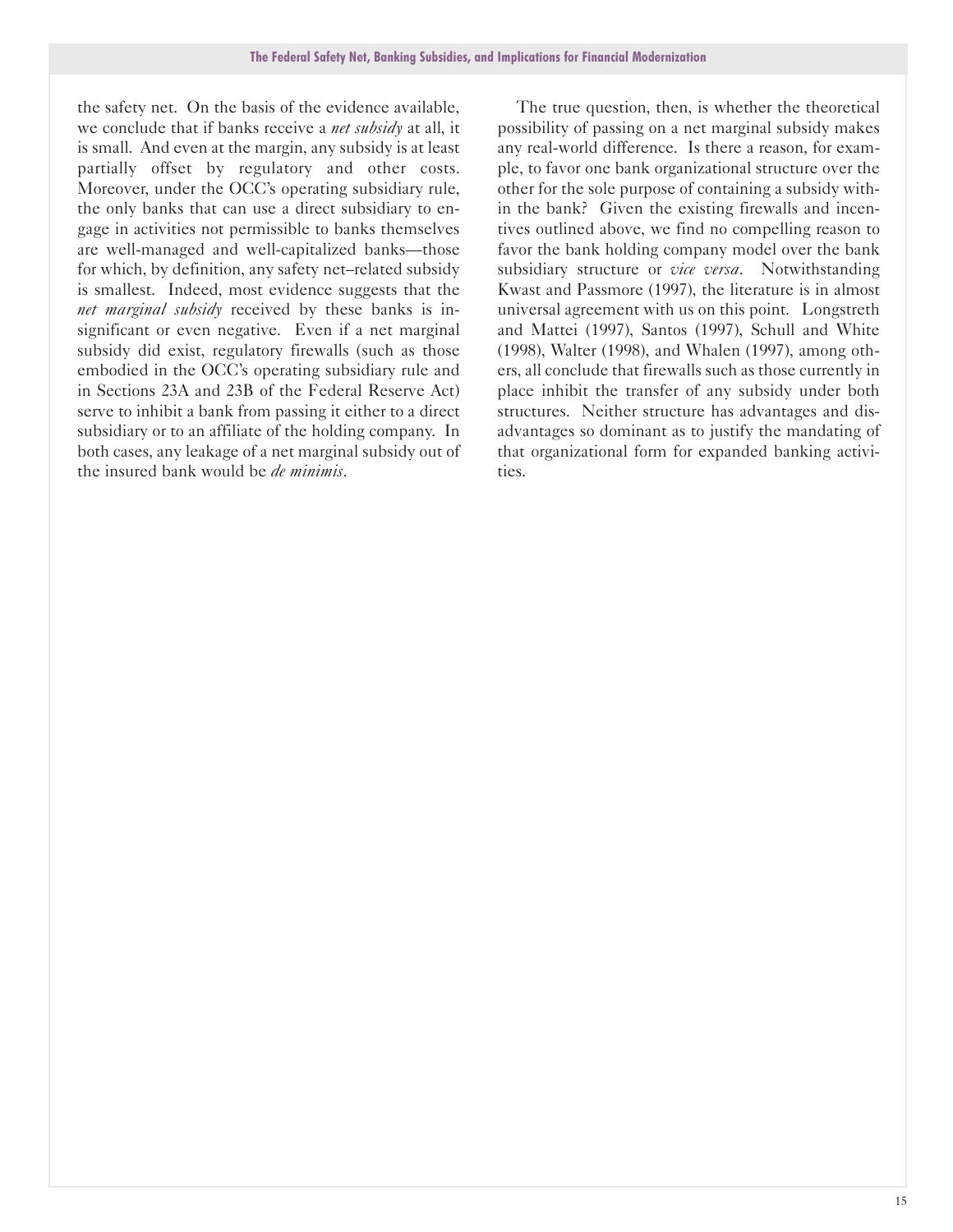## **References**

- Boyd, John H., and Mark Gertler. 1994. Are Banks Dead? Or Are the Reports Greatly Exaggerated? Federal Reserve Bank of Minneapolis *Quarterly Review* 18 (Summer):2-23.
- Epps, T. W., Lawrence B. Pulley, and David B. Humphrey. 1996. Assessing the FDIC's Premium and Examination Policies Using "Soviet" Put Options. *Journal of Banking and Finance* 20:699-721.
- Federal Deposit Insurance Corporation (FDIC). 1998. *The FDIC Quarterly Banking Profile*. 4th quarter. FDIC.
- Federal Financial Institutions Examination Council (FFIEC). 1992. *Study on Regulatory Burden.* FFIEC.
- Feinman, Joshua N. 1993. Reserve Requirements: History, Current Practice, and Potential Reform. *Federal Reserve Bulletin* 79, no. 6:569-589.
- Flood, M. 1990. On the Use of Option Pricing Models to Analyze Deposit Insurance. Federal Reserve Bank of St. Louis *Economic Review* 73, no. 1:19-35.
- Greenspan, Alan. 1997. Testimony before the U.S. House Committee on Banking and Financial Services, Subcommittee on Financial Institutions and Consumer Credit. 105th Cong.,1st sess. February 13.
- Helfer, Ricki (Chairman, FDIC). 1997. Testimony before the U.S. House Committee on Banking and Financial Services, Subcommittee on Capital Markets, Securities and Government Sponsored Enterprises, 105th Cong., 1st sess., March 5, Attachment 5.
- Kaufman, George G. 1994. Bank Contagion: A Review of the Theory and Evidence. *Journal of Financial Services Research* 8, no. 2:123-150.
- Kaufman, George G., and Larry R. Mote. 1994. Is Banking a Declining Industry? A Historical Perspective. Federal Reserve Bank of Chicago *Economic Perspectives* 18, no. 3:2-21.
- Kuester, K., and J. O'Brien. 1990. Market-Based Deposit Insurance Premiums. In *Game Plans for the 90s, Proceedings of the Conference on Bank Structure and Competition*, 62-95. Federal Reserve Bank of Chicago.
- Kwast, Myron L., and S. Wayne Passmore. 1997. The Subsidy Provided by the Federal Safety Net: Theory, Measurement and Containment. Finance and Economic Discussion Series, no. 97-58. Federal Reserve Board of Governors.
- Longstreth, Bevis, and Ivan E. Mattei. 1997. Organizational Freedom for Banks: The Case in Support. *Columbia Law Review* 97:1895-1922.
- Marcus, A., and I. Shaked. 1984. The Valuation of FDIC Deposit Insurance Using Option-Pricing Estimates. *Journal of Money, Credit, and Banking* 16, no. 4, part I:446-460.
- McCulloch, J. Huston. 1985. Interest-Risk Sensitive Deposit Insurance Premia: Stable ACH Estimates. *Journal of Banking and Finance* 9, no. 1:137-156.
- Merton, Robert C. 1977. An Analytic Derivation of the Cost of Deposit Insurance and Loan Guarantees: An Application of Modern Option Pricing Theory. *Journal of Banking and Finance* 1, no. 2:3–11.
- Moody's Corporation. 1996. *Moody's Bank Ratings Criteria*. Moody's Corporation.
- Passmore, Wayne. 1992. Can Retail Depositories Fund Mortgages Profitably? *Journal of Housing Research* 3, no. 2:305-340.
- Pennacchi, George G. 1987. A Reexamination of the Over (or Under) Pricing of Deposit Insurance. *Journal of Money, Credit, and Banking* 19, no. 3:340-360.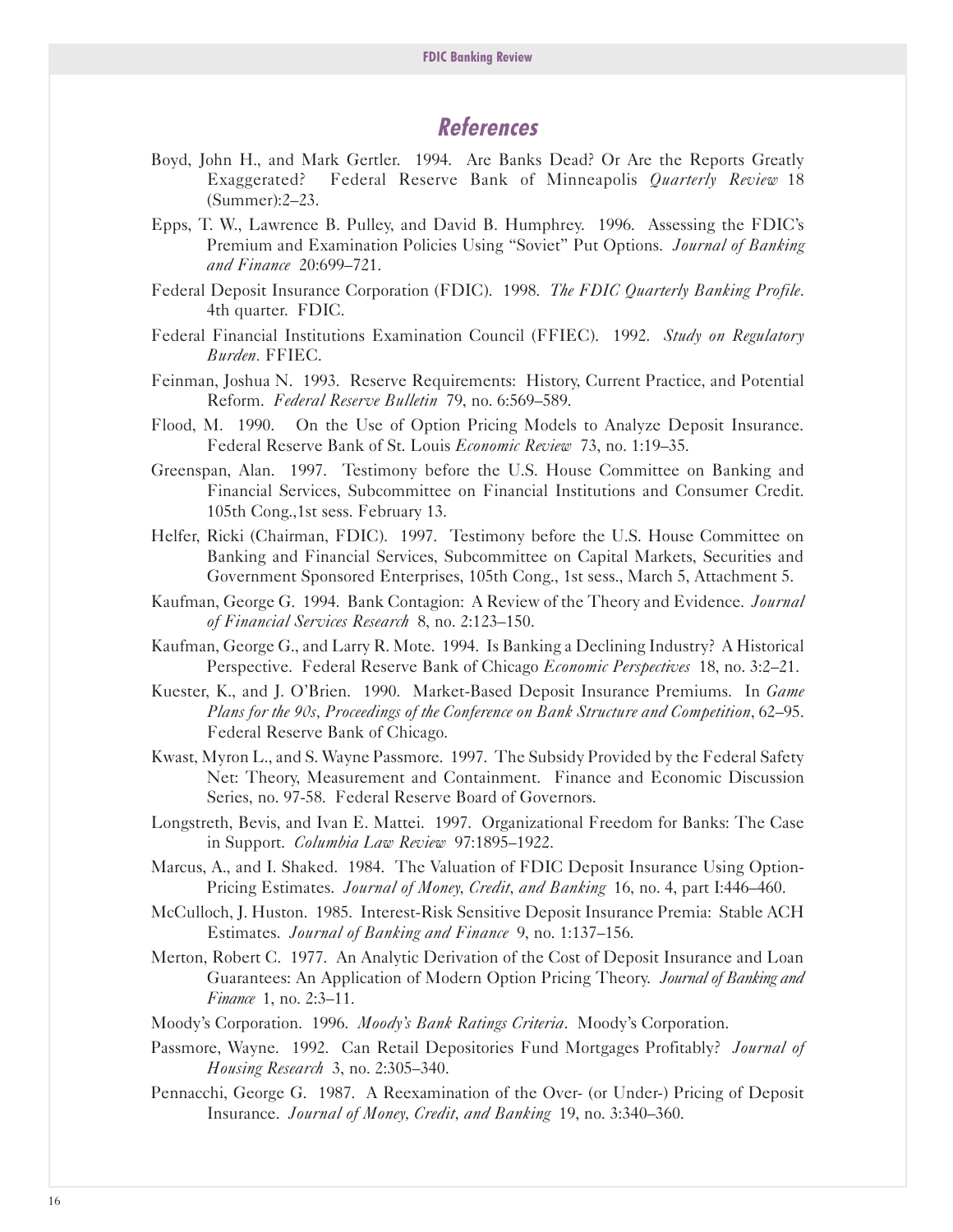- Richards, Heidi Willman. 1995. Daylight Overdraft Fees and the Federal Reserve's Payment System Risk Policy. *Federal Reserve Bulletin* 81, no. 12:1065-1077.
- Ronn, Ehud, and Avinash Verma. 1986. Pricing Risk-Adjusted Deposit Insurance: An Option-Based Model. *Journal of Finance* 41, no. 4:871-895.
- Santos, Joao dos. 1997. Securities Activities in Banking Conglomerates: Should Their Location Be Regulated? Working Paper Series, no. 97-04. Federal Reserve Bank of Cleveland.
- Schull, Bernard, and Lawrence J. White. 1998. The Right Corporate Structure for Expanded Bank Activities. *Banking Law Journal* 115, no. 5:446-476.
- Standard and Poor's Corporation. 1996. *Debt Ratings Criteria: Financial Institutions*. Standard and Poor's Corporation.
- U.S. House Committee on Banking and Financial Services. 1997. *Financial Modernization: Hearings before the Subcommittee on Capital Markets, Securities and Government Sponsored Enterprises*. 105th Cong., 1st sess., March 5.
- U.S. Senate Committee on Banking, Housing, and Urban Affairs. 1998. *Hearings on H.R. 10, The Financial Services Act of 1998*. 105th Cong., 2d sess., June 17.
- Walter, John R. 1998. Firewalls. Federal Reserve Bank of Richmond *Economic Quarterly* 82, no. 4:15-39.
- Whalen, Gary. 1997. The Competitive Implications of Safety Net-Related Subsidies. Economics Working Paper, no. 97-9. Office of the Comptroller of the Currency.
- Williams, Julie L. 1998. Testimony before the U.S. Senate Committee on Banking, Housing, and Urban Affairs, 105th Cong., 2d sess., June 25.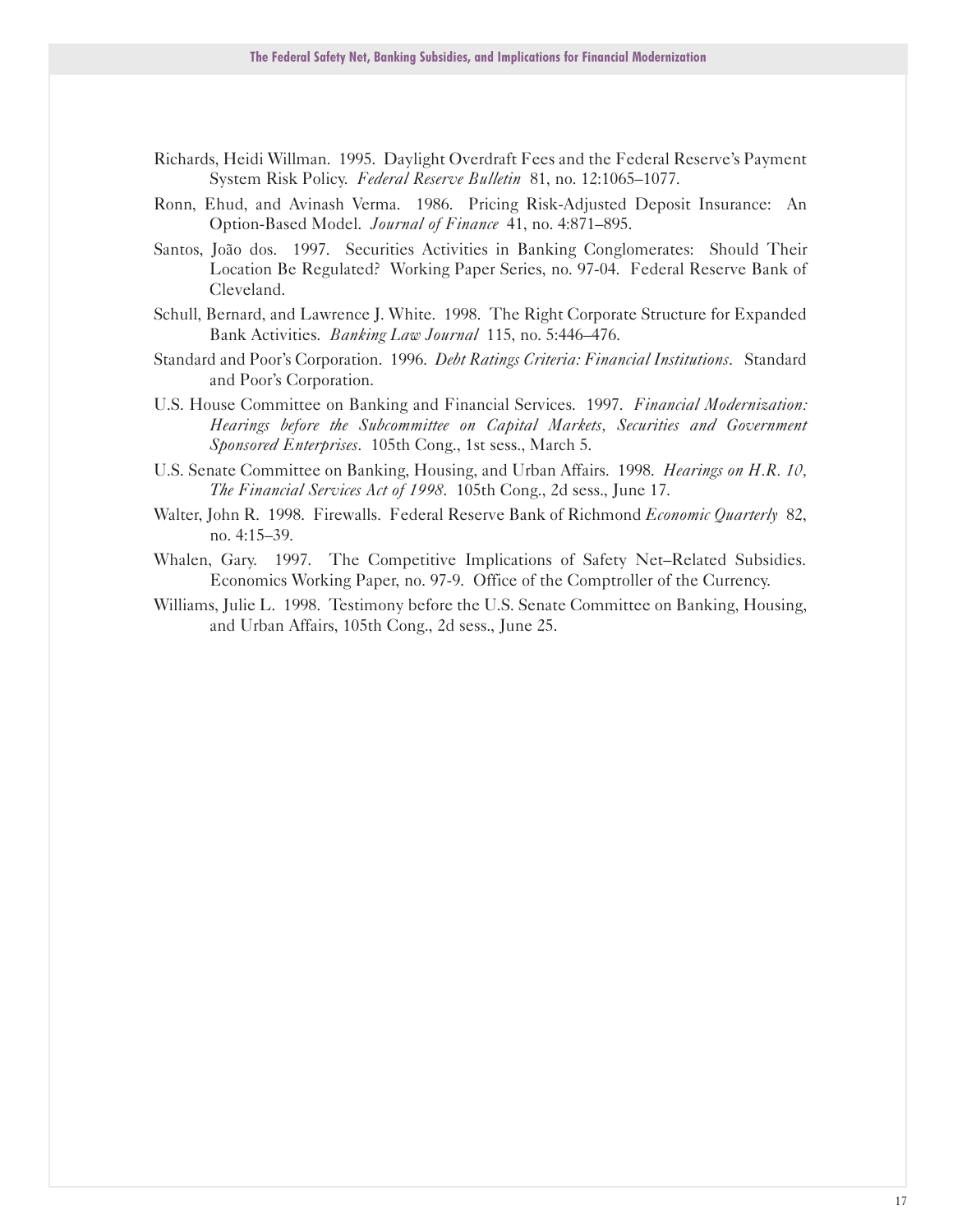## <span id="page-19-0"></span>**Internal Risk-Management Models as a Basis for Capital Requirements**

by Daniel A. Nuxoll\*

 $\prod_{\text{over }$  $\blacksquare$  n 1988, after extensive negotiation among the G-10 central-bank governors, the Basle Committee on Banking Regulations and Supervisory Practice agreed on uniform capital standards. The agreement, known as the Basle Accord, was an attempt to produce uniform capital standards for internationally active banks.1 Until then, different countries had set different capital standards for their banks. In some countries, lower standards were thought to give a competitive advantage to banks headquartered in those countries.

Although the focus of the Basle Accord is on uniform capital requirements, the Accord also establishes riskbased capital requirements that supposedly reflect the actual credit risks faced by a bank. The Basle Accord assigns risk weights to all assets, weights that should reflect the relative risks of those assets. For example, commercial and industrial loans have a 100 percent weight, while home mortgages have a 50 percent weight. Weights are also assigned to off-balance-sheet activities, such as loan commitments and standby letters of credit.

Banks are required to hold 8 percent of the riskweighted assets as capital.<sup>2</sup> This means, for instance, that banks are required to hold 4 percent  $(= 8 \text{ percent})$ x 50 percent) capital for home mortgages, and 8 percent (= 8 percent x 100 percent) capital for commercial and industrial loans.

From the start, however, analysts have repeatedly demonstrated that the risk-based capital requirements do not accurately reflect risk. First, the risk weights

themselves are not accurate: while studies generally indicate that the risk weights are not completely unreasonable, these same studies inevitably find that some category of loan has the wrong weight. Second, loans within a given category are not equally risky-yet a 90-day inventory loan to a profitable company with a solid credit record has the same risk weight as a fiveyear loan to develop commercial real estate. Third, the requirements ignore risk-reduction activities like diversification and hedging; thus, a portfolio of loans to borrowers in the same industry and the same area (for example, farmers in the same county) has the same capital requirement as a portfolio diversified across industries and regions of the country. Presently, therefore, almost everyone acknowledges that the Basle risk-based capital standards have very little to do with actual risk.

But although the Basle standards fail to reflect accurately the risk in a bank's portfolio, banks do have definite incentives to measure accurately the risk of their activities. In the past decade, banks have developed internal risk-management models to measure their risks systematically. These models are based on the

<sup>\*</sup> Daniel A. Nuxoll is a financial economist in the FDIC's Division of Research and Statistics. Conversations with Jack Reidhill, George Hanc, Steven Seelig, Miguel Browne, and John Feid resulted in significant improvements in this paper.

<sup>1</sup> U.S. regulators have imposed these requirements on all banks.

<sup>&</sup>lt;sup>2</sup> The bank also has a 4 percent Tier I capital requirement; Tier I capital is approximately equal to equity. Total capital includes Tier I and Tier II capital; the latter consists of loan-loss reserves and certain forms of nondeposit debt.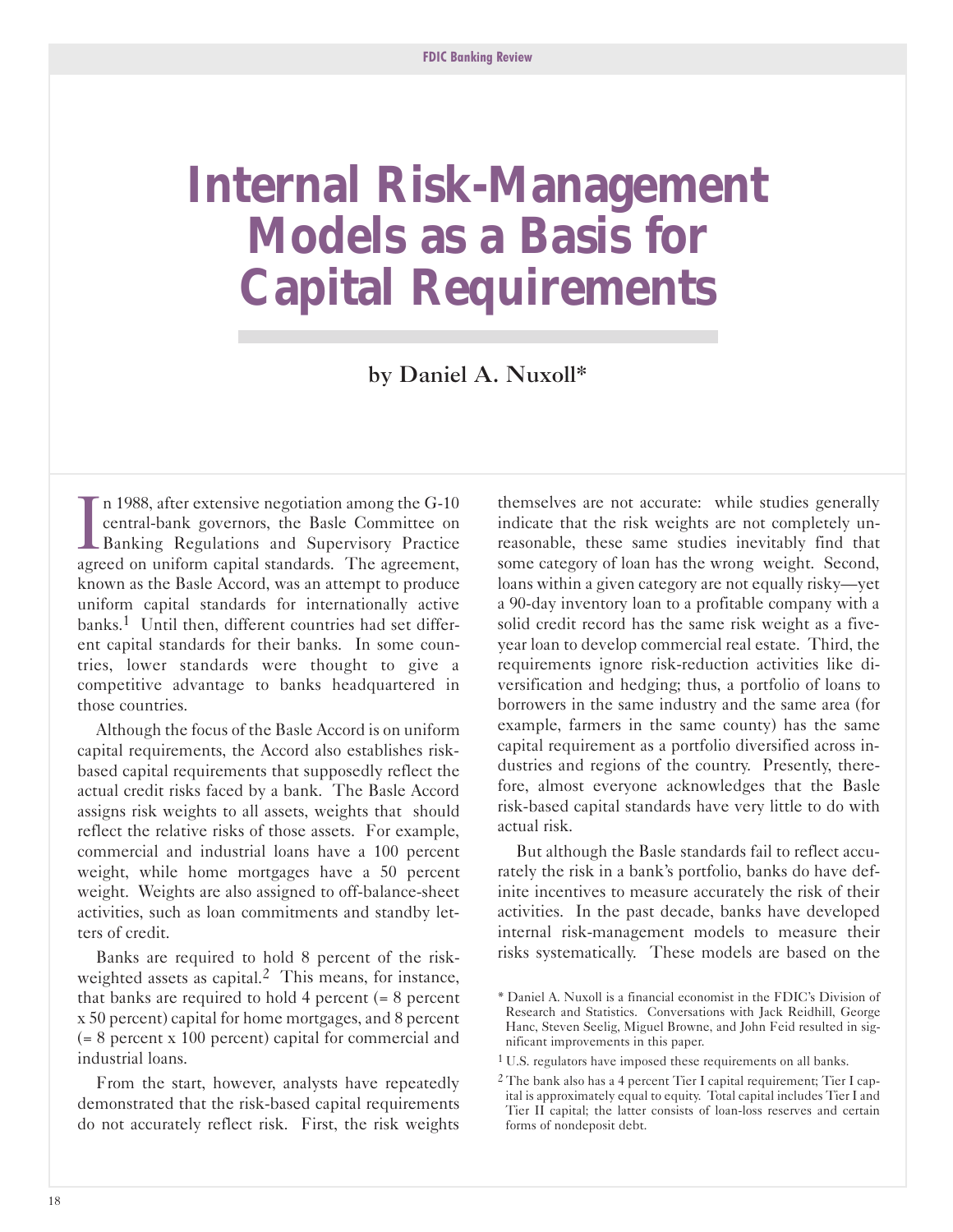best statistical estimates of the particular risks being measured, and most models consider the effects of diversification and hedging. The possibility of replacing the Basle capital standards with these models has been widely discussed.<sup>3</sup>

This article considers three proposals to revise the Basle Accord. The first, which was adopted in 1996, permits banks to use internal models to estimate one kind of risk—the risk of trading activities. The second would permit banks to use somewhat different, but basically fairly similar, models to evaluate the risk of making loans. The third would permit banks to use any method to estimate their own risk, but—in contrast to the current systems-banks that underestimated the risk of their activities would be penalized.

## **Trading-Book Models (Market-Risk Models)**

Regulators had long recognized that the Basle standards for market risk were inadequate, even while banks and securities firms had developed sophisticated methods of measuring the risk of their portfolios. Accordingly, the 1996 amendments to the Basle Accord permitted regulators to accept the calculations of the banks' internal risk-management models in setting capital requirements for the market risk in banks' trading portfolios.

Trading-book models have become increasingly common in banks, especially since 1994, when J. P. Morgan released its RiskMetrics model.<sup>4</sup> J. P. Morgan has distributed this model widely; some components are available over the Internet. Although other riskmanagement models are available, RiskMetrics has become the standard of comparison, and the other models use very similar methods. Thus, most of the discussion below applies directly to RiskMetrics; nevertheless, it ignores many aspects of this model and focuses on the deficiencies of the simplest configuration of the RiskMetrics models. The discussion also mentions different methods RiskMetrics can use to avoid some of those deficiencies.

Internal risk-management models generally estimate the value at risk; hence they are often called VaR models.<sup>5</sup> The value at risk is the amount of money that would be sufficient to cover most potential losses. Because VaR models focus on risk, they generally ignore profit.6

Trading-book VaR models use estimated probabilities of price movements to estimate the probability of losses for the whole portfolio. The data might show, for

example, that over the past 20 years, the price of 10year Treasury bonds decreased by more than 0.2 percent on only 5 percent of the days. The data might also indicate that the price decreased by more than 0.75 percent on only 1 percent of the days.

Given these data, if a portfolio consists solely of \$100 million of 10-year Treasury bonds, then the VaR model would estimate that losses would exceed \$200,000 (= \$100 million x 0.2 percent) in a day less than 5 percent of the time. This number could be called the 5 percent value at risk because losses would exceed \$200,000 less than 5 percent of the time. The model would forecast that losses would be greater than  $$750,000 (= $100$  million x 0.75 percent) less than 1 percent of the time. Similarly, this number could be called the 1 percent value at risk-a bank could be 99 percent certain that this investment would never lose more than \$750,000.

To estimate a Value at Risk model, one needs not only a probability level but also a time horizon. For regulatory purposes, the time horizon is ten trading days and the relevant probability is 1 percent, so the losses within ten days would exceed the value at risk less than 1 percent of the time.

The 1996 Basle amendments require that capital equal three times the value at risk.<sup>7</sup> If the bank's in-

<sup>3</sup> This topic was extensively discussed at a 1998 conference in New York City sponsored by the Federal Reserve Bank of New York, the Bank of England, the Bank of Japan, and the Board of Governors of the Federal Reserve System (Federal Reserve Bank of New York [1998]). In addition, John J. Mingo (1998) has critiqued the current standards and spelled out the benefits of a models approach to bank capital. The International Swaps and Derivatives Association has endorsed an approach that is a definite step toward using internal models to set capital requirements (summarized in Elderfield [1998]).

<sup>4</sup> For the definitive description of RiskMetrics methodology, see Longerstaey and Zangari (1996).

 $5$  The explanation here of trading-book VaR models applies generally to banking-book VaR models as well, except that the emphasis in the latter is on loans, not securities. Throughout this section, the terms "trading-book model" and "VaR model" are used interchangeably to refer to the trading-book subset of VaR models.

<sup>6</sup> Jorion (1997) discusses VaR models in detail. VaR models are closely related to risk adjusted of return on capital (RAROC) models, originally developed by Bankers Trust; for a summary of Bank of America's RAROC model, see Zaik, Walter, Kelling, and James (1996).

<sup>7</sup> This multiplication factor has been vociferously criticized as arbitrary, usually by banks that want a lower factor. However, the usual rule is that the risk increases with the square root of time because standard deviation increases with the square root of time. Consequently, if the relevant horizon is one year (250 trading days) instead of ten trading days, the multiplication factor should be five. This multiplication factor, too, is undoubtedly incorrect. *See* Danielsson, Hartmann, and deVries (1998) and Stahl (1997) for opposite sides of the debate. The whole debate demonstrates that no one really knows the "correct" multiplication factor and that the bank regulators have probably been conservative.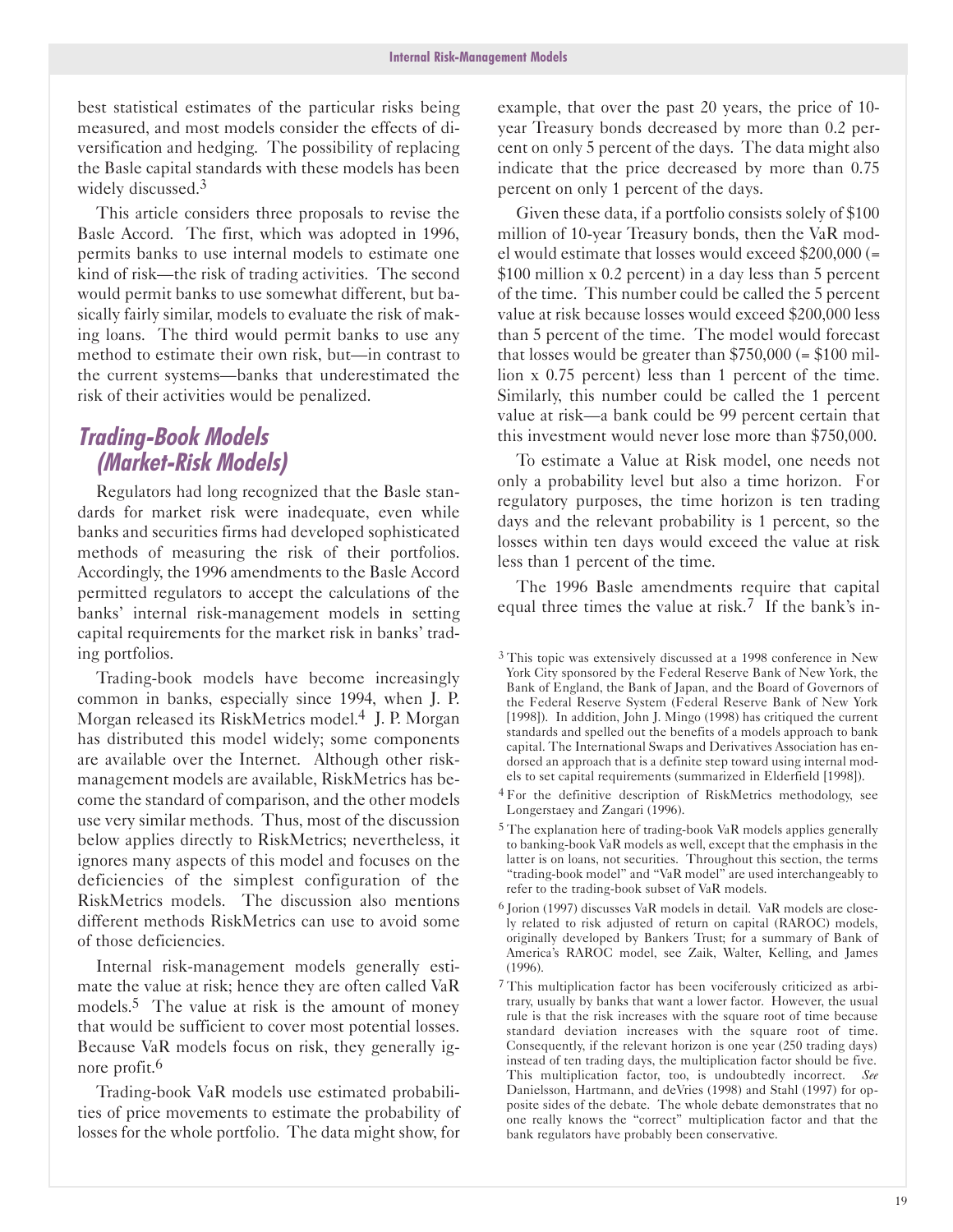ternal model is discovered after-the-fact to have been inadequate, the capital requirement can be increased, reaching a maximum of four times the value at risk. If the performance of the model turns out to have been grossly inadequate, regulators can refuse to use it to set capital requirements.

VaR models can include the effects of both diversification and hedging, which are common methods of controlling risk. Diversification and hedging are possible because prices do not necessarily move together. On the one hand, if prices always moved together, losses from one investment would never be offset by profits from another investment, and neither diversification nor hedging would be possible. On the other hand, if prices always moved in opposite directions, losses from one investment would always be offset by profits from the other, and perfect hedging would be possible. The usual case is that prices sometimes move in opposite directions and sometimes in the same direction, so that losses are sometimes offset by profits from other investments.

The way VaR models incorporate the effects of diversification and hedging is by estimating the correlations between price changes. If two prices always move together, the correlation equals one; if they always move in opposite directions, the correlation is negative one. In fact, securities prices tend to move together, but they do not always move together, so almost all estimated correlations are greater than zero, but less than one. Consequently, diversification generally reduces risk.8 Importantly, assumptions or estimates of these correlations amount to measurements of the effects of diversification and hedging, and they translate directly into estimates of the riskiness of the portfolio.

The significance of diversification and hedging was evident in the first stages of the thrift crisis (before 1983). Thrifts held a large number of very safe securities, namely fixed-interest-rate mortgages. However, thrifts were not well diversified, because changes in interest rates affect the value of all fixed-rate mortgages. The high interest rates in the late 1970s and early 1980s drove the value of these mortgages down. At the same time, thrifts had to pay higher interest rates to obtain deposits. The result was that many thrifts faced insolvency by  $1983<sup>9</sup>$  (Of course, the evolution of the thrift crisis after 1983 had little to do with interest rates.)

\* \* \*

Because of the large number of traded securities, trading-book VaR models inevitably use a large number of simplifying assumptions. We now examine five of them, noting any evidence on whether they produce overly large or overly small estimates of value at risk.

The first simplifying assumption VaR models commonly make is that price changes are distributed normally (they make this assumption because the normal distribution is easy to handle mathematically). The actual distribution of price changes and financial data, however, is generally not normal. Specifically, the normal distribution understates the probability of large price changes. VaR models that use the assumption of normality therefore understate the probability of large price declines, thereby understating the probability of large losses.

Many fixes have been suggested to solve this problem, but for regulators the problem is nothing to worry excessively about: VaR models estimate the probability of large losses during a day, whereas regulators are undoubtedly more concerned about the long run. Though the normal distribution might be misleading for managing risk on a daily or weekly basis, in the long run even financial data are distributed normally.<sup>10</sup>

- <sup>8</sup> Mathematically, diversification is possible when a correlation is positive and less than one. Hedging is possible when a correlation is negative. Hedging often depends on instruments like futures which permit a trader to sell "short," that is, sell for future delivery at a fixed price. The value of these contracts moves in the opposite direction to the current price. Short selling essentially turns a positive correlation into a negative correlation. Most descriptions of hedging assume that the correlation is negative one, though most actual hedges involve basis risk, which occurs because the correlation does not equal negative one.
- <sup>9</sup> This is an instance of a classic problem, sometimes called interestrate risk, sometimes called the mismatch of maturities. Because deposits have short maturities and mortgages have long maturities, an increase in interest rates drives up the cost of borrowing without affecting the return on loans. The classic solution to the problem is to fund long-term loans with long-term deposits. This solution could be considered a hedging program that protects a bank from interest-rate risk. The bank's interest costs and interest income are more closely correlated when maturities are closely matched.
- 10 Jackson, Maude, and Perraudin (1997) use portfolios from actual banks to illustrate the nature of the problem. Conventional wisdom is that alternative techniques known as historical simulation or structured Monte Carlo simulation can solve the problem (Jorion, [1998]). However, these methods have problems of their own, which have motivated the development of more exotic fixes (see Danielsson and de Vries [1997]; Zangari [1997]; Hull and White [1998]; and Rubinstein [1998]). Duffie and Pan (1997) note that the central limit theorem implies that, in the long run, returns from even a fat-tailed distribution are normal.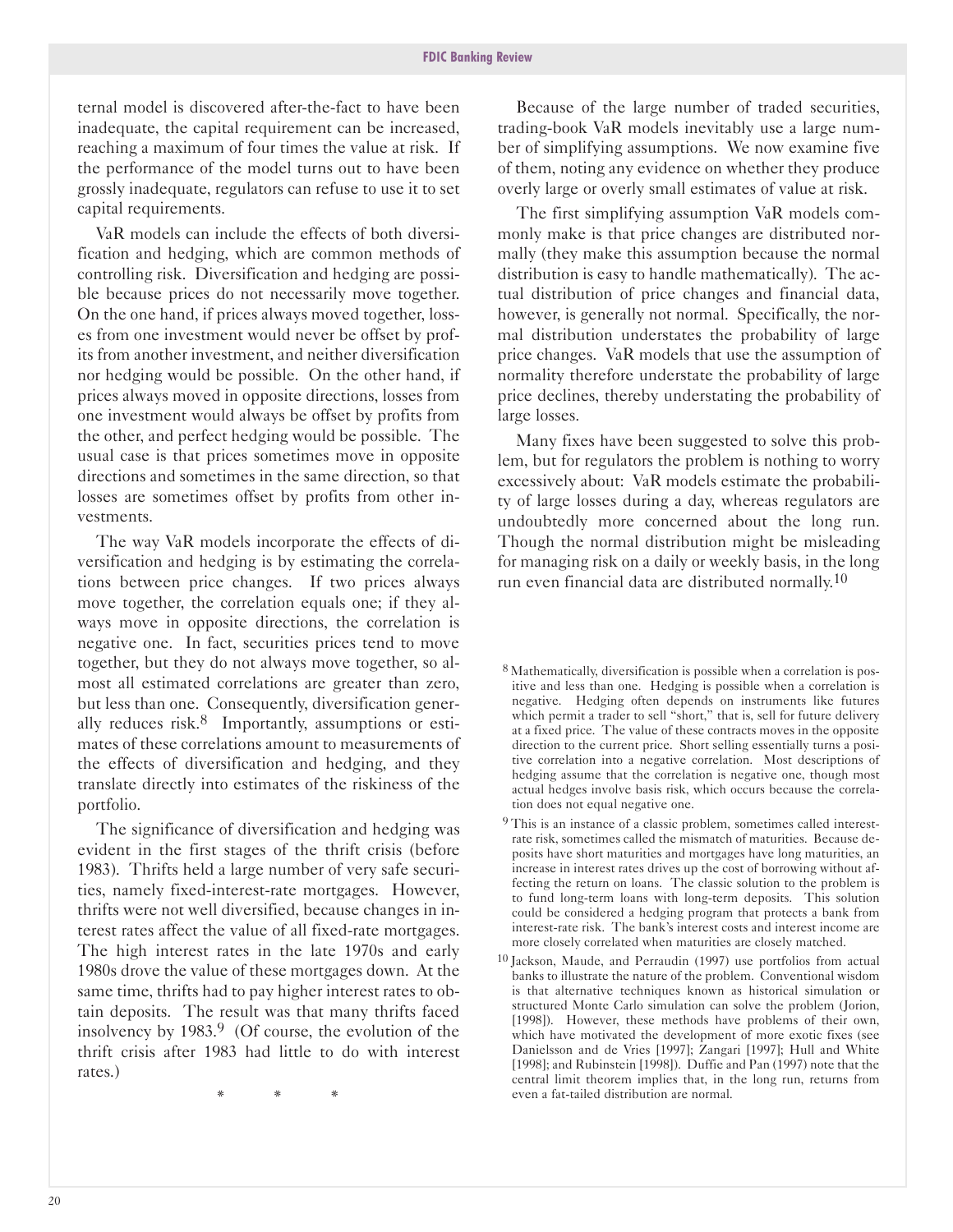A second simplifying assumption, one made by most VaR models, is the use of only a small number of estimated correlations between price changes. The number of actual correlations increases dramatically with the number of securities because for each pair of stocks, a different correlation must be estimated. For 2 securities, there is 1 correlation; for 4 securities, 6 correlations; and for 100 securities, 4,950 correlations.11

To avoid estimating a multitude of correlations, some models arbitrarily specify some correlations to be zero or one. Because most true correlations are probably somewhere in this range, using a correlation of one overstates the risk because it neglects the effects of diversification; but zero correlations understate the risk by overstating the possibilities for diversification.

Other VaR models avoid estimating a multitude of correlations by using the results of multifactor models of prices. Multifactor models assume that securities prices are driven by a limited number of factors. If the prices of two securities both respond to some factor, then the prices are correlated. Often, multifactor models assume that the prices of all firms in an industry move together, so they treat a firm's industry as a factor. The correlations between price changes are then a function of a handful of factors.

These methods of avoiding having to estimate a multitude of correlations might produce high or low estimates of correlations, so they might produce an understatement or overstatement of the risk eliminated by diversifying and hedging. Regulators must be concerned because systematic underestimation of the correlations produces an overestimation of the benefits of diversification, an underestimation of the amount of risk, and a consequent underprovision of capital.

A third simplifying assumption is the use of historical data to estimate the relationship between prices. Historical data often significantly understate some risks. Options prices, in particular, behave very differently when they are substantially out-of-the-money from when they are in-the-money. (Out-of-the-money options are options that will be exercised only if there is a big price change, in-the-money options will be exercised even if there is no price change.) The price of a call option on a stock might be very stable, if the current stock price were substantially below the strike price. However, if the stock price were to rise above the strike price, the price of that option would fluctuate much more.12

A more mundane example of the understatement of risk when historical data are used concerns prepayments of home mortgages and the price of mortgagebacked securities. Interest rates can affect prepayments of home mortgages, and prepayments are a major determinant of the price of mortgage-backed securities. When interest rates decline modestly, the cost of refinancing prevents most home owners from refinancing, but when rates decline significantly a wave of prepayments is almost certain to follow. A 0.5 percent decrease in interest rates would probably have a small effect on prepayments, but a decrease of 2 percent would almost certainly increase prepayments substantially. The effect of a 2 percent decrease in interest rates is not simply four times the effect of a 0.5 percent decrease. Thus, one cannot directly infer how a 2 percent decrease in interest rates will affect the price of mortgage-backed securities from the results of a 0.5 percent decrease. A period of relatively stable interest rates without any dramatic changes does not reveal the true risk of mortgage-backed securities.

What makes the problem created by the use of historical data especially acute is that many VaR models are estimated on the basis of only the most recent data. RiskMetrics can use long data series, but the most recent data receive more weight when the model is estimated-practitioners argue that only the most recent data reflect current market conditions. Recent periods, however, like most periods, tend to be relatively stable, with no dramatic changes. This complicates things for VaR models, which attempt to estimate a firm's losses as a result of unlikely events (a 1 percent VaR estimate is concerned only with events that happen less than 1 percent of the time). For many assets, the small price changes that occur in a stable market simply cannot serve as the basis for an estimation of the effect of market turmoil.

Again, there are ways of correcting for this problem. The data can be chosen to include periods when prices were extremely unstable. Such data exist, but only for

<sup>11</sup> With 4 securities, each can be compared with the 3 others for a total of 12 combinations, although this number must be divided by two to eliminate duplicates (the correlation between x and y is the same as between y and x), so there are 6 possible comparisons. With 100 securities, each is correlated with 99 others, for a total of 9,900 correlations; after duplicates are eliminated, the total is 4,950.

<sup>12</sup> This phenomenon is sometimes explained in terms of prices being "non-linear." A call option on a stock, for example, has value only if the stock price is above the strike price on the exercise date. That value changes dollar for dollar with the stock price. On the other hand, the actual stock price is completely irrelevant if it is below the strike price because the option has a value of zero. The relationship of the stock price on the exercise date to the option value is very different in the two cases.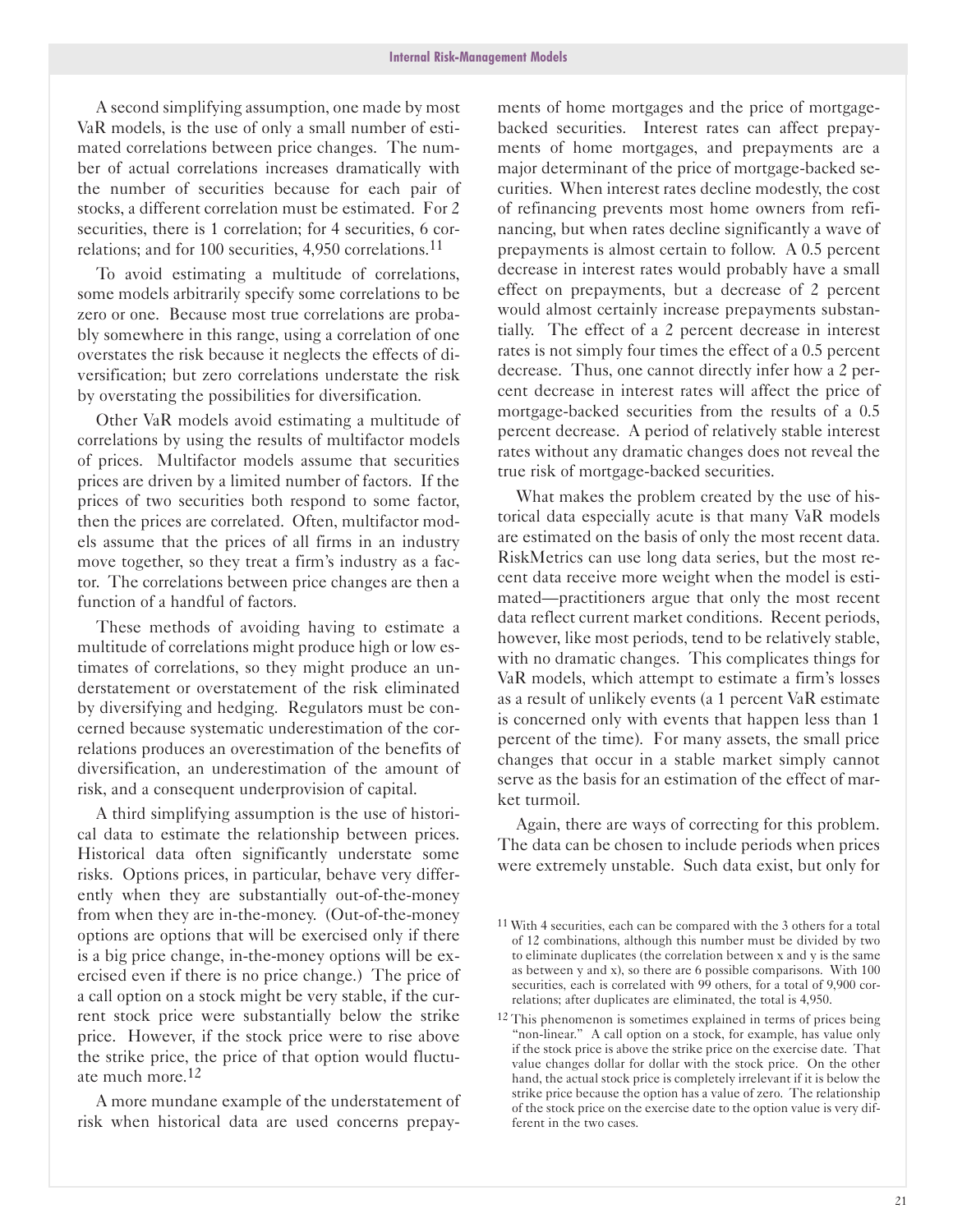some assets. More commonly, VaR models correct for this problem by incorporating explicit pricing models. For example, a VaR might use a Black-Sholes optionspricing model to estimate the effect of a large change in prices. Or a VarR might use a model to estimate the effect of a large interest-rate change on mortgage prepayments and the price of mortgage-backed securities.

Pricing models are also used to price securities that do not have a directly observable market price. The problem of pricing such securities is especially pronounced in the over-the-counter derivatives market, where derivatives contracts are customized to the needs of the various parties and therefore cannot be readily traded. Consequently, many derivatives have to be priced according to a model.

But pricing models have one major pitfall. There is no standard method for pricing many assets, and even for simple assets, the existing models do not always agree with observed prices. For example, the standard options-pricing model, the Black-Sholes model, tends to misprice out-of-the money options. This model assumes that price changes are distributed normally, so it systematically underestimates the probability of large price changes.13

A study by the Bank of England indicates the extent of the pricing problem. The Bank of England surveyed 40 institutions with major trading activities in London, asking them to price a number of standard derivatives as well as some more-exotic products. The 40 firms did not agree even on the value of a completely standard foreign-exchange option, and they disagreed on the extent to which prices would change with a change in the exchange rate.14 As might be expected, the disagreement on the value of the more sophisticated derivatives was even greater.

So even though the pricing models are used to compensate for the fact that the risk of some securities is not always revealed in the historical data, the price models themselves disagree, and this disagreement would produce differences among the VaR models that use the pricing models. The differences in pricing models would translate directly into different capital requirements for banks, even if they held identical portfolios.

The fourth simplifying assumption is that the portfolio is fixed—does not change—during any one day, an assumption that is tenuous at best for a trading book. VaRs could, in principle, be calculated for every minute of the day, but such a calculation would be difficult for a large trading operation and of uncertain use-

fulness. In fact, VaRs are almost always calculated on a daily basis, so they measure the risk of the portfolio only at the end of the day. They completely ignore all risk that traders take during the course of the day.

The fifth simplifying assumption is that the numbers that go into the VaR model are known with certainty. Even if the other four simplifying assumptions are innocuous, VaR models still estimate risk using estimated probabilities of price changes. And even if these probabilities are estimated with the most sophisticated techniques, they are estimates—not known with precision. Significantly, VaR models do not allow for the uncertainty in the numbers they use. Nevertheless, taking an estimate as certain generally leads to an understatement of risk.15

Duffee (1996) pointed out that properly accounting for VaR models' use of estimates, not known numbers, generally increases the estimated level of risk. In his study he found the VaR which neglected this fact underestimated exposures by 33 percent.<sup>16</sup>

Another study, one by Marshall and Siegel (1997), examined the variation in the VaR estimates from four risk-management consultants, all of whom use the RiskMetrics model. Although the consulting firms all used the same model and were given the same data for the same portfolio, the VaR estimates for the four firms ranged between \$3.8 million and \$6.1 million.<sup>17</sup>

13 Kupiec and O'Brien (1995a) stress this point.

- <sup>14</sup> Specifically, for a European-style sterling/Deutschmark straddle, 10-month forward option at-the-money, they found a 2.7 percent standard deviation in the value, a 5.3 percent standard deviation in the delta, a 3.5 percent standard deviation in the gamma, and a 0.4 percent standard deviation in the vega. The last three terms would be used by a VaR model. For additional details see Walwyn and Byres (1997).
- 15 This is an example of what is sometimes called "model risk." Model risk occurs because even if one is aware of all the possible problems in formulating a model, there is seldom an obvious solution to these problems, and sometimes a solution to one problem brings with it additional difficulties. Consequently, any model is a series of compromises based on well-informed judgment and any exercise of judgment oversimplifies or ignores potentially important aspects of reality. (The text discusses the fact that model-builders often ignore the reality that the numbers going into the model are estimates which are only more or less accurate.) At best, a model is an approximation of reality. "Model risk" is the risk of using an approximation.
- 16 Dufee examined credit risk, not price risk, and he looked only at parameter uncertainty. Nonetheless, his argument applies to all VaRs because all VaRs are estimated. The 33 percent number is for the credit risk on the fixed side of a five-year U.S. dollar interest-rate swap; the estimate is specific to the model and should not be applied to other models.
- 17 One firm submitted six different estimates of the VaR, all of which used methods slightly different from those specified by the authors. These estimates ranged from \$3.0 million to \$3.8 million.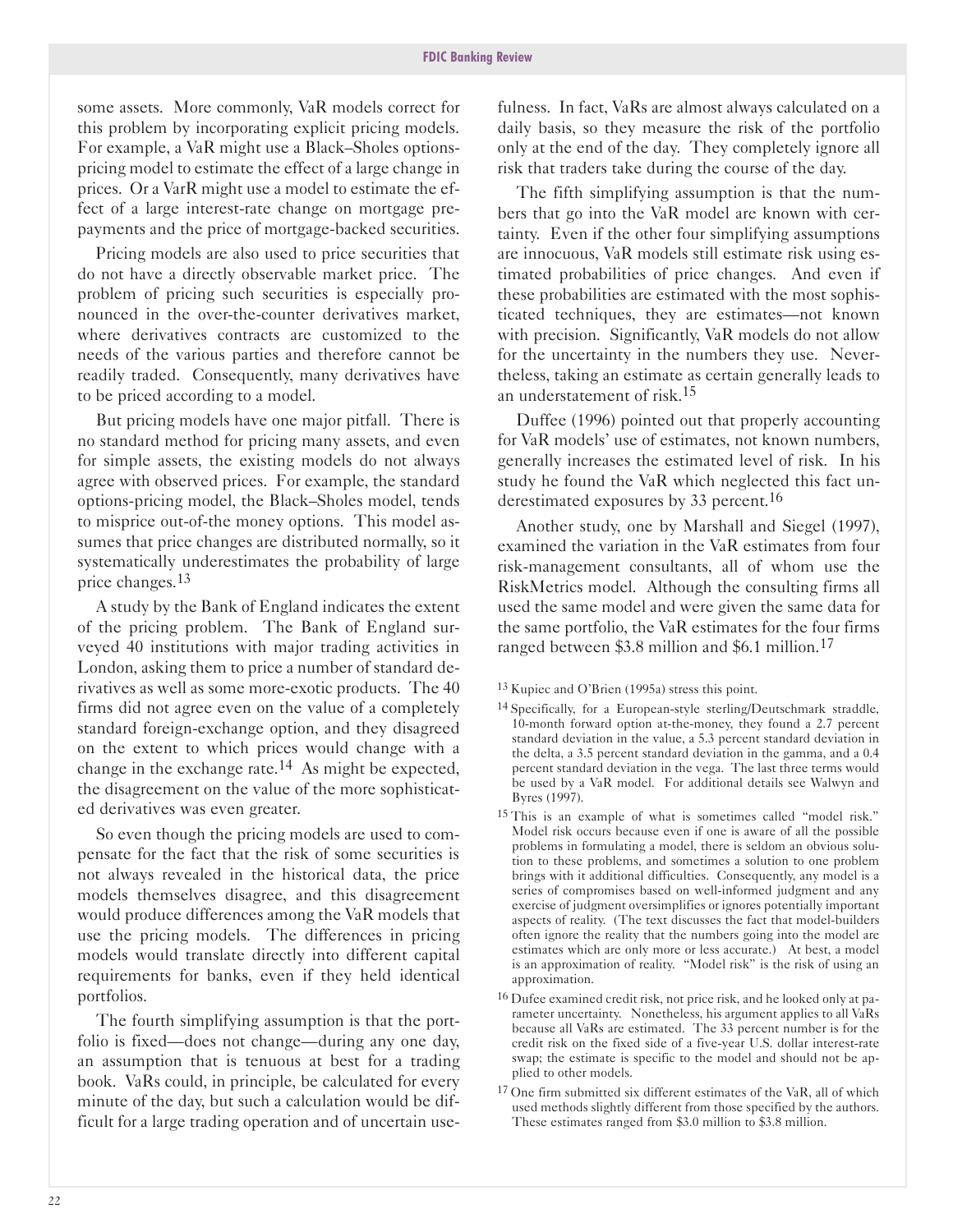This problem of taking estimates for reality is likely to be even more severe if the past turns out not to be prologue to the future, for all VaR models assume that future prices will behave as past prices did. Yet there is no reasonable alternative to using historical risks to forecast future risks.

All five of the simplifications discussed above are significant simply because statisticians have not developed the tools necessary to assess whether VaR models are reasonably accurate. These models are concerned with extreme events, namely very large losses, but by definition, extreme events do not occur frequently. Because the data are so sparse, statistical techniques have difficulty determining whether forecasts of extreme events are accurate.

The point can be made with the Basle Accord's method of evaluating the accuracy of VaRs. A portfolio should experience excess losses that exceed the 1 percent value at risk, on average 2.5 days a year (1 percent x 250 trading days). However, this is an average, and the actual number will obviously be higher or lower. The current Basle rules deem a model "acceptably accurate" if losses exceed the 1 percent VaR fewer than 4 of 250 days. A true 1 percent VaR model will meet this criterion approximately 89 percent of the time. However, a 2.5 percent VaR model will meet this criterion approximately 25 percent of the time. By definition, losses exceed the 2.5 percent VaR approximately two and a half times more often than they exceed a 1 percent VaR. Thus, a 2.5 percent VaR consistently understates the risks that interest regulators, yet it can pass the Basle tests for accuracy approximately 25 percent of the time.18

Work has been done to develop more powerful tests of VaR accuracy. Lopez (1998) discusses the most recent efforts. Nonetheless, these tests still are not very powerful, because by definition there are few data on extreme events.

In other words, this problem of determining the VaR forecasts' accuracy is completely independent of the method used to calculate the VaR. Unlike many of the problems discussed above, which can be avoided if slightly different methods are used (usually at the cost of creating some additional complexity and perhaps new problems), this problem is innate: whatever its methodology, a VaR model forecasts an extreme event; the accuracy of these forecasts therefore cannot be assessed without data; but by definition, the data are lacking.

## **Banking-Book Models (Credit-Risk Models)**

Models have also been developed to estimate the credit risk of loans, and some economists and bankers have proposed using such models internally to set capital requirements for banks' banking books. J. P. Morgan also developed the standard credit model, CreditMetrics, which was released in 1997. By the end of 1998, competitors had entered the field: Credit Risk+ from Credit Suisse Financial Products, Credit-PortfolioView from McKinsey, and Portfolio Manager from KMV. These products differ widely in approach; most of the discussion below relates to the approach used by CreditMetrics. Again, the discussion highlights deficiencies of the simplest configuration of the model; and this model, too, can be configured to circumvent some of the problems discussed below.19

Loans differ substantially from securities, so banking-book VaR models differ substantially from tradingbook models.20 For loans the primary risk is credit risk, the risk that a loan will not be repaid. Lenders know that some fraction of their loans will not be repaid; these losses are sometimes referred to as expected losses. The difference between actual losses and expected losses is unexpected losses. Although unexpected losses are on average zero, they can be quite large.

Banking-book VaRs attempt to estimate upper bounds for unexpected losses and thereby upper

- <sup>19</sup> As with fixes to the trading-book models, the fixes to specific problems with the banking-book models generally add complexity and inevitably involve their own set of problems. Jones and Mingo (1998) and Caouette, Altman, and Narayan (1998) provide useful overviews of these models. Gupta, Finger, and Batia (1997) provide the definitive statement of CreditMetrics methodology. It should be noted that because of the methodological differences with market-risk VaRs, some authors, such as Caouette, Altman, and Narayan, explicitly deny that these models are Value at Risk models. However, because credit-risk and market-risk models have the same objective, others (such as Gupta, Finger, and Batia) do refer to credit-risk models as VaRs. Koyluogo and Hickman (1998) discuss the differences between the various commercially available models.
- $20$  In this section the terms "bank-book model" and "VaR model" are used interchangeably to refer to the banking-book subset of VaR models.

<sup>18</sup> The potential understatement of the VaR is not proportionate to the probabilities. If losses are distributed normally with a zero mean, a 2.5 percent VaR is 13 percent lower than a 1 percent VaR (2.33 standard deviations from the mean, as opposed to 2.715). However, if losses are distributed according to a Student's t distribution with four degrees of freedom (a distribution with fat tails), then the difference is approximately 26 percent.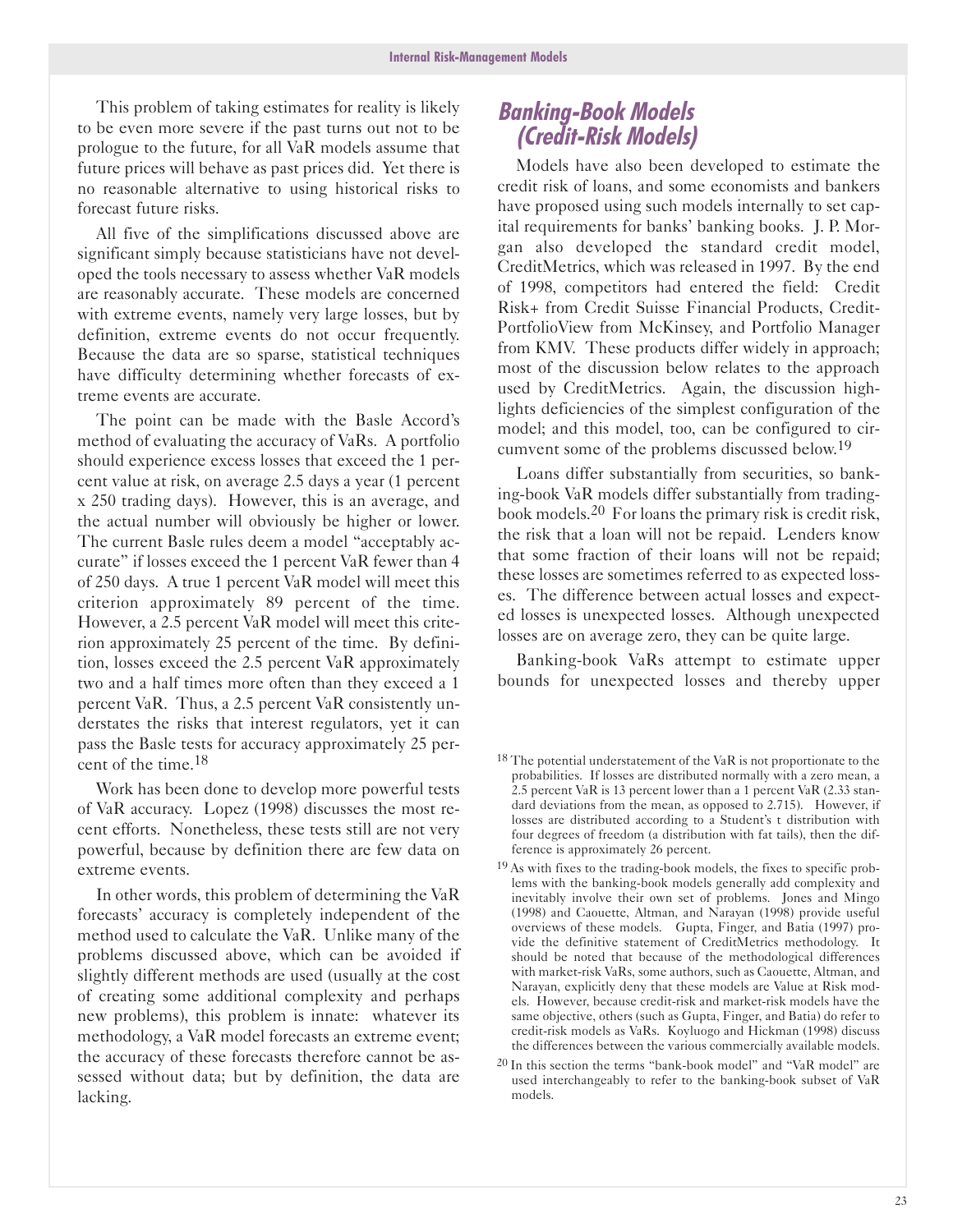bounds for the credit risk in the banking book. There are two basic methods of estimating credit risk, and they handle this question slightly differently. One method estimates only the probability of default; VaR models of this type are sometimes called two-state models, or default-mode models. The other method estimates not only the probability of default but also the probability of a deterioration in the borrower's credit rating; these models are called multi-state, or markto-market, models. The mark-to-market models are similar to trading-book VaRs in that they attempt to estimate potential losses because of changes in the value of loans the bank has already made.

The basic versions of credit-risk models use bond ratings to classify loans; for instance, a loan might be compared with a BBB bond. VaR models then assume that the probability of default and the probability of a credit downgrade for the loan are the same as those for a BBB bond. Two-state models use the probability that bonds of a particular rating would default; approximately 0.18 percent of BBB bonds were actually in default a year later. Multi-state models consider, in addition, the probability that ratings of bonds will change; approximately 5.95 percent of BBB bonds were rated A one year later, and approximately 5.30 percent were rated BB one year later. More sophisticated versions might use the bank's own rating system as well as probabilities that are based on the bank's actual experience.<sup>21</sup>

As in trading-book models, the correlations are critical. In banking-book models, however, the relevant correlations are between defaults or between rating downgrades. In this case, however, treating each loan individually is equivalent to assuming a zero correlation because the likely loss on one loan is completely unrelated to the likely loss on another loan. On the one hand this procedure of treating each loan individually almost certainly overstates the benefits of diversification: recessions generally increase the probability of default and adverse credit changes, so loan losses are almost certainly positively correlated.<sup>22</sup> On the other hand, adding the VaR from one loan to the VaR on another loan ignores the benefits from diversification: all the loans in a portfolio will almost certainly not go into default simultaneously. It is possible to calculate the correlations between defaults and between credit rating changes from bond data.<sup>23</sup>

The basic difference between two-state and multistate models, as mentioned above, is their method for evaluating the potential losses to the lender. Two-state

models consider only the losses that result from loans going into default; the multi-state models, in addition, consider the losses in the value of the loan because of changes in the credit rating. Any loan's value depends on the likelihood of repayment, and credit ratings are based on estimates of that likelihood. Thus, once a bank has made a loan, a deterioration in the creditworthiness of the borrower causes a decrease in the value of the loan to the bank. Consequently, a loan that was comparable to a BBB bond loses value when its rating deteriorates to BB. The multi-state model considers this lost value, implicitly doing a pseudo mark-to-market procedure.

In both kinds of models, calculation of the value at risk is completely analogous to the calculation in trading-book models, except that because loans are not repriced every day, banking-book VaRs usually use a horizon of one year. The VaR is the amount of money that would be sufficient to cover most potential losses from the bank's loan portfolio.

But although the banking-book and trading-book VaRs are conceptually similar, they use very different probability models. This methodological difference means that many of the criticisms of trading-book models discussed above do not apply to banking-book models. For example, banking-book models do not use normal distributions. However, two of the criticisms apply directly. First, banking-book VaRs, like

- $21$  Carey (1998) analyzed a set of privately placed bonds, which he argues are very similar to large corporate loans. He found that more poorly-rated, privately-placed bonds defaulted at a lower rate than similar publicly-traded bonds. He suggests that the holders of the former group of bonds closely monitor the activity of the issuing companies because they, the holders, will bear any losses from default. Owners of public bonds have less incentive because they typically hold a small fraction of the outstanding bonds. If this suggestion is correct, then a model that used bond default rates would tend to overstate the amount of credit risk that a bank faces.
- $22$  The Carey (1998) study indicates that the losses from a random portfolio of non-investment-grade bonds increased significantly during recessions. Losses for the investment-grade portfolio were much less variable. Because bank loans are generally regarded as more similar to non-investment-grade bonds, the Carey study suggests banks are especially vulnerable to large losses during recessions.
- 23 CreditMetrics actually uses correlations from stock market data. It considers intra-industry correlations, inter-industry correlations, and international correlations. For example, it considers the correlation between firms within the U.S. chemical industry, the correlation between firms in the U.S. chemical and U.S. insurance industries, and the correlation between firms in the U.S. chemical and the German insurance industries. The theory is that firms will default when the value of their assets is less than their debt. Movements in stock prices reflect the movement in asset prices, and asset prices of firms in the same country or industry tend to move together.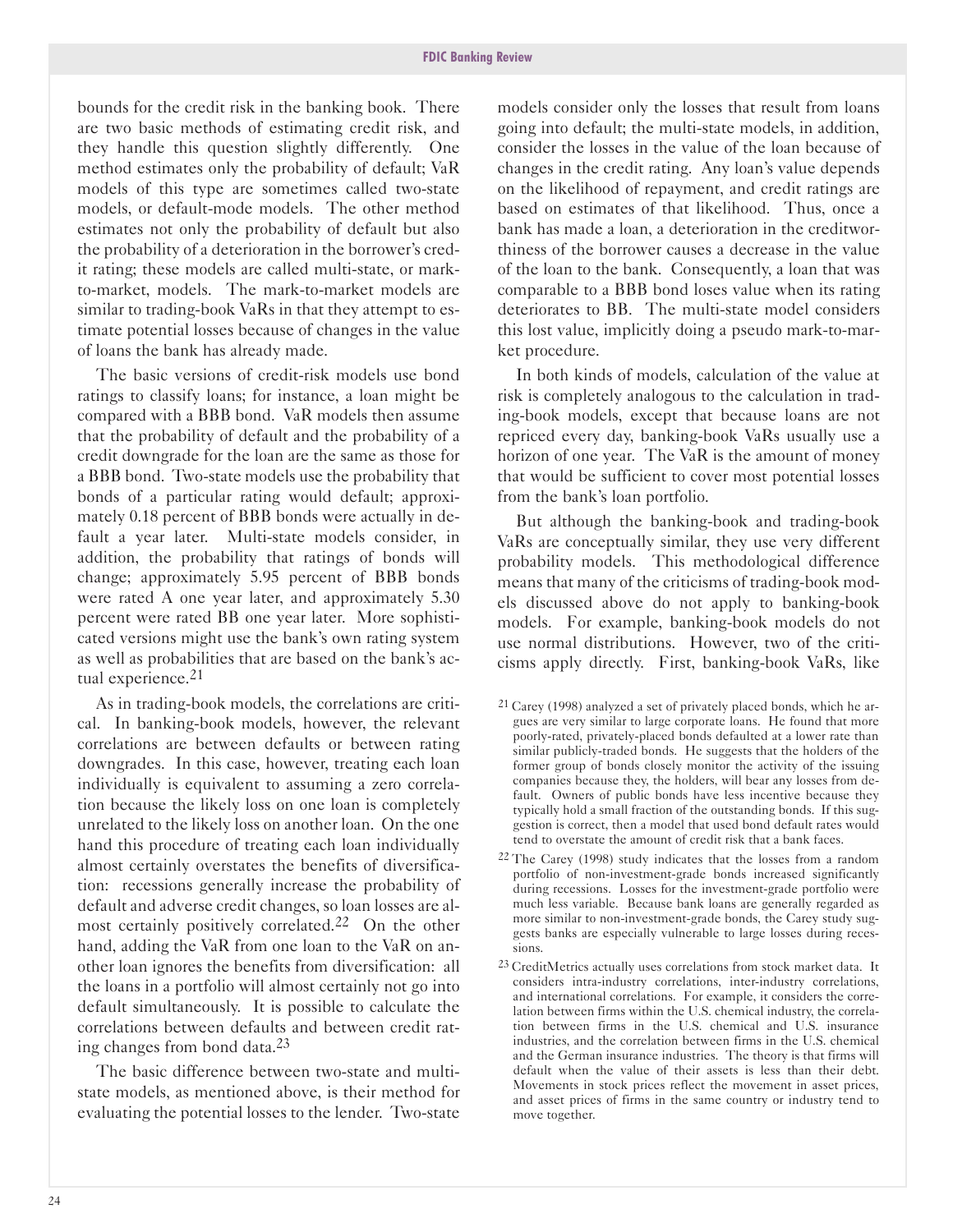trading-book VaRs, estimate very few correlations. Second, both banking-book and trading-book models ignore uncertainty about the model. If the model is imprecisely estimated, then the model is very likely to understate the true risk.24

In addition, banking-book VaRs have their own special problems. In contrast to market-risk models, credit-risk models cannot use the mass of publicly available data on securities prices. Consequently, credit-risk models are difficult to implement and must make more-questionable assumptions. Most important, to use credit-risk models banks either must have extensive internal data or must make the very dubious assumption that bond-market data adequately reflect the risk characteristics of their borrowers. Modern financial economics stresses that firms that issue bonds are very different from firms that borrow from banks. Only large firms can borrow in the bond and commercial paper market, while most borrowers from banks are smaller companies. Most large firms have long histories and both national and international operations. Many other firms have fairly short histories, and most have geographically concentrated operations.

And even if a bank chooses to use bond data, it must be able to translate its own internal underwriting standards into equivalent ratings for bonds. This is no mean task.25

Theoretically, banks can avoid these problems by estimating their own probabilities and correlations using internal data. But such estimation would demand data on hundreds of loans, if not thousands; more important, the data would have to extend over many years. In the past 10 years there has been one recession, and in the past 20 years there have been two (or three—some economists consider the "double-dip" recession of 1980-82 as two recessions). Defaults and credit downgrades increase during recessions, so even with 20 years of data, a bank would have only two cases to estimate the likely effects of a recession. In addition, mergers complicate matters because the internal rating systems of the two merged banks are likely to be inconsistent. Probably only a handful of banks have operated a consistent internal credit-rating system for 20 years.

Recent studies by Robert Morris Associates (1997) and Treacy and Carey (1998) examined the credit-rating systems at very large banks operating in the United States. Both studies found that these banks generally have rating systems in place, but they noted a number of problems even with these banks' systems. One of the most severe is that many large banks apparently fail

to differentiate between the riskiness of different  $long$  26

What makes these observations especially important is the virtual impossibilty of validating any bankingbook VaR. As discussed in connection with tradingbook VaRs, any test of a VaR model necessarily involves extreme events because VaR models are supposed to estimate potential losses under extreme circumstances. Trading-book models are hard to validate even with daily data, and of course banks do not reevaluate credit ratings on anything like a daily basis. Even if banks reevaluated credit ratings every month, there would be only 12 observations a year. With monthly reevaluations, a bank would take 20 years to gather as much data about its banking-book VaR as it could gather about its trading-book VaR in one year (approximately 250 trading days). If credit ratings were reevaluated once a quarter, a bank would need 80 years. If evaluating trading-book VaRs is difficult, assessing the accuracy of banking-book VaRs is virtually impossible.

## **The Precommitment Approach**

One current proposal to revise the Basle Accord with respect to risk-based capital requirements would permit each bank to precommit to a maximum loss, and if actual losses exceeded the maximum predicted loss, either the bank would be fined or its capital requirement would increase in subsequent years.<sup>27</sup>

The maximum loss could be determined by an internal risk-management model or by some other technique. Most of the work that has been done on this approach is theoretical and has generally assumed that each banker actually knows the relevant risks. One could interpret this assumption as expressing a belief that each bank has a perfect internal model of risk. Actually, however, under this approach a bank need not have any model. Rather, a bank's capital requirement

- 24 As previously noted, Duffee (1996) made this point about credit risk, not about price risk.
- 25 Treacy and Carey (1998) discuss the complications at some length. The most important difference between bond ratings and bank rating systems is that bond ratings reflect long-run creditworthiness, whereas bank rating systems focus on current financial health. Probably the reason for the difference in emphasis is that bonds typically have longer maturities than bank loans.
- $26$  Treacy and Carey (1998), 902, observe that 36 percent of the banks use systems that "assign half or more of their loans to a single risk grade. Such systems appear to contribute little to the understanding and monitoring of risk posture."
- <sup>27</sup> This approach is closely identified with the work of Kupiec and O'Brien (1995b, 1997, 1998).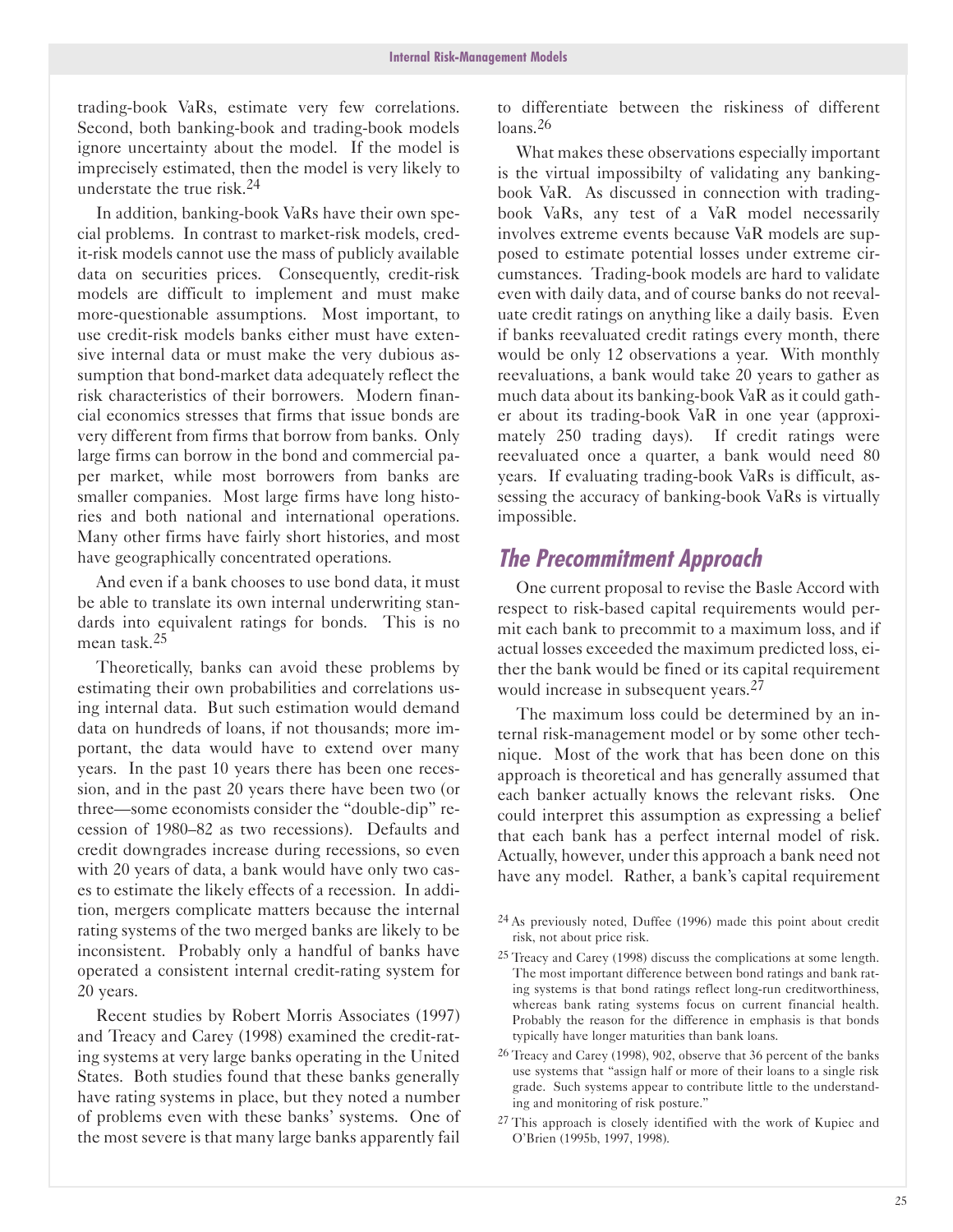would depend on that bank's own assessment of risk. Probably the most rigorous method of assessing risk is to use internal models, but the bank would be able to use any method.

Required capital would equal some multiple of the maximum predicted loss. In this respect, the precommitment approach closely parallels the current (since 1996) use of trading-book VaRs. The difference lies in the fact that fines and increased capital requirements could be imposed if a bank did not meet its commitment. The central issue of the precommitment approach is the strength and usefulness of sanctions as incentives to banks not to understate their risk.28

The theoretical work in this area has assumed that each bank has an incentive to decrease its capital. If a bank decreases capital, its stockholders gain in two ways. First, they receive cash either through dividends or through stock repurchases. Second, if the bank can decrease capital, shareholders have less money at risk. Moreover, raising capital is costly to stockholders inasmuch as the bank itself has to pay underwriting costs (a payment that lowers its profitability), and current stockholders have to give the new stockholders a share in future profits. On the other hand, a bank with less capital is more likely to fail. If a bank fails, its stockholders lose any future profits from the bank.

Generally economists assume that despite the risk, stockholders prefer low levels of capital. This assumption implies that banks-which act in the best interest of the stockholder-prefer to understate their risk and thereby be permitted to hold low levels of capital. However, theory cannot determine whether the incentive to maintain a higher level of capital (an incentive in the form of possible sanctions) is stronger than the incentives to decrease capital.<sup>29</sup> If a bank has good lending prospects and is initially well-capitalized, then the possibility of sanctions can prevent it from understating its risk. The possible loss of future profits and the possible sanction together can act as deterrents.

On the other hand, if a bank has poor lending prospects and is weakly capitalized, the threat of sanctions will be ineffective for a number of reasons. First, the bank has few future profits to lose. Second, if the bank gambles and wins, the bank will not have to pay a fine. If the bank gambles and loses enough that it fails, regulators will not be able to collect the fine. Regulators can collect the fine only if the bank loses money, but not enough money that the bank is forced into insolvency. Third, if the bank accurately reports its risk, the bank may have to raise more capital, im-

posing a cost on current stockholders. Under these conditions, stockholders would prefer that the bank mislead regulators.30

This analysis of the incentive to maintain a higher level of capital assumes that the threatened sanctions are credible. However, would regulators actually be willing to levy a fine that would materially weaken a bank that had already suffered substantial losses? Would regulators actually levy a fine that would force a bank into insolvency?

Bankers cannot be certain. They do not know that regulators will actually implement the sanctions. This uncertainty in itself weakens the incentives for banks to produce accurate assessments of their own risk. A penalty that might or might not be imposed is a much weaker deterrent than a definite, unavoidable penalty. A banker who doubts the regulators' resolve might decide to understate the risk of the bank, thereby reducing its capital requirement, whereas if the regulators were completely credible the same banker would correctly report the level of risk.

The problem of uncertainty is likely to be most severe at these banks that have central roles in the financial system. A failure of one of these banks may well cause financial chaos; and thus it is considered a "systemic risk." Would regulators in fact impose penalties on one of these banks, possibly driving it into insolvency, and risk possible systemwide financial instability? Unless the clear answer is yes, these banks have weak incentives to report their risks correctly.

And even if banks believe the sanctions are certain and the banks are always forthcoming with regulators, the precommitment approach still does not guarantee the reliability of bankers' risk assessment. As observed above, the theoretical work assumes that bankers are fully informed about the bank's level of risk and that the precommitment approach simply gives them incentives to convey this information to regulators. But the discussion of VaR models above suggests that banks do not have full information about their own risks, especially the risks in their banking books.

<sup>&</sup>lt;sup>28</sup> The New York Clearinghouse is experimenting with a similar precommitment approach for its own members.

<sup>29</sup> Most firms also face higher borrowing costs if they decrease capital, because they are more likely to fail and less likely to repay their loans. Deposit insurance significantly reduces this incentive for banks.

<sup>30</sup> This is a form of moral hazard, a problem in virtually all insurance plans. The most noted advocates of the precommitment approach concede this point. *See* Kupiec and O'Brien (1995b, 1997, 1998).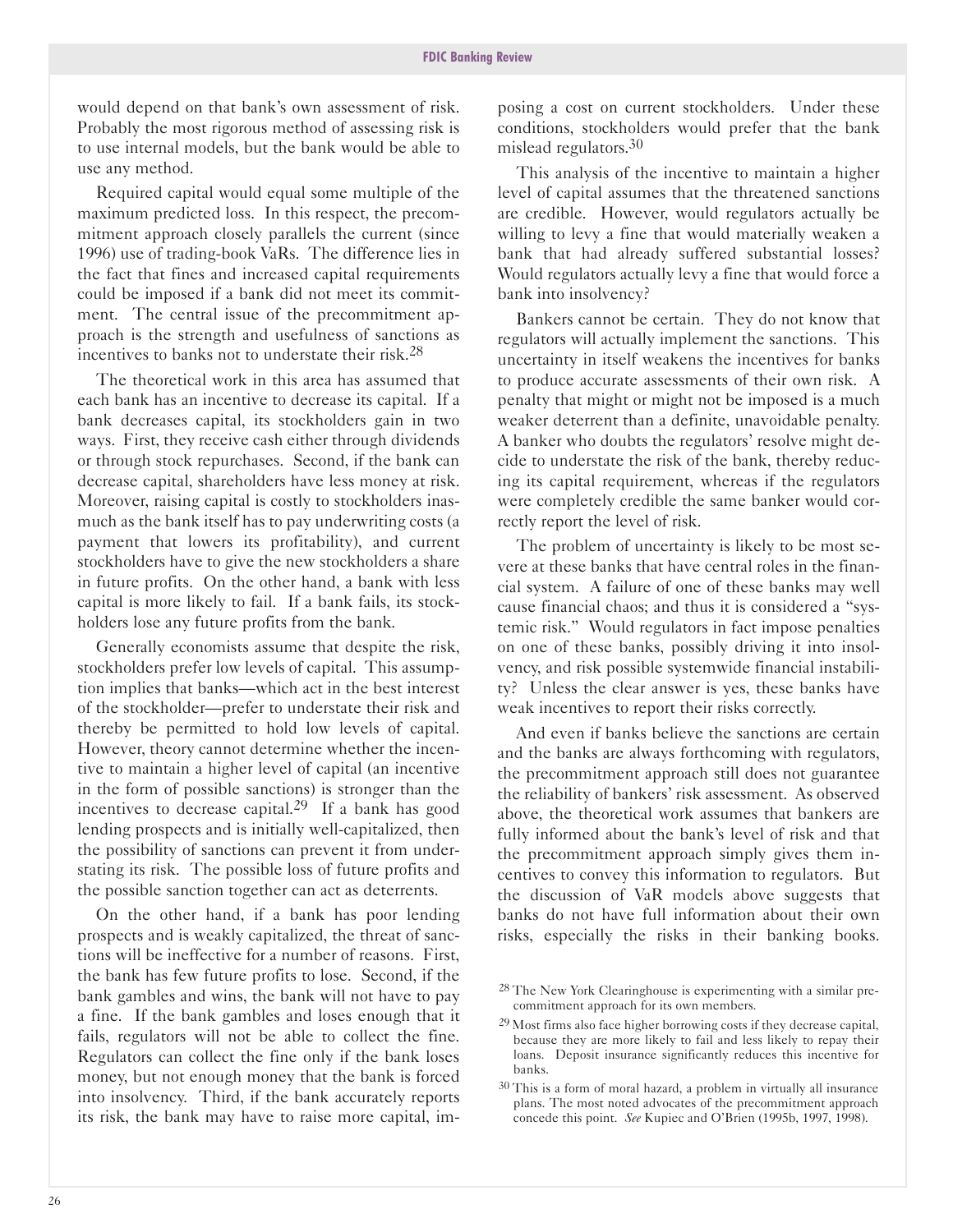Although regulatory sanctions give banks an incentive to develop this information, the costs of doing so are substantial. For bankers to be willing to incur both the costs of holding capital and the costs of developing reliable information on their risks, the potential sanctions must be sufficiently onerous.

## Conclusion: **Should Internal Models Be Used?**

The preceding discussion has pointed out serious deficiencies in the proposals that regulators use the banks' own internal risk-management models in setting capital requirements. More important, the preceding discussion has argued that there is a substantial difference between trading- and banking-book VaR models. That difference is simply the availability of data. The large volume of data on securities prices has permitted the development of reasonable trading-book models. In contrast, data on loan performance are sparse, and the preeminent banking-book VaR models use bond data as a substitute. Furthermore, because securities prices are available daily, evaluating the reliability of trading-book VaRs is feasible, though still difficult. In contrast, the available statistical tests do not permit any sort of reasonable assessment of loan banking-book VaRs in the foreseeable future.

The precommitment approach does not solve the basic problems with internal risk-management models. Regulation cannot make inaccurate models accurate. The precommitment approach does give most banks a reason to develop such models and to report the results truthfully. But for some banks, notably undercapitalized banks and banks that do not believe the threats of regulators, this incentive is not sufficient.

Despite the problems and deficiencies, internal models produce the bank's best estimate of its possible losses, and internal models can incorporate the risk-reducing effects of diversification and hedging. These models undoubtedly measure the adequacy of a bank's capital more accurately than the current Basle standards.

Yet the Basle standards have some important advantages over internal models. Because capital standards-Basle or other-have legal standing, they must be both verifiable and uniform across time and institutions. They must therefore be based on simple, comprehensive calculations.31 The Basle standards certainly meet all these criteria better than any approach that relies on internal risk-management models.

31 This is the argument of Estrella (1995).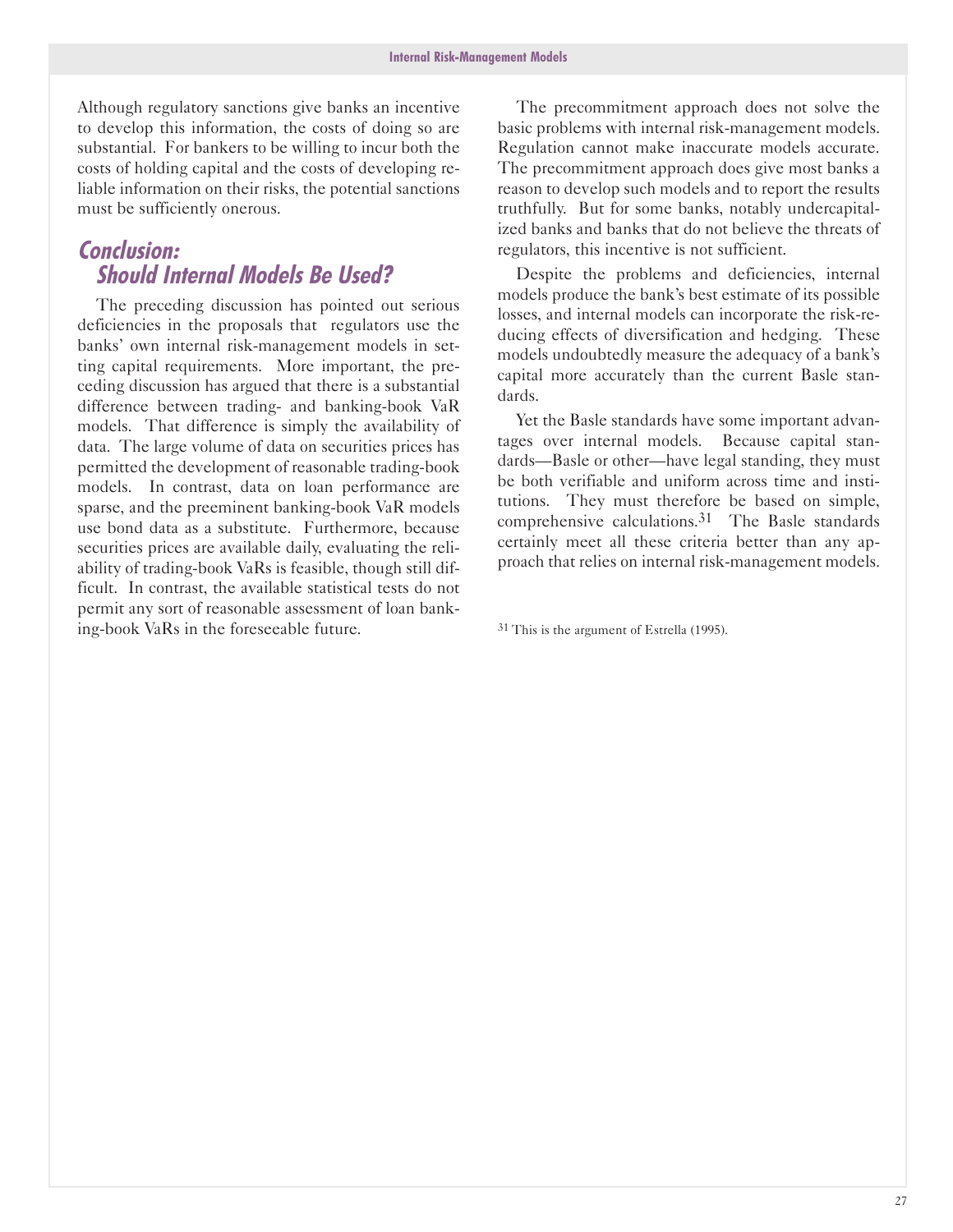## **References**

- Caouette, John B., Edward I. Altman, and Paul Narayan. 1998. *Managing Credit Risk: The Next Great Financial Challenge*. John Wiley & Sons.
- Carey, Mark. 1998. Credit Risk in Private Debt Portfolios. *Journal of Finance* 52, no. 4: 1363-1387.
- Danielsson, Jon, Philipp Hartmann, and Casper de Vries. 1998. The Cost of Conservatism. *Risk* 11, no. 1:101-103.
- Danielsson, Jon, and Casper G. de Vries. 1997. Extreme Returns, Tail Estimation, and Valueat-Risk. Working paper, London School of Economics.
- Duffee, Gregory R. 1996. On Measuring the Credit Risks of Derivative Instruments. *Journal of Banking and Finance* 20, no. 5:805-833.
- Duffie, Darrell, and Jun Pan. 1997. An Overview of Value at Risk. *Journal of Derivatives* 4, no. 3:7-49.
- Elderfield, Matthew. 1998. Ripe for Reform. *Risk* 11 no. 4:25-29
- Estrella, Arturo. 1995. A Prolegomenon to Future Capital Requirements. Federal Reserve Bank of New York *Policy Review* 1, no. 2:1-12.
- Federal Reserve Bank of New York. 1998. *Financial Services at the Crossroads: Capital Regulation in the Twenty-First Century*. Proceedings of a Conference on February 26-27. Federal Reserve Bank of New York *Economic Policy Review* 4, no. 3.
- Gupta, Greg M., Christopher C. Finger, and Mickey Batia. 1997. *CreditMetrics-Technical Document*. J. P. Morgan.
- Hull, John, and Alan White. 1998. Value at Risk When Daily Changes in Market Variables Are Not Normally Distributed. *Journal of Derivatives* 5, no. 3:9-19.
- Jackson, Patricia, David J. Maude, and William Perraudin. 1997. Bank Capital and Value at Risk. *Journal of Derivatives* 4, no. 3:73-89.
- Jones, David, and John Mingo. 1998. Industry Practices in Credit Risk Modeling and the Internal Capital Allocations: Implications for a Models-Based Regulatory Capital Standard. Federal Reserve Bank of New York *Policy Review* 4, no. 3:53-60.
- Jorion, Philippe. 1997. *Value at Risk*. Irwin.
- Koyluogo, H. Ugur, and Andrew Hickman. 1998. Reconcilable Differences. *Risk* 11, no. 10:56-62.
- Kupiec, Paul H., and James M. O'Brien. 1995a. The Use of Bank Trading Risk Models for Regulatory Capital Purposes. Finance and Economics Discussion Series, no. 9511. Federal Reserve Board.
- --. 1995b. A PreCommitment Approach to Capital Requirements for Market Risk. Finance and Economics Discussion Series, no. 9536. Federal Reserve Board.
- ----. 1997. The Pre-Commitment Approach: Using Incentives to Set Market Risk Capital Requirements. Finance and Economics Discussion Series, no. 1997-14. Federal Reserve Board.
- --. 1998. Deposit Insurance, Bank Incentives and the Design of Regulatory Policy. Federal Reserve Bank of New York *Policy Review* 4, no. 3:201-211.
- Longerstaey, Jacques, and Peter Zangari. 1996. *RiskMetrics-Technical Document*. J. P. Morgan/ Reuters.
- Lopez, Jose A. 1998. Methods for Evaluating Value-at-Risk Estimates. Federal Reserve Bank of New York *Policy Review* 4, no. 3:119-124.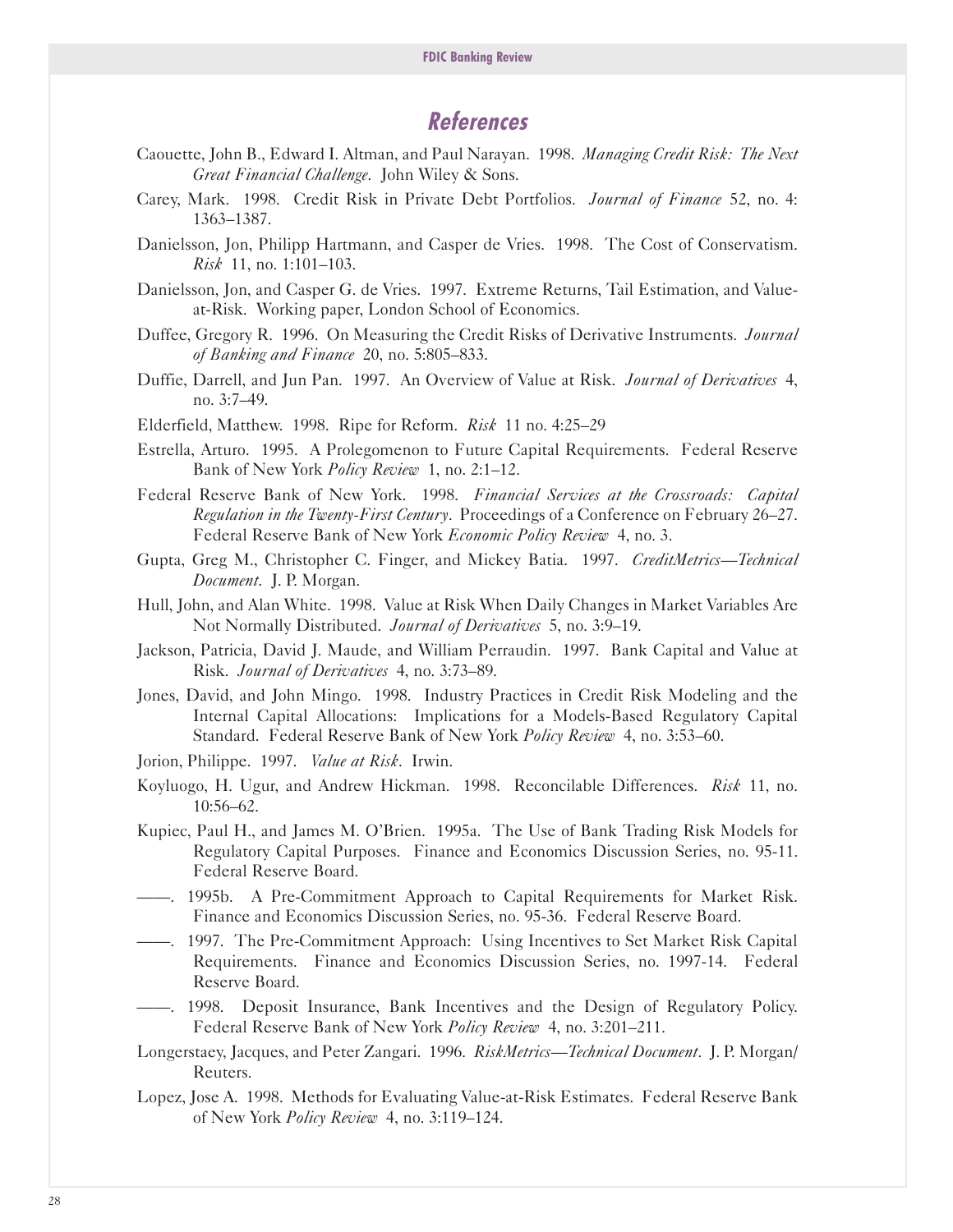- Marshall, Chris, and Michael Siegel. 1997. Value at Risk: Implementing a Risk Measurement Standard. *Journal of Derivatives* 4, no. 3:91-111.
- Mingo, John J. 1998. Toward an "Internal Models" Capital Standard for Large Multinational Banking Companies. *Journal of Lending and Credit Risk Management* 80, no. 10:61-66, and no. 11:49-55.
- Robert Morris Associates (RMA). 1997. *Winning the Credit Cycle*. RMA.
- Rubinstein, Mark. 1998. Edgeworth Binomial Trees. *Journal of Derivatives* 5, no. 3:20-27.
- Stahl, Gerhard. 1997. Three Cheers. *Risk* 10, no. 5:67-69.
- Treacy, William F., and Mark S. Carey. 1998. Credit Risk Rating at Large U.S. Banks. *Federal Reserve Bulletin* 84, no. 11:897-920.
- Walwyn, Howard, and Wayne Byres. 1997. Price Check. *Risk* 10, no. 11:18-24.
- Zaik, Edward, John Walter, and Gabriela Kelling, with Christopher James. 1996. RAROC at Bank of America: From Theory to Practice. *Journal of Applied Corporate Finance* 9, no. 2:83-93.
- Zangari, Peter. 1997. Catering for an Event. *Risk* 19, no. 7:34-36.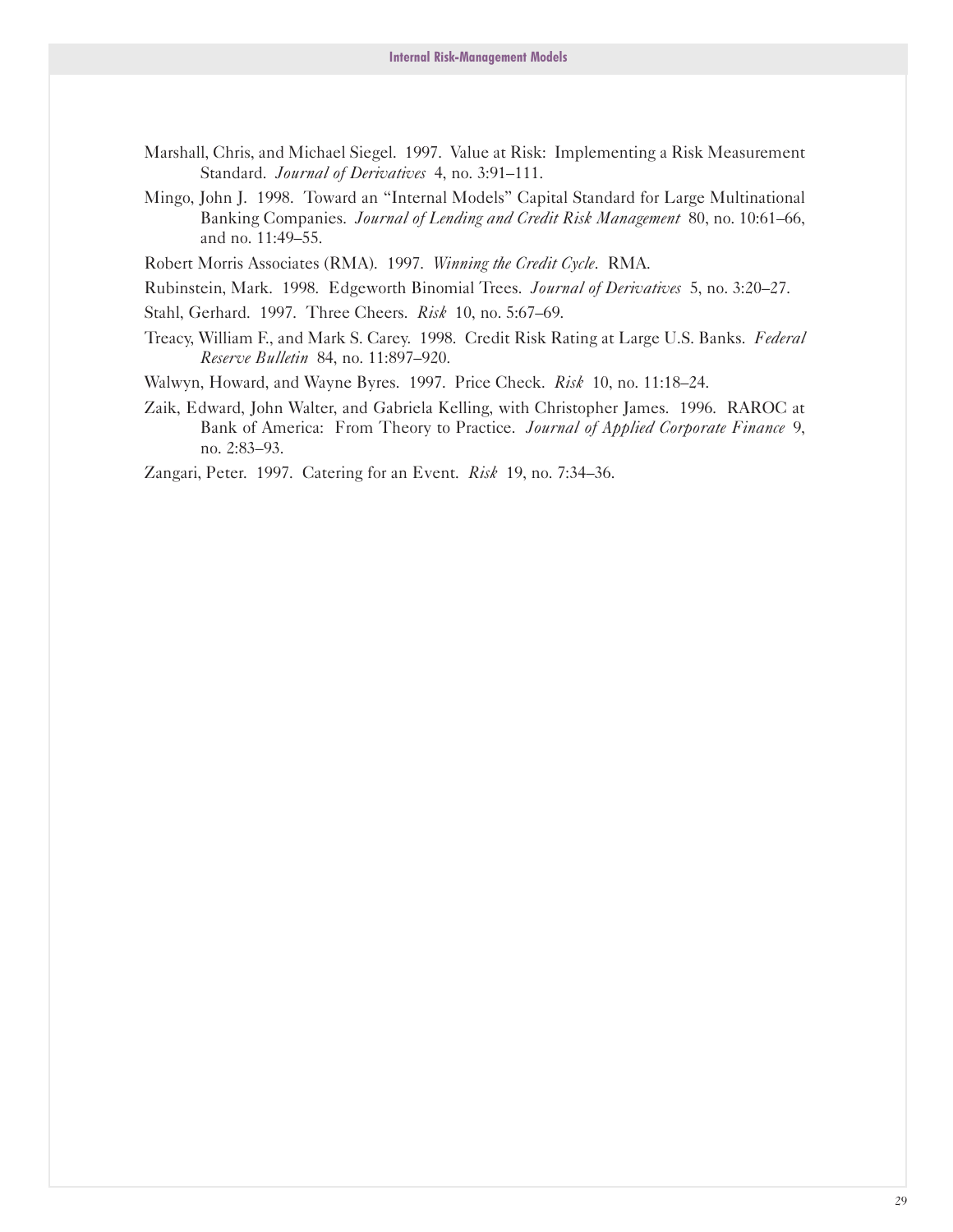## <span id="page-31-0"></span>**Recent Developments Affecting Depository Institutions**

by Lynne Montgomery\*

## **REGULATORY AGENCY ACTlONS**

## **lnteragency Actions**

#### *New Agreements for Supervision of* **Foreign Banks**

On December 4, 1998, the Conference of State Bank Supervisors announced that federal and state banking regulators have signed two new agreements designed to improve supervision of foreign banks operating across state lines. The first accord, the Nationwide Foreign Banking Organization Supervision and Examination Coordination Agreement, is aimed at helping states coordinate their examination and supervisory responsibilities by sharing information about particular banks. Under this accord, each foreign bank will be assigned one state banking department that will coordinate scheduling and planning of exams and will prepare a single examination report on all the foreign banking firm's U.S. operations. The second agreement, the Nationwide State/ Federal Foreign Banking Organization Supervision and Examination Coordination Agreement, creates a similar arrangement between the states, the Federal Reserve Board, and the Federal Deposit Insurance Corporation. Under this agreement, the Federal Reserve Banks and regional FDIC offices will work with the foreign bank's state bank coordinator. *BBR, 12/14/98, p. 909-910.*

#### *Fair Lending Exam Procedures*

On January 5, 1999, the Federal Financial Institutions Examination Council (FFIEC) released *Interagency Fair Lending Examination Procedures*, a document which establishes a uniform set of procedures to be used in the Equal Credit Opportunity Act and Fair Housing Act compliance examinations conducted by the FFIEC member agencies. The Equal Credit Opportunity Act prohibits discrimination in any aspect of a credit transaction. The Fair Housing Act prohibits discrimination in all aspects of residential real estate-related transactions. The new fair lending examination procedures are intended to provide a framework for the majority of fair lending examinations, but the procedures may be augmented by each agency. The agencies may also provide their examiners and the institutions they regulate with additional procedures as needed to implement the fair lending examination procedures effectively. The FFIEC member agencies include the Office of the Comptroller of the Currency (OCC), the Federal Deposit Insurance Corporation (FDIC), the Office of Thrift Supervision (OTS), the National Credit Union Administration (NCUA), and the Federal Reserve Board. *BBR, 1/11/99, p. s0.*

#### *New Rating System for Information TechnologyfSystems*

On January 19, 1999, the FFIEC issued a revised rating system for banks' and thrifts' data processing

<sup>\*</sup>Lynne Montgomery is a financial analyst in the FDIC's Division of Research and Statistics.

Reference sources: *American Banker* (AB); *The Wall Street Journal* (WSJ); *BNA's Banking Report* (BBR); and *Federal Register* (FR).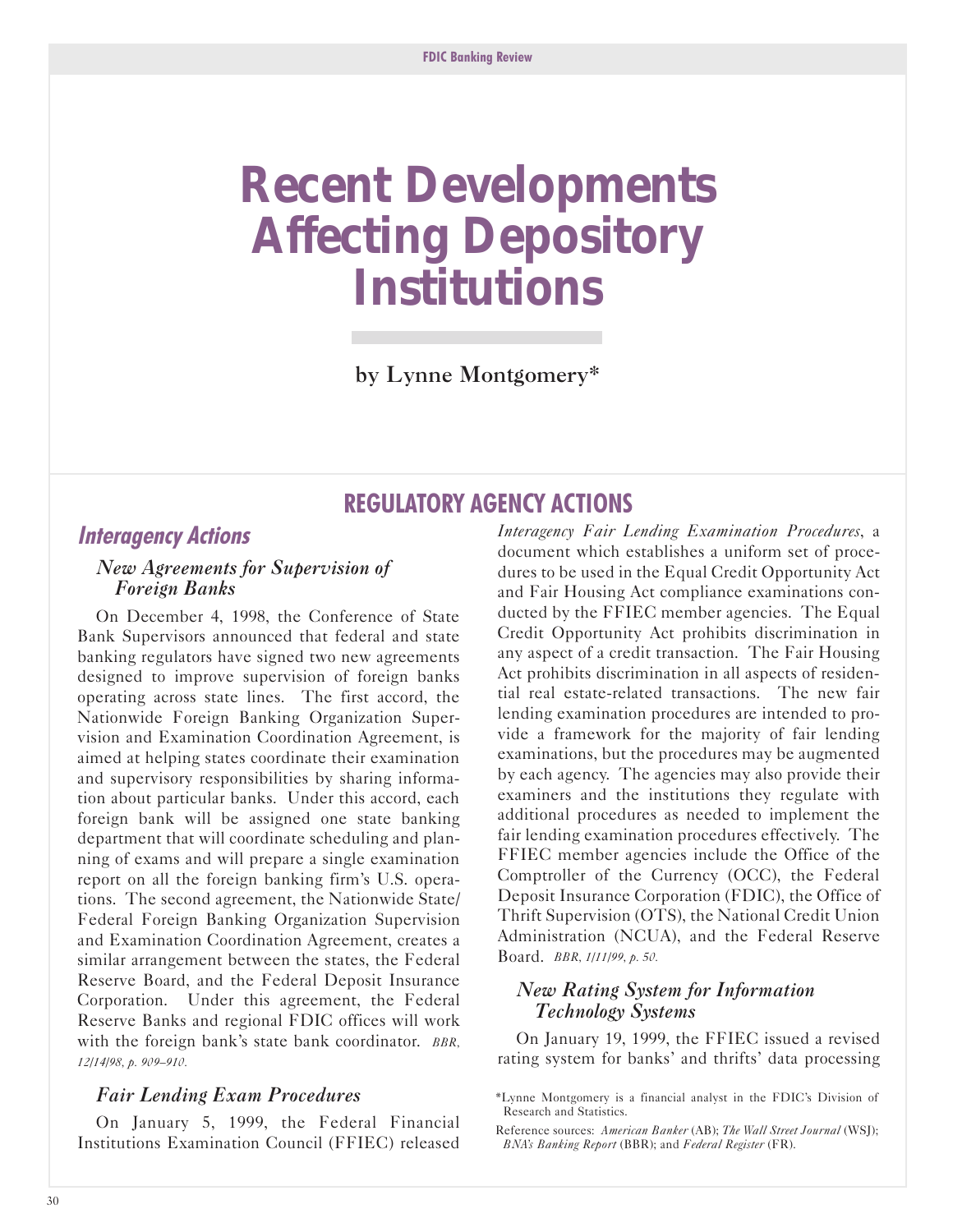operations. The revised system, called the Uniform Rating System for Information Technology (URSIT), will track more closely the Uniform Financial Institutions Rating System ratings definitions for banks' and thrifts' safety and soundness, referred to as CAMELS ratings. Previously, the FFIEC agencies rated financial institutions and their vendors on the risks posed by information technology systems to the institutions under a system called the "IS" rating system. Under the IS system each provider is given a composite rating from 1 to 5 on: the adequacy of the institution's information technology audit ability; the capability of the institution's information technology management; the adequacy of the institution's development and programming; and the quality, reliability, availability, and integrity of the institution's technology operations. The revised rating system places more emphasis on risk management, and contains four components that examiners will assess: auditing; management; development and acquisitions; and support and delivery. Under the revised system the examiners will evaluate the functions identified within each component to assess the institution's ability to identify, measure, monitor, and control information technology risks. The Exam Council recommends that the agencies implement the revised URSIT by April 1, 1999. *BBR, 1/2s/99, p. 13s-136.*

#### *New Call Report Form*

On January 21, 1999, the federal banking agencies issued a joint notice alerting insured depository institutions to new revisions to the quarterly Reports of Condition and Income (Call Reports). Federally insured banks are required to file quarterly Call Reports detailing their financial condition, and thrifts and credit unions submit similar reports. Most of the Call Report revisions clarify filing instructions and provide additional guidance in certain areas of the Call Report form. In particular, the revised Call Report eliminates the "high-risk securities" items from the securities schedule, and expands the scope of the existing "purchased credit-card relationships" item to include "nonmortgage servicing assets." Further, the updated form adds new items that will apply to banks after they adopt new Financial Accounting Standards Board guidance on financial derivatives accounts. The revisions are effective for the March 31, 1999, filing date. *BBR, 2/1/99, p. 189.*

#### *New Risk-Based Capital Rules*

Federal banking and thrift regulators adopted final rules making the treatment of certain loans and other assets for banks' and thrifts' required capital calculations more consistent among the agencies. The final rules cover the capital treatment of construction loans on pre-sold residential properties, real-estate loans secured by junior liens on one- to four-family residential properties, and investments in mutual funds. The rules also set uniform Tier 1 leverage ratios for banks and thrifts. The rules were adopted by the Federal Reserve Board, the FDIC, the OCC, and the OTS, and are effective April 1, 1999. *BBR, 3/8/99, p. 424.*

#### *Guidance on Subprime Lending*

On March 3, 1999, the FDIC, the Federal Reserve Board, the OCC, and the OTS jointly issued Interagency Guidance on Subprime Lending. The guidelines are intended to remind banks and thrifts of the risks inherent in subprime lending and to outline the types of controls the agencies expect banks to have in place before engaging in subprime lending. *PR-8-99, FDIC, 3/3/99.*

## **Federal Deposit lnsurance Corporation**

#### *Real-Estate Survey – January 1999*

The January 1999 issue of the *Survey of Real Estate Trends* reported a slowdown in the expansion of the nation's residential and commercial real-estate markets during the late fall and early winter. The January survey contained an increased number of respondents reporting "no change" in market conditions during the quarter. The survey polled 304 examiners and asset managers from federal bank and thrift regulatory agencies about developments in their local markets in the preceding three months. The proportion of respondents reporting that housing markets were on the upswing during the threemonth period slipped to 29 percent from 36 percent in October. Sixty-five percent characterized supply and demand as "in balance" compared to 61 percent in October, while 15 percent cited excess supply, down from 17 percent in October. As for local commercial real-estate markets, assessments continued to be positive, but not as positive as in earlier surveys. Twenty-six percent of the survey respondents in January observed better conditions than three months earlier, down from 28 percent in October.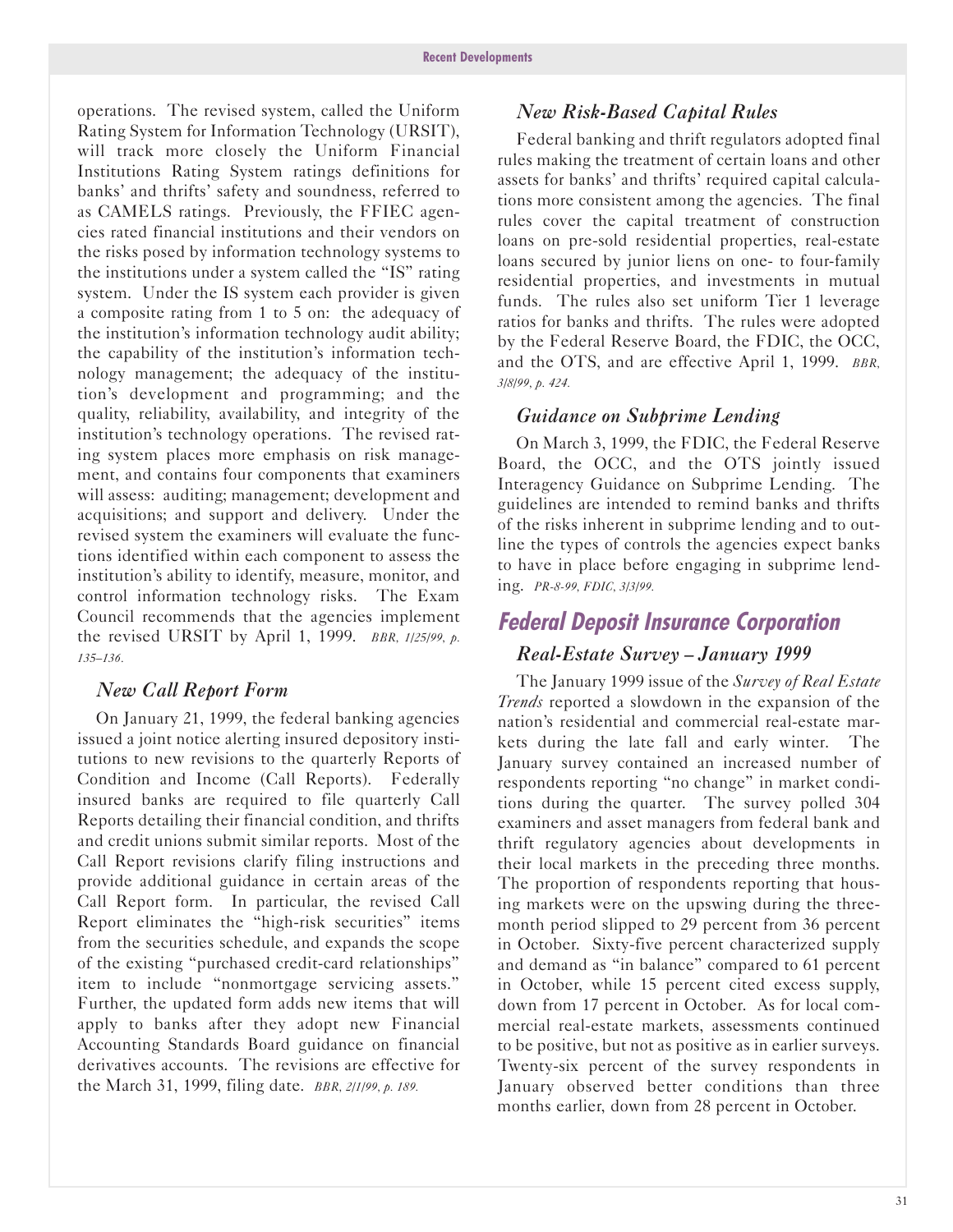The national composite index used by the FDIC to summarize results for both residential and commercial real-estate markets was 61 in January, compared to 62 in October. Index scores above 50 indicate improving conditions, while index scores below 50 indicate declining conditions. *Survey of Real Estate Trends, FDIC, January 1999.*

#### *Trust-Preferred Stock Rule*

On February 19, 1999, the FDIC clarified the authority of state banks to invest in trust-preferred securities. In a letter to bank chief executive officers, the FDIC said that, as long as state law permits it, state banks regulated by the FDIC may buy trustpreferred stock in unlimited quantities. Trust-preferred stock is issued by a trust, or tax-free subsidiary, of a bank holding company. The trust issues common and preferred shares, keeping the former and selling the preferred stock to investors. *AB, 2/22/99.*

## **Federal Reserve Board**

#### *Subpart G of Regulation Y*

A final rule, which revises Subpart G of Regulation Y, permits bank holding company securities units to underwrite and deal in mortgage-backed securities without proving that the loans underlying the instruments are supported by appraisals that meet the Federal Reserve Board standards. The final rule applies only to banks' securities units established under Section 20 of the Glass-Steagall Act, which are given limited authority to engage in investment banking activities. The new final rule, which became effective on December 28, 1998, does not affect the appraisal requirements for federally insured depository institutions. *BBR, 12/7/98, p. 864.*

#### *HMDA Data Reporting Exemption Unchanged for 1999*

The Federal Reserve Board announced that depository institutions with assets of \$29 million or less as of December 31, 1998, would not be required to report data on their housing-related lending activities in 1999. Provisions in the Economic Growth and Regulatory Paperwork Reduction Act of 1996 require the Federal Reserve Board to adjust the asset-size exemption threshold annually on the basis of changes in inflation as measured by the Consumer Price Index for Urban Wage Earners and Clerical Workers (CPIW). The exemption threshold for 1998

was \$29 million. The CPIW increase of 1.3 percent for 1998 did not result in an adjustment large enough to trigger a hike in the exemption level for 1999. *BBR, 1/4/99, p. 9.*

#### *Interest Rates Remain Unchanged*

After trimming short-term interest rates three times in the fall of 1998, the Federal Reserve Board left rates unchanged when they met in December 1998 and again in February 1999. The federal funds rate remains at 4.75 percent, and the discount rate remains at 4.50 percent. *WSJ, 2/4/99.*

#### *Revised Limits on Use of Securities to* **Back Loans**

A January 21, 1999, legal opinion by the Federal Reserve Board will make it easier for Federal Reserve member banks to make loans backed by securities issued by corporate affiliates. The ruling involved an interpretation of Section 23A of the Federal Reserve Act, which is designed to maintain arm's-length dealings between member banks and affiliates. Since 1984, the Federal Reserve has considered loans backed by securities of an affiliate to be backed entirely by those securities, even if the stock only amounted to a fraction of the loan amount. However, the new ruling permits loans to be valued differently. Now, loans to unrelated third parties (not affiliates) will be valued either at the fair market value of the loan minus the amount of collateral offered by the nonaffiliate, or the fair market value of the affiliate's shares that are used as collateral, whichever is less. In addition, if the nonaffiliate collateral, valued at its fair market rate, is enough to cover the loan amount, then the loan would not be included in the bank's quantitative limits for purposes of Section 23A. *BBR, 2/1/99, p. 192-193.*

#### *Survey on Lending Standards*

A February 1999 Federal Reserve Board survey of senior loan officers concludes that domestic banks are no longer tightening business lending standards as they had done last fall, but institutions remain concerned about the effect of uncertain economic conditions on their lending activities. Compared to the results of loan officer surveys conducted last September and November, fewer U.S. banks reported stricter lending standards to businesses of all sizes. Institutions continued to report stricter business loan terms, but not as restrictive as the terms granted in November. The survey is based on responses from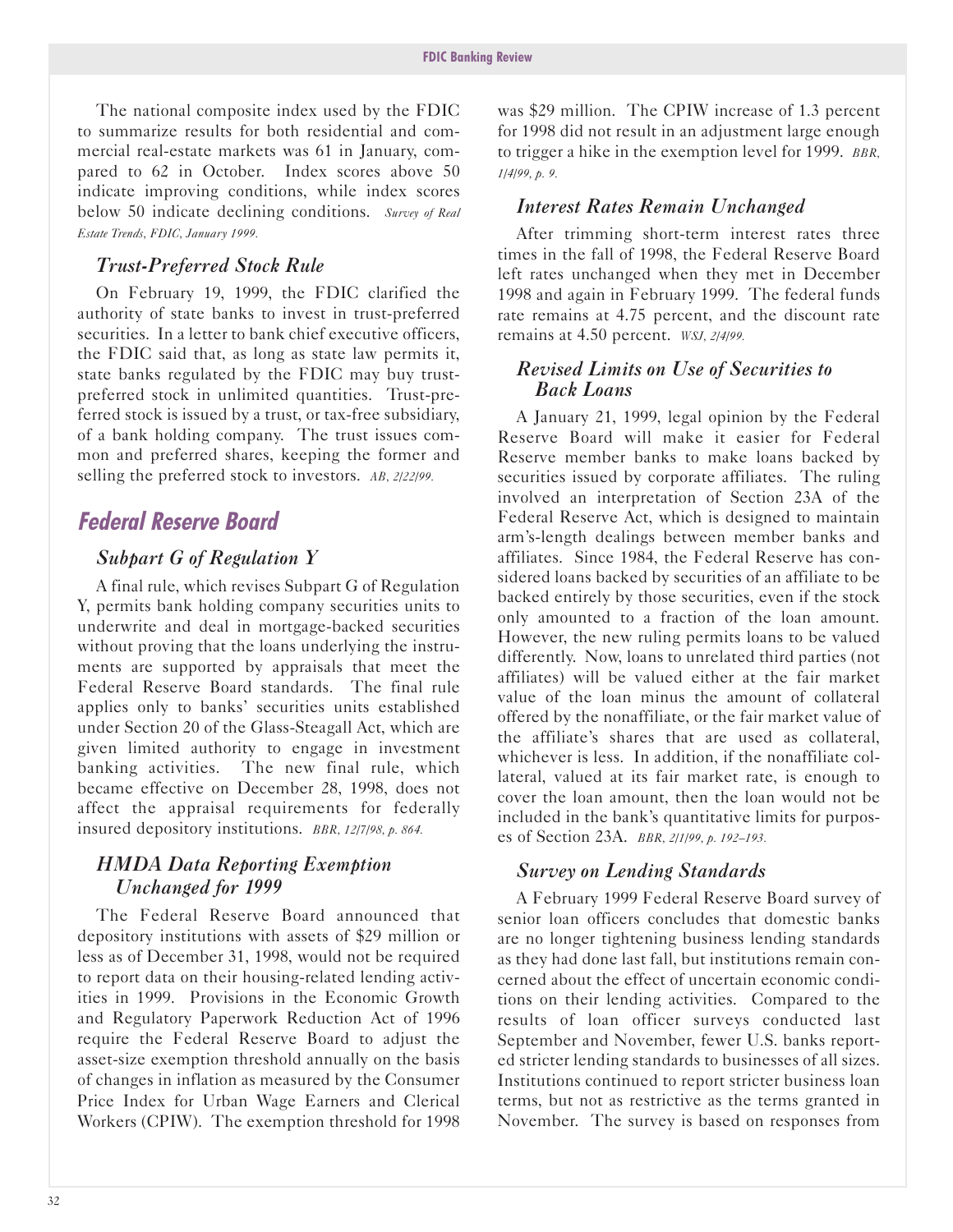55 domestic banks and 23 U.S. branches of foreign banks. *BBR, 2/1s/99, p. 287.*

## **Office of the Comptroller of the Currency**

#### *<i>Updated Risk-Management Guidance*

On January 25, 1999, the OCC issued supplemental guidance on managing the risks of financial derivatives and securities trading activities. The new guidance applies to a wide range of bank activities, including extensions of credit to hedge funds and other highly leveraged institutions that could threaten the stability of world financial markets if they were to fail. The supplemental guidance highlights existing shortfalls in the risk-management systems within financial institutions, and identifies sound risk-management practices that should be in place for all significant derivatives trading activities. The guidance, which is effective immediately, is intended to help OCC examiners identify weaknesses in the design of national banks' risk-management systems. *BBR, 2/1/99, p. 18s.*

### **Office of Thrift Supervision**

#### *Less Restriction on Cash Dividends*

Under a final rule issued on January 19, 1999, the OTS will permit well-run, healthy thrift institutions to pay cash dividends without first notifying their federal regulator. Previously, all thrifts had to give the OTS notice or apply to the agency to make a dividend distribution. Under the new rule, institutions that are not subsidiaries of a savings-and-loan holding company can qualify for a capital distribution without a notice or application to OTS if they meet certain conditions, including retaining their well-capitalized designation following the distribution and having CAMELS and compliance ratings of 1 or 2. Other institutions either have to notify the OTS or obtain the agency's approval, depending on the condition of the institution and the amount and nature of the capital distribution, but they may now file a schedule of proposed capital distributions for a year at a time, rather than filing separate notices. The final rule is effective April 1, 1999. *PR-OTS-99-03, 1/19/99.*

## **National Credit Union Administration**

#### *Final Chartering Rule*

On December 17, 1998, the National Credit Union Administration approved comprehensive changes to its chartering and field of membership policies for federal credit unions. The new rules implement the requirements of the Credit Union Membership Access Act, which was signed into law on August 7, 1998. The primary revisions concern the NCUA's policy on various types of federal credit union charters, and the criteria necessary to amend a credit union's field of membership. The final rule also clarifies overlap issues, mergers, low-income policies regarding low-income charters and service to underserved areas, the definition of immediate family member or household, and the "once a member, always a member" policy. The new rules are included in the NCUA's revised Chartering and Field of Membership Manual. *PR-NCUA, 12/17/98; BBR, 1/4/98, p. 24.*

On January 8, 1999, the American Bankers Association (ABA) filed a lawsuit, claiming that the Chartering and Field of Membership Manual oversteps the boundaries set by Congress in the Credit Union Membership Access Act. The ABA is asking the court for an injunction against any new credit union approval. The ABA also wants the court to rescind any expanded field of membership approval previously granted. *BBR, 1/2s/99, p. 16s.*

#### Loan Rate Ceiling Maintained

The NCUA approved a final rule to maintain the current 18 percent interest-rate ceiling on loans by federal credit unions, instead of allowing the ceiling to revert to 15 percent. The rate ceiling was scheduled to revert to 15 percent on March 9, 1999; however, with the new ruling, the ceiling will remain at 18 percent for the period from March 9, 1999 through September 8, 2000. The NCUA reported that a 15 percent ceiling would restrict certain categories of credit and adversely affect the financial condition of a number of federal credit unions. At the same time, prevailing market rates and economic conditions do not justify a rate higher than the current 18 percent ceiling. The NCUA Board is prepared to reconsider the 18 percent ceiling at any time should changes in economic conditions warrant. *BBR, 2/1s/99, p. 308.*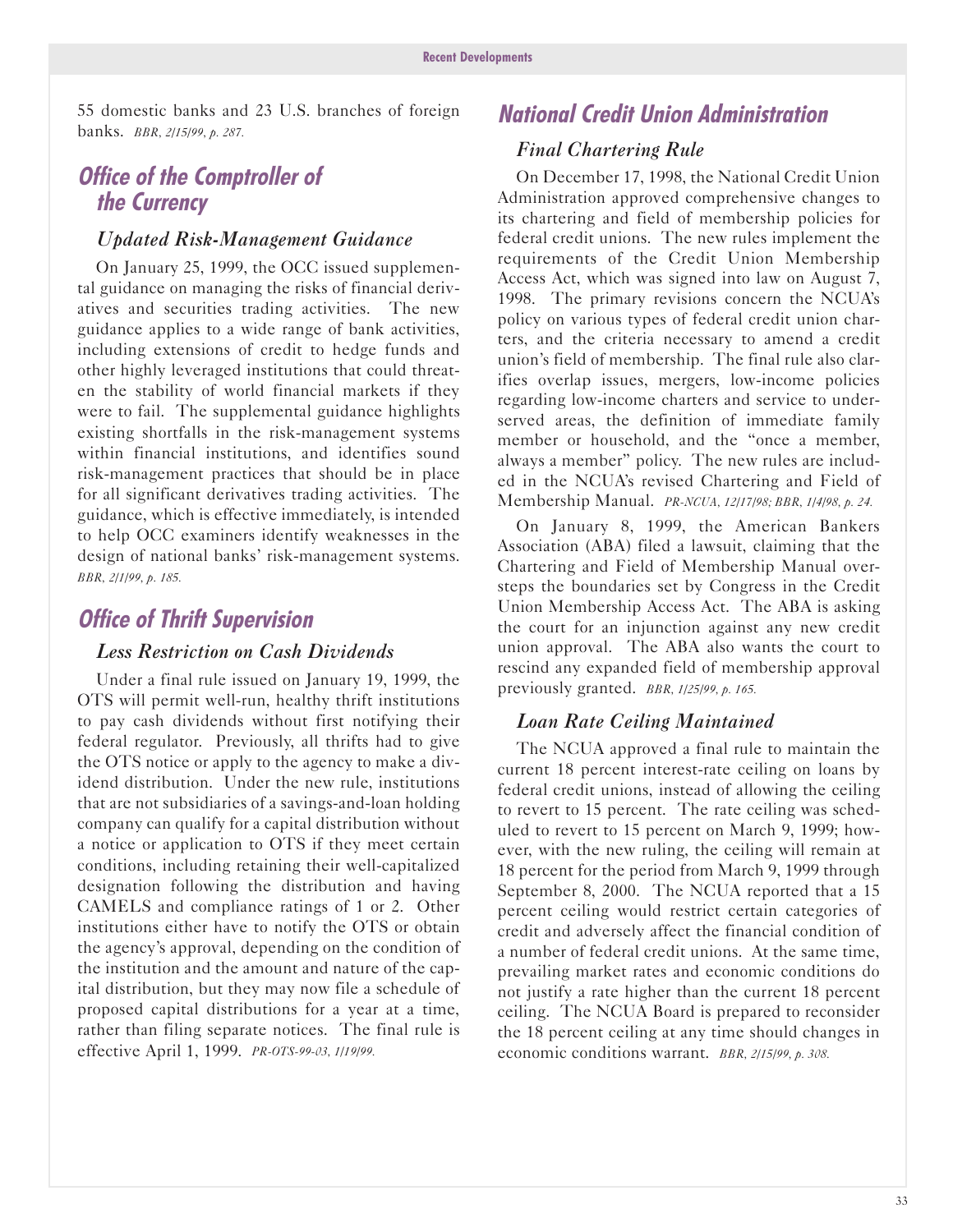## **STATE LEGlSLATlON AND REGULATlON**

#### *Oklahoma*

On December 1, 1998, the OCC announced that it has entered into an agreement with the Oklahoma Insurance Department to share information about complaints arising from national banks selling insurance products in Oklahoma. The agreement also calls for the agencies to communicate with each other on matters of common interest, such as regulatory and policy initiatives. The agreement is the first agreement between the OCC and a state insurance department on these issues. *BBR, 12/7/98, p. 861.* 

#### *Utah*

On November 5, 1998, the Utah District Court ruled that new membership in geographically-based

credit unions is limited under Utah law to identifiable areas, and Utah credit unions are prohibited from soliciting or accepting members beyond those geographic areas. The ruling resulted from a legal case in which the Utah Bankers Association sued Utah credit unions, seeking to stop them from adding new members from outside their fields of membership. Judge William A. Thorne ruled in favor of the Utah Bankers Association and stated that Utah legislation limits membership in a geographically-based credit union to an identifiable neighborhood, community, rural district or county. He also stated that no exception exists to extend that geographic limitation beyond a single county. *BBR, 12/7/98, p. 879.*

### **BANK AND THRlFT PERFORMANCE**

#### *Fourth-Quarter 1998 Results for Commercial Banks and Savings Institutions*

The banking industry earned a record \$61.9 billion in 1998, setting an earnings record for the seventh year in a row. However, the fourth-quarter 1998 earnings of \$14.9 billion for commercial banks were lower than the third-quarter earnings by \$148 million. The earnings decline was caused by weaknesses in international operations and rising overhead costs and other expenses related to merger and restructuring of a few large banks. Banks' annualized return on assets (ROA) was 1.11 percent in the fourth quarter, compared to 1.15 percent in the third quarter of 1998 and 1.24 percent in the fourth quarter of 1997. The number of problem banks dropped from 70 in the third quarter to 69 in the fourth quarter, and assets of problem banks were approximately \$5.4 billion at the end of 1998. Although three insured com-

State-chartered credit unions are as safe and sound as federally chartered credit unions, according to a study conducted by The Filene Research Institution, a credit union research group at the

University of Wisconsin in Madison, Wisconsin. The researchers examined 4,546 state-chartered credit unions and compared them to 7,149 federally chartered credit unions over a ten-year period from 1986 to 1996. The researchers found many similarities between state-chartered and federally chartered mercial banks failed in 1998, there were not any bank failures during the fourth quarter.

FDIC-insured savings institutions posted record profits of \$10.2 billion in 1998, despite a decline in earnings in the fourth quarter. Savings institutions earned \$2.0 billion in the fourth quarter of 1998, \$921 million less than in the third quarter. The industry's average annualized ROA declined from 1.14 percent in the third quarter to 0.76 percent in the fourth quarter. Despite the fourth-quarter decline, the industry's ROA for the full year rose to 1.01 percent in 1998 from 0.93 percent in 1997. For the second consecutive year, no federally insured savings institutions failed. The number of problem thrifts fell to 15 from 18 in the third quarter, but the assets of problem thrifts rose from \$2.9 billion in the third quarter to \$5.9 billion in the fourth quarter. *FDIC Quarterly Banking Profile, Fourth Quarter 1998.*

## **RECENT ARTlCLES AND STUDlES**

credit unions, including similarities in: median numbers of members; assets; capital; delinquency; charge-off ratios; net income ratios; loan-to-savings ratios; and safety and soundness. The report is entitled *Financial Strength: A Comparison of State and Federal Credit Unions. BBR, 1/4/99, p. 27.*

A study, conducted by Allen N. Berger of the Federal Reserve Board and Rebecca S. Demsetz and Philip E. Strahan of the Federal Reserve Bank of New York, shows that bank mergers improve the effi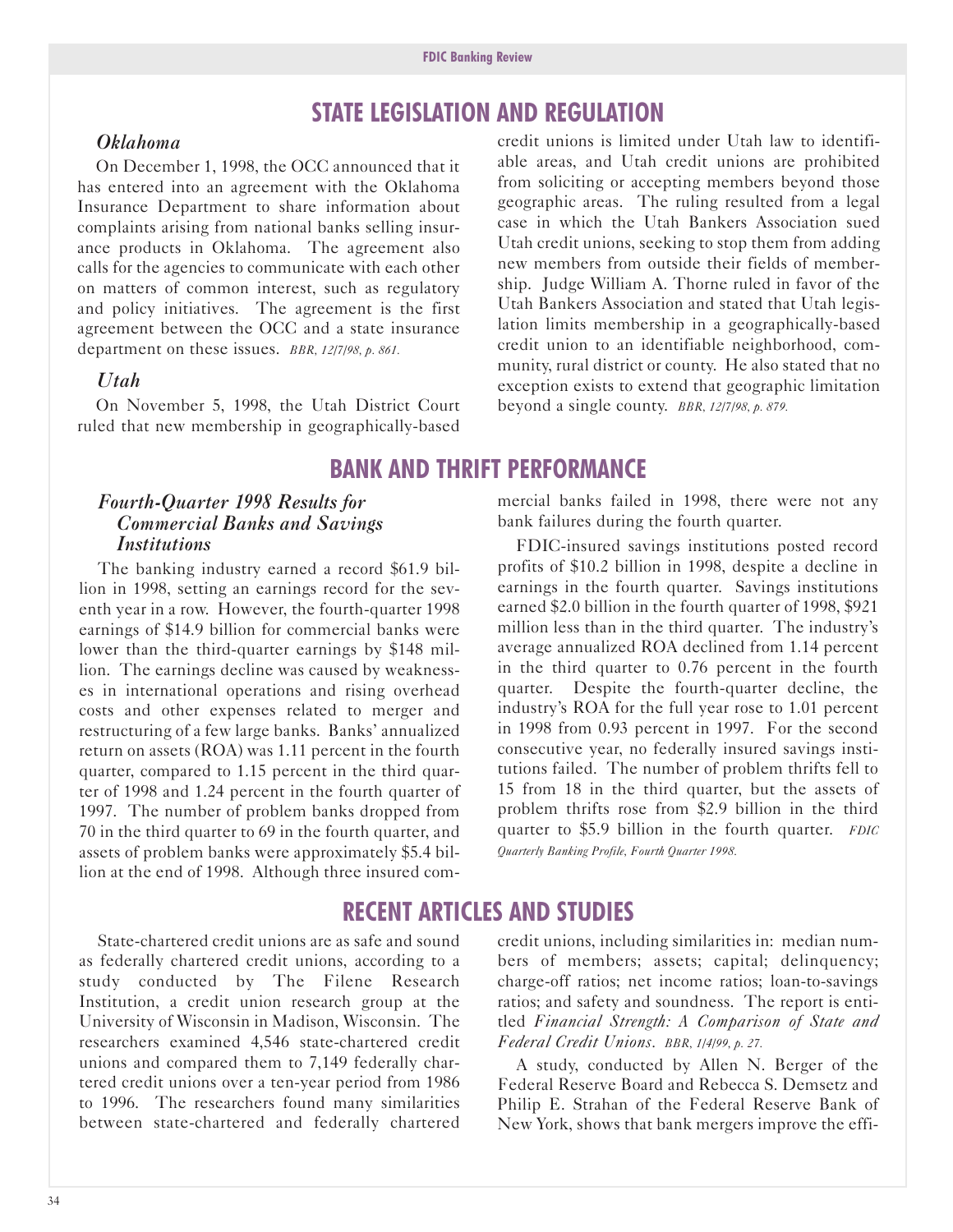ciency of the payments system while allowing banks to earn profits more efficiently and diversify their loan portfolios. On the downside, consolidation increases the risk that a bank failure could cause systemic problems and that the government would expand the safety net to keep a really large institution from failing. The report is entitled *The Consolidation of the Financial Services Industry: Causes, Consequences, and Implications for the Future. AB, 1/8/99.*

A paper entitled *An Overview and Analysis of Community Bank Mergers* states that community banks that undertake mergers often become more profitable and operate more efficiently. Joe Van Walleghem and Paul Willis of the Federal Reserve Bank of Kansas City conducted a case study of 19 community banks. They find community banks cut costs by consolidating back-office operations, rather than by closing branches. After mergers, the banks are also able to make larger loans and use personnel more efficiently. *AB, 1/29/99.*

In a paper titled *Bank Industry Consolidation: What's a Small Business to Do?*, Loretta J. Mester, an

economist at the Federal Reserve Bank of Philadelphia, concludes that small businesses should not fear consolidation of the banking industry. Ms. Mester finds that businesses with hard-to-evaluate financial conditions will be drawn to community banks, which will continue to offer flexible loan terms. However, these businesses will pay abovemarket rates for credit. Larger companies with easyto-evaluate financial conditions will increasingly turn to big banks, which use credit scoring and automated loan applications to keep loan rates down. *AB, 2/12/99.*

James T. Moser, an economics adviser to the Federal Reserve Bank of Chicago, writes that credit derivatives offer banks a low-cost alternative for managing risk. In his paper titled *Credit Derivatives: Justin-Time Provisioning for Loan Losses,* Mr. Moser compares credit derivatives to loan-loss provisioning and finds that their risk-reduction benefits are approximately equal. However, credit derivatives may also be used to reduce a bank's capital requirements, a cost saving not available with traditional loan-loss provisioning. *AB, 2/12/99*.

### **lNTERNATlONAL DEVELOPMENTS**

#### *Basle Committee*

The Basle Committee on Banking Supervision issued a report titled *Banks' Interactions with Highly Leveraged Institutions*, which provides guidance on the way banks deal with hedge funds and other highly leveraged institutions (HLIs). Among other things, the Basle Committee's guidance encourages banks to set meaningful credit limits for HLIs, develop more accurate measures of exposures to HLIs, and employ sound due-diligence practices. *Dow Jones Capital Markets Report, 1/29/99.*

#### *Euro Launched*

On January 1, 1999, the Euro was launched into world financial markets. The Euro is a common currency that will replace the national currencies of eleven countries, including Austria, Belgium, Finland, France, Germany, Ireland, Italy, Luxembourg, the Netherlands, Portugal and Spain. With the introduction of the Euro, the bilateral exchange rates between the 11 countries as well as against the Euro were permanently locked, but the common currency only came into being in electronic form. Euro bills and coins will not start circulating until 2002. *WSJ, 1/4/99; BNA, 1/18/99, p. 119.* 

#### *Mexico*

In December 1998, both houses of Mexico's Congress approved reform of the financial-services sector, resolving an eight-month dispute over a \$60 billion bank bailout plan. As part of the bailout package, lawmakers voted to lift remaining restrictions on foreign ownership of large Mexican banks and to give lenders an opportunity to swap illiquid bad-debt paper off their books for bonds that should be easier to trade. The result will allow Mexican banks to restructure their balance sheets and strengthen their capital base. *WSJ, 12/1s/98.*

#### *Japan*

On December 15, 1998, the Japanese government inaugurated the Financial Reconstruction Commission, a new administrative office created to speed the cleanup of commercial banks' bad-loan portfolios. The Commission is an independent government body that will provide stronger administrative powers to dispose of bad loans and prevent intervention from the Ministry of Finance and other administrative offices. It is also responsible for formulating long-term analysis and policies regarding the Japanese financial industry and markets. One of the